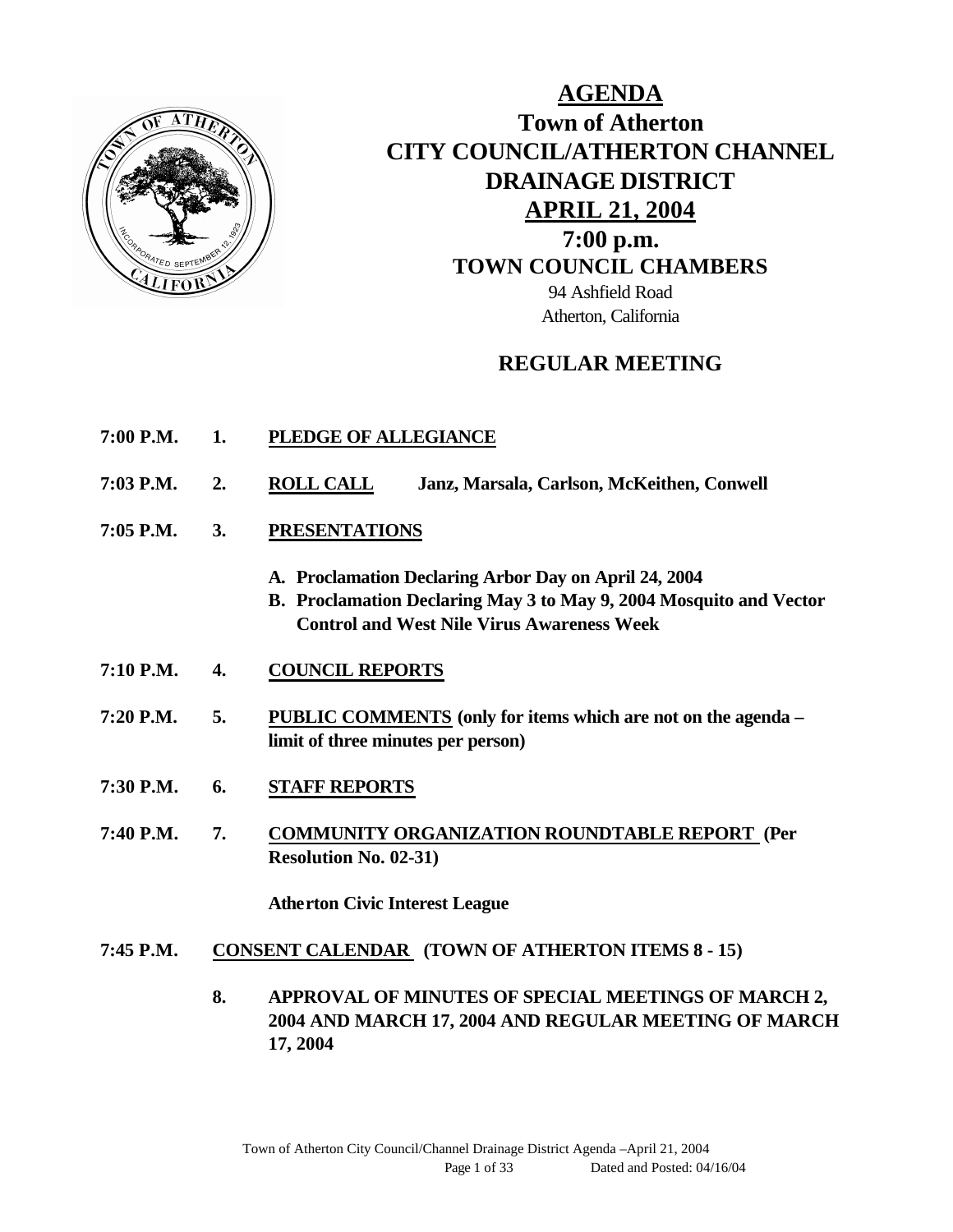- **9. APPROVAL OF BILLS AND CLAIMS FOR MARCH 2004 IN THE AMOUNT OF \$733,294**
- **10. ACCEPTANCE OF MONTHLY FINANCIAL REPORT FOR MARCH 2004**
- **11. AWARD OF CONTRACT FOR THE HOLBROOK-PALMER PARK MAIN HOUSE WHEELCHAIR LIFT PROJECT NO. 03-009**

**Recommendation: Award the contract for the Holbrook-Palmer Park, Main House Wheelchair Lift Project, Project No. 03-009, to George Bianchi Construction, Inc., low bidder on the April 14, 2004 bids, in the amount of \$89,068.90, and reject bid from River City Construction due to bid irregularities.**

**12. APPROVAL OF AGREEMENT FOR LANDSCAPE DESIGN SERVICES BETWEEN THE TOWN OF ATHERTON AND JOAN K. DOLAN / DENISE KUPPERMAN FOR PREPARATION OF A LANDSCAPE MASTER PLAN FOR HOLBROOK-PALMER PARK**

**Recommendation: Authorize the Mayor to execute an agreement with Joan K. Dolan and Denise Kupperman to provide landscape design services for the preparation of a Landscape Master Plan for Holbrook-Palmer Park.**

**13. APPROVAL OF PLANS AND SPECIFICATIONS AND AUTHORIZATION TO ADVERTISE PATCH, SEAL, AND OVERLAY PROJECT**

**Recommendation: Approve the plans and specifications and authorize advertisement for bids for the Patch, Seal, and Overlay Project, Project No. 03-012.**

**14. APPROVAL OF PLANS AND SPECIFICATIONS AND AUTHORIZATION TO ADVERTISE 2005 STREET RECONSTRUCTION PROJECT**

> **Recommendation: Approve the plans and specifications and authorize advertisement for bids for the 2005 Street Reconstruction Project, Project No. 03-011.**

**15. ADOPTION OF A RESOLUTION AUTHORIZING A PERMANENT NO PARKING ZONE ON OAK GROVE AVENUE**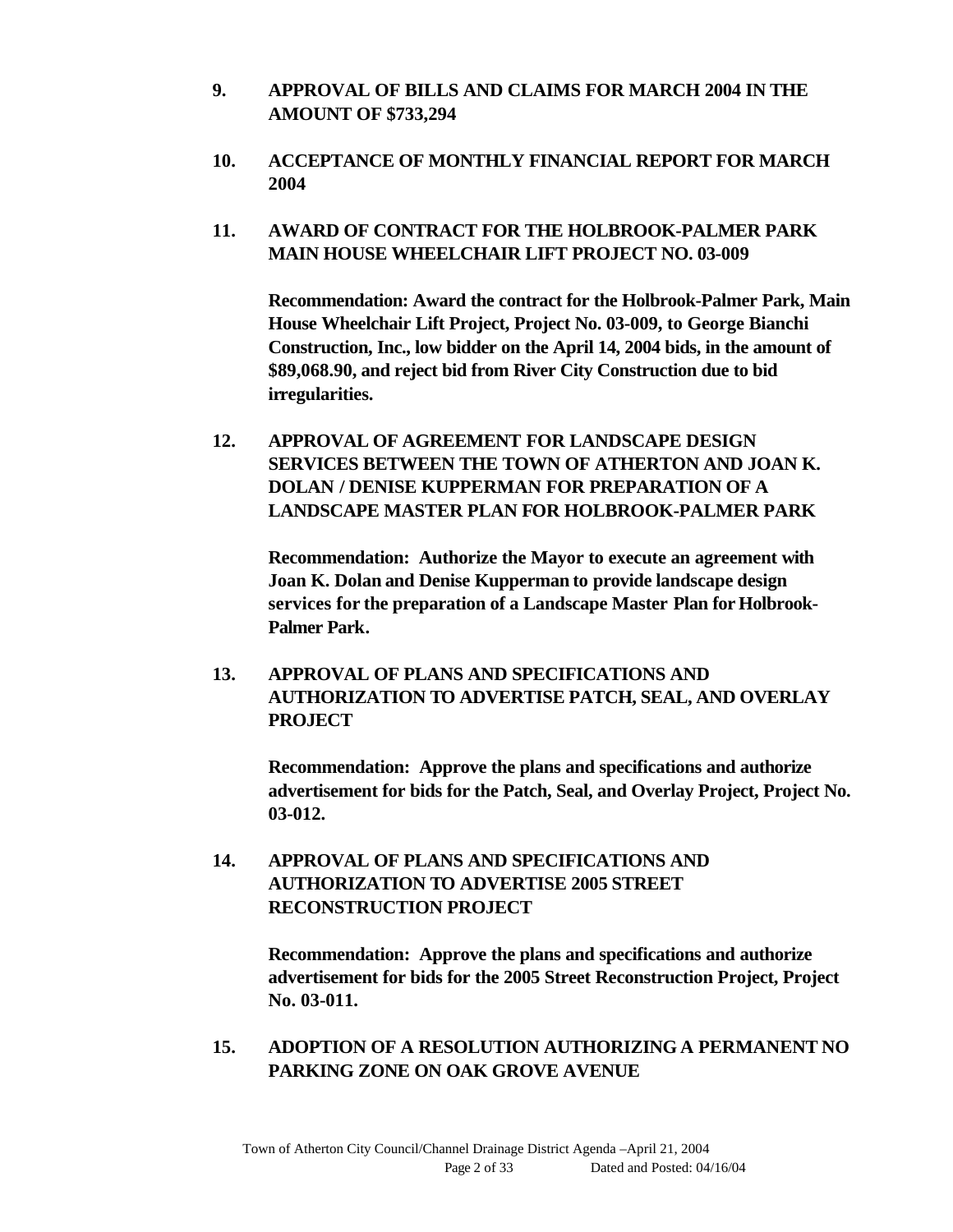**Recommendation: Adopt Resolution No. 04-\_\_ establishing a permanent No Parking zone on both sides of Oak Grove Avenue between Oak Grove Avenue Cul-de-sac and Edge Road, excluding 261 Oak Grove Avenue, Monday through Friday between the hours of 7:30 a.m. and 3:00 p.m.**

#### **REGULAR AGENDA (Items 16 - 21)**

### **7:50 P.M. 16. CONSIDER APPROVAL OF EXPANSION OF AUDIT COMMITTEE**

**Recommendation: Consider approval of expansion of the Audit Committee from five resident members to six resident members for a total of eight members.**

### **8:05 P.M. 17. APPOINTMENT OF COMMISSION / COMMITTEE MEMBERS**

**Recommendation: Accept the recommendation of the City Council Screening Committee to appoint members to Town commissions and committees.**

**8:15 P.M. 18. REPORT FROM ATHERTON AUDIT COMMITTEE ON THE OPTIONS RELATED TO A PARCEL TAX REAUTHORIZATION MEASURE**

> **Recommendation: Accept the report of the Audit Committee regarding options related to a November 2004 ballot measure seeking reauthorization of the Parcel Tax.**

**8:40 P.M. 19. DISCUSSION AND POSSIBLE ACTION RELATED TO NOISE ISSUES / FIELD ACTIVITIES AT MENLO COLLEGE AND MENLO SCHOOL**

> **Recommendation: Consider and take appropriate action regarding a report from Staff in response to noise issues related to field activities at Menlo College and Menlo School.**

# **9:00 P.M. 20. DISCUSSION AND POSSIBLE ACTION REGARDING DISPOSITION OF HOLBROOK-PALMER PARK CHILDREN'S PLAYGROUND CAPITAL PROJECT FUNDS**

**Recommendation: After consideration, select a proposed option regarding the disposition of Children's Playground unspent funds.**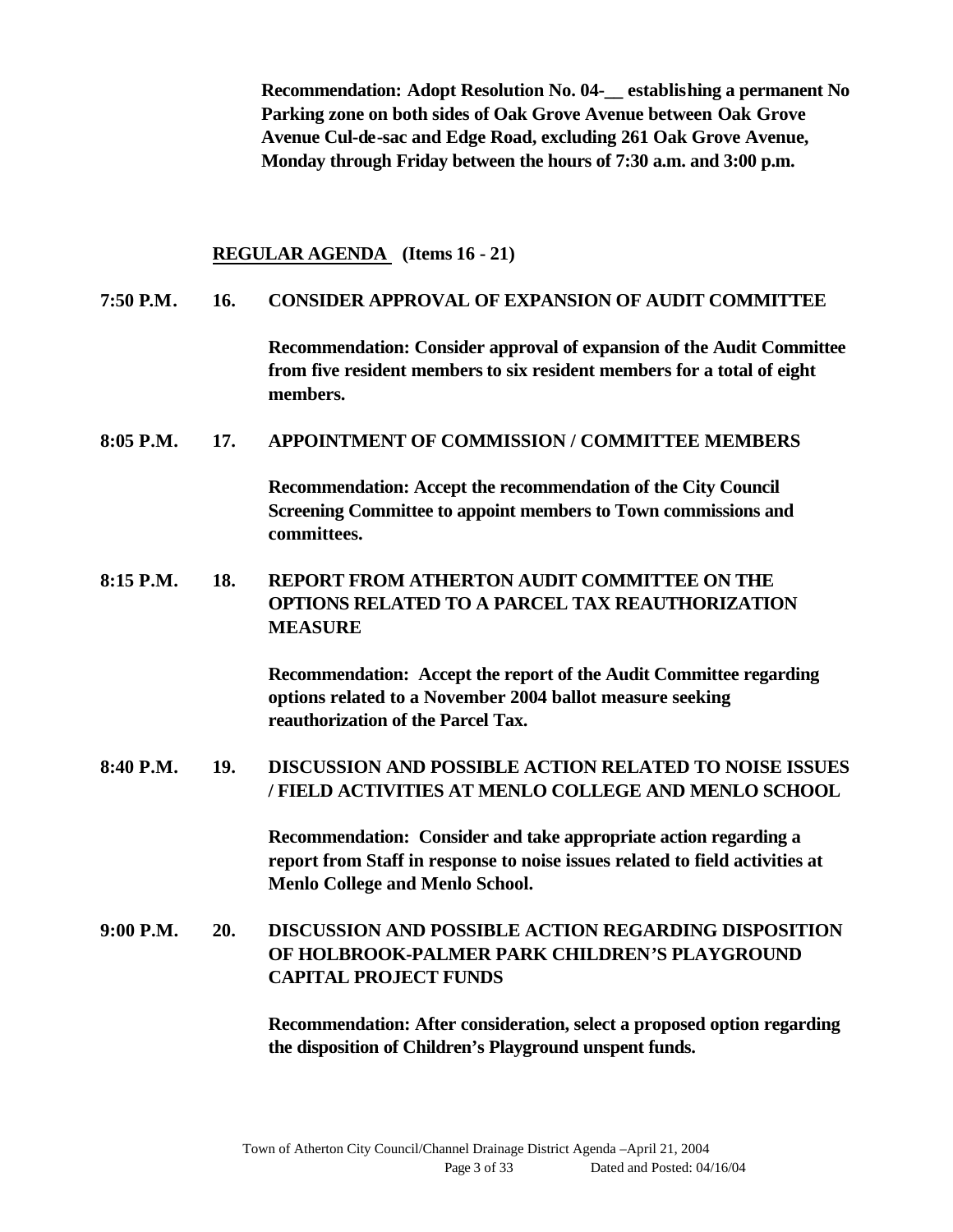# **9:20 P.M. 21. CONSIDERATION OF GRANT REQUEST FROM SUSTAINABLE SAN MATEO COUNTY**

**Recommendation: Consider a grant request from Sustainable San Mateo County in the amount of \$1,500 and provide direction to Staff.**

- **9:25 P.M. 22. PUBLIC COMMENTS**
- **9:30 P.M. 23. ADJOURNMENT**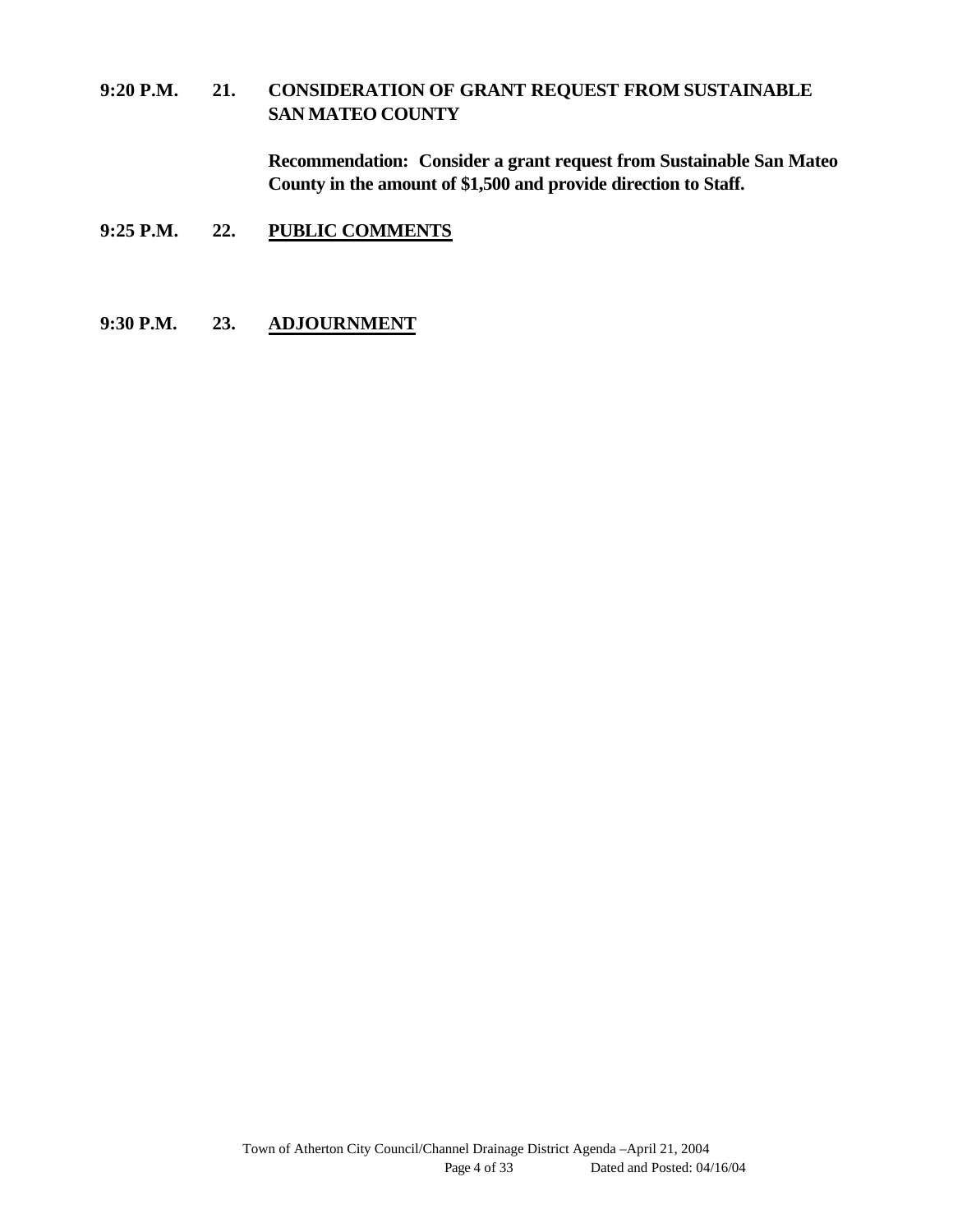*Agendas and staff reports may be accessed on the Town website at: www.ci.atherton.ca.us* F *Please contact the City Clerk's Office at 650.752.0529 with any questions*

Pursuant to the Americans with Disabilities Act, if you need special assistance in this meeting, please contact the City Clerk's Office at (650) 752-0529. Notification of 48 hours prior to the meeting will enable the City to make reasonable arrangements to ensure accessibility to this meeting. (29 CRF 35.104 ADA Title II)



**DRAFT MINUTES Town of Atherton CITY COUNCIL / PARK AND RECREATION COMMISSION March 2, 2004 7:00 P.M. Pavilion Holbrook-Palmer Park, 150 Watkins Avenue Atherton, California Special Joint Meeting**

**Mayor McKeithen called the meeting to order at 7:00 p.m.**

- **1. PLEDGE OF ALLEGIANCE**
- **2. ROLL CALL**

**PRESENT: City Council – James R. Janz (arrived at 7:10 p.m.), Charles E. Marsala, Alan B. Carlson, William R. Conwell, Kathy McKeithen**

**Park and Recreation Commission – Mike McPherson, Catherine Westover, Etta Mae Bauer, Jim Massey**

**ABSENT: Park and Recreation Commissioners Carlson, Davey, Tonelli**

**City Manager Jim Robinson and City Attorney Marc Hynes were present.**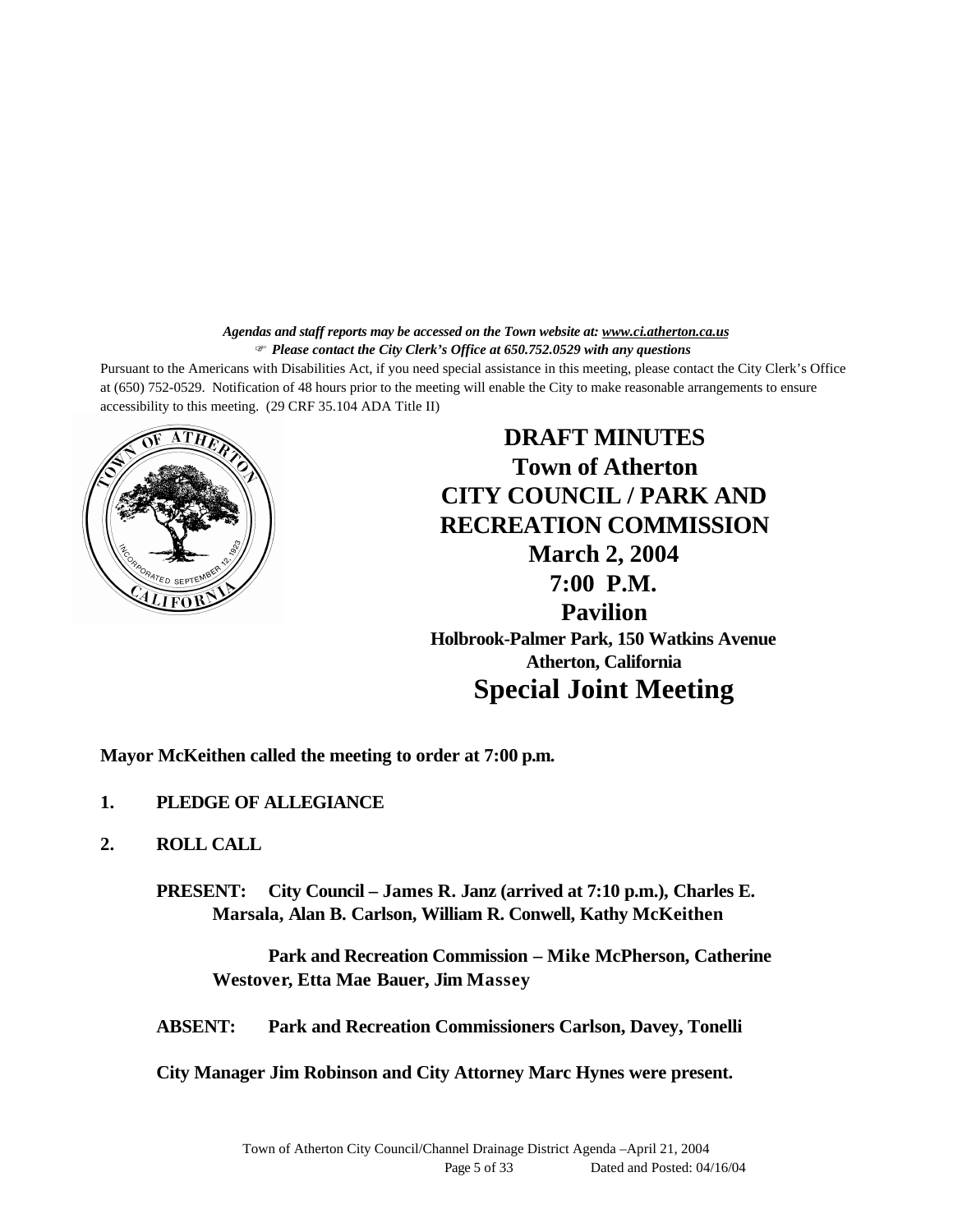# **3. PUBLIC COMMENTS**

- **Marguerette Paponis asked the Council and Commission to consider several items on behalf of the Atherton Arts Committee regarding any proposed improvements to the Pavilion or Main House. She noted the Arts Committee's need for a classroom/gallery for adult evening classes and the Committee's desire for additional storage in the Pavilion and Main House.**
- **Council Member Marsala announced a community meeting at Selby Lane School on March 11 at 6:30 p.m., to address Selby Lane School issues.**

### **REGULAR AGENDA**

**4. Strategic Park and Recreation Plan Update / General Review of Park Activities**

**Park and Recreation Commission Chair Mike McPherson presented this item, and gave an overview of the Strategic Park and Recreation Plan. The Plan's vision statement refers to community activities, valuable open space, and the recreational assets of the Town. In considering all items that come before them, the Commission continues to endeavor to make decisions in keeping with the Plan's vision statement. Chair McPherson described the activities the Commission has undertaken in the last year to meet the goals and objectives as stated in the Strategic Plan.**

**Council Member Conwell asked for a clarification of "community" as referred to in the Strategic Plan. Mayor McKeithen stated the Park and Recreation Commission may want to explore that subject along with considering a request that she received from a resident regarding a need for more "free" events at the Park.** 

**5. Consideration of Proposed Holbrook-Palmer Park Landscape Master Plan**

**Park and Recreation Chair McPherson introduced Town resident Denise Kupperman who presented a mission statement for a Landscape Master Plan that she and Joan Dolan are developing for Holbrook-Palmer Park. Work on the Plan is proposed to be performed on a pro-bono basis. An outline of the process for implementing the Landscape Master Plan was provided and included establishing a working group of representatives from various community organizations.** 

**Ms. Kupperman announced that as part of the process, a community design workshop will be held, and is tentatively scheduled for May 1, 2004. A draft plan will be developed utilizing ideas from the design workshop and it is anticipated that the draft will be presented to the Park and Recreation Commission in the fall of 2004.**

**Ms. Kupperman proposed that certain areas of the Park should be considered in order to address how conditions at the Park meet the needs of users. The areas**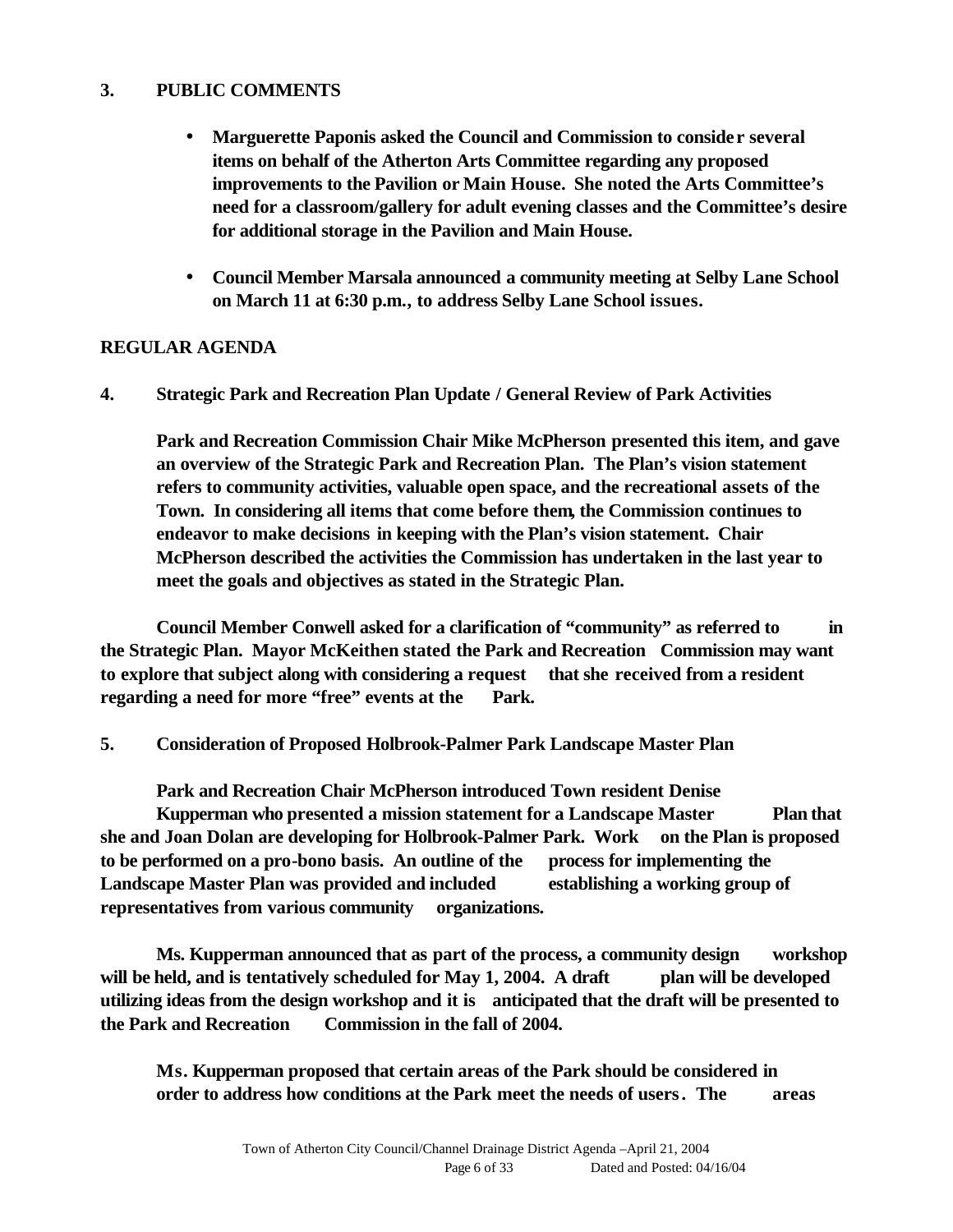**may include clarification of edges and entrances, visual enhancement of the Corporation Yard, and the conformity of items such as trash receptacles. Landscaping of the City Manager's home would be considered in the Plan as well.**

**Council Member Marsala suggested that in developing the Landscape Master Plan, the way the landscape of Holbrook-Palmer Park interacts with park activities should also be considered.**

**Council Member Janz requested several changes in the language of the Mission Statement including the addition of statements in the first several paragraphs differentiating the Landscape Master Plan from the Park Strategic Plan. He also asked that language in the fourth paragraph be changed to read "The Landscape Master Plan will endeavor to accomplish the following", and several other minor changes. The Mayor asked Ms. Kupperman and Ms. Dolan to keep the Council informed of the progress on the Master Plan and expressed the Council's appreciation for their efforts.**

**6. Discussion / Possible Action - Jennings Pavilion Improvements**

**Park and Recreation Commissioner Massey presented this item. He noted that the Pavilion is the highest generator of revenue in the Park and suggested that improvements to the building could be made at a minimal cost. He related concerns with the loss of bookings for weddings and events if the building is not upgraded and proposed using park grant funds for all or some of the improvements.**

**Discussion ensued regarding possible improvements. Council Member Carlson expressed concerns with the amount of funding such improvements would require and suggested that this item be brought before the Buildings and Facilities Subcommittee for review. Council Member Marsala suggested that a member of the Park and Recreation Commission work with the Buildings and Facilities Subcommittee on this issue.**

**Council Member Janz referred to a chart that had been previously submitted to the Council addressing the issue of the operational costs associated with having more activities at the Park. He stated that this concept should at least be addressed.**

**MOTION – to direct the Buildings and Facilities Subcommittee to meet with a subcommittee established by the Park and Recreation Commission to move forward with potential renovation and funding thereof of the Jennings Pavilion.**

| M/S Carlson/Marsala |  | Ayes: 5 Noes: 0 Absent: 0 Abstain: 0 |  |
|---------------------|--|--------------------------------------|--|
|                     |  |                                      |  |

**Rod Begosian spoke from the audience.**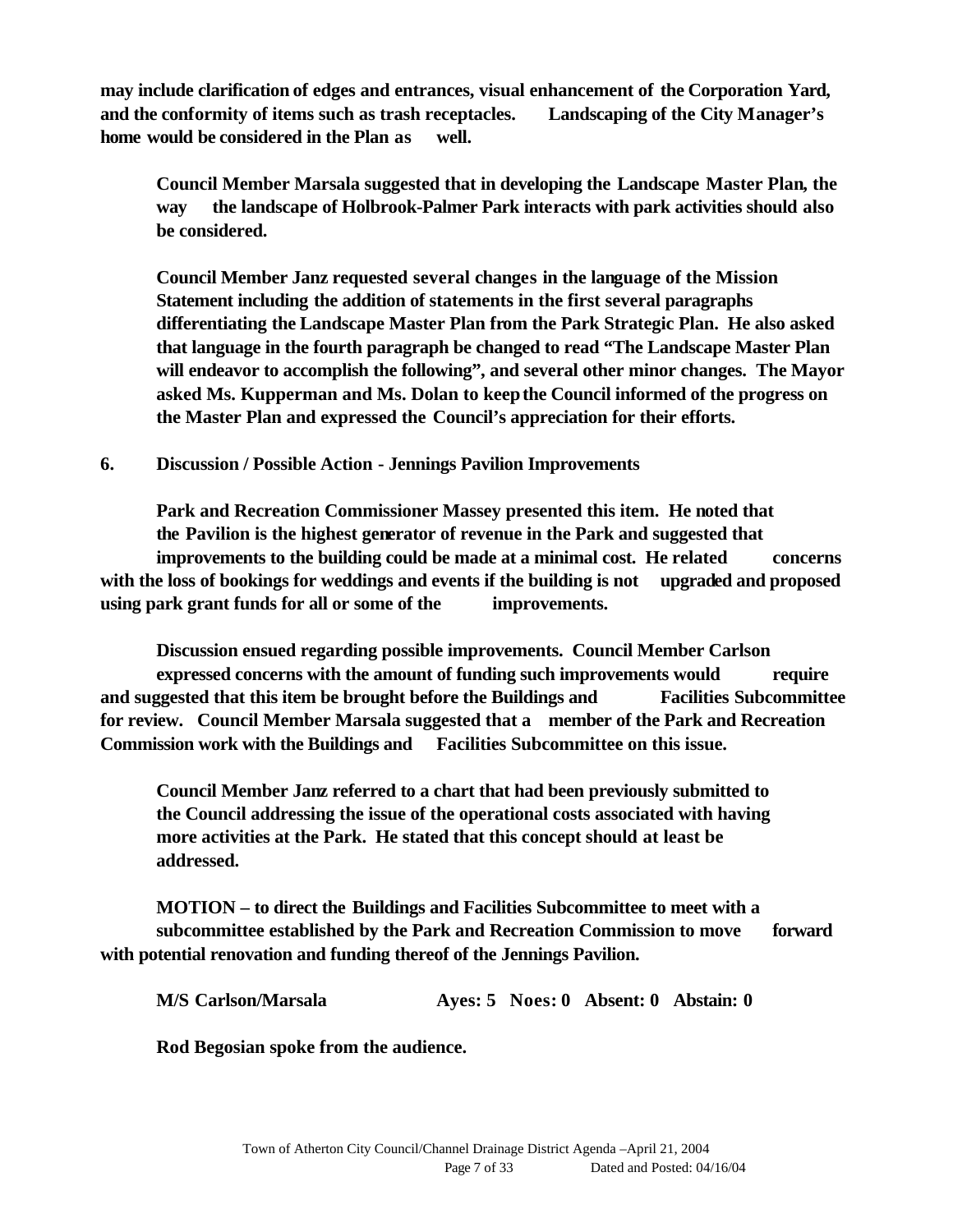**7. Discussion / Possible Action Regarding Park and Recreation Commission Recommendation for Tennis Courts Reconstruction**

**Park and Recreation Commissioner Catherine Westover provided a powerpoint presentation with recommendations for reconstruction of the Tennis Courts.** 

**Mayor McKeithen stated that when this item came before the Council, the Council had asked that a private funding plan be developed to address the necessary improvements to the courts. It was noted that funding for the improvements are in the current budget but that the Council has not authorized expenditure of the funds.** 

**The Council agreed that the improvements are needed and suggested that in light of the current financial situation of the Town, it would be appropriate for local community groups to consider fundraising efforts to fund the project. The possibility of the Council considering funding the improvements upfront on the condition that a fundraising plan with commitments behind it is brought forth was discussed as well.**

**Bill Awbrey spoke from the audience.**

**8. Discussion / Possible Action - Park Maintenance Contract / Supervision**

**City Manager Jim Robinson stated that during public comments at the last Council meeting, a request for the Town to consider the need for a horticulturist to oversee park maintenance was brought up. He gave an overview of actions taken related to park maintenance subsequent to the retirement of the former Park Maintenance Supervisor. After recommendations by the Public Works Department and the Park and Recreation Commission, the City Council, in January 2004, entered into a contract with Jensen Landscaping to perform selected park maintenance activities.**

**The City Manager stated that the amount of supervision required by the individual to perform the park maintenance has been evaluated and staff has determined that the position of Park Maintenance Supervisor should be filled. In light of budget considerations, an in-house promotion has been considered by staff, with the proposal that the resulting opening created by the promotion not be filled.**

**Discussion was held regarding the Park Maintenance Supervisor position. The City Manager suggested that this issue could be deferred until budget talks and the Town could utilize existing staff for now to supervise park maintenance.**

**MOTION – to defer action on filling the Park Maintenance Supervisor position until the Fiscal Year 2004-05 budget is considered.**

**M/S Carlson/Conwell Ayes: 5 Noes: 0 Abstain: 0 Absent: 0**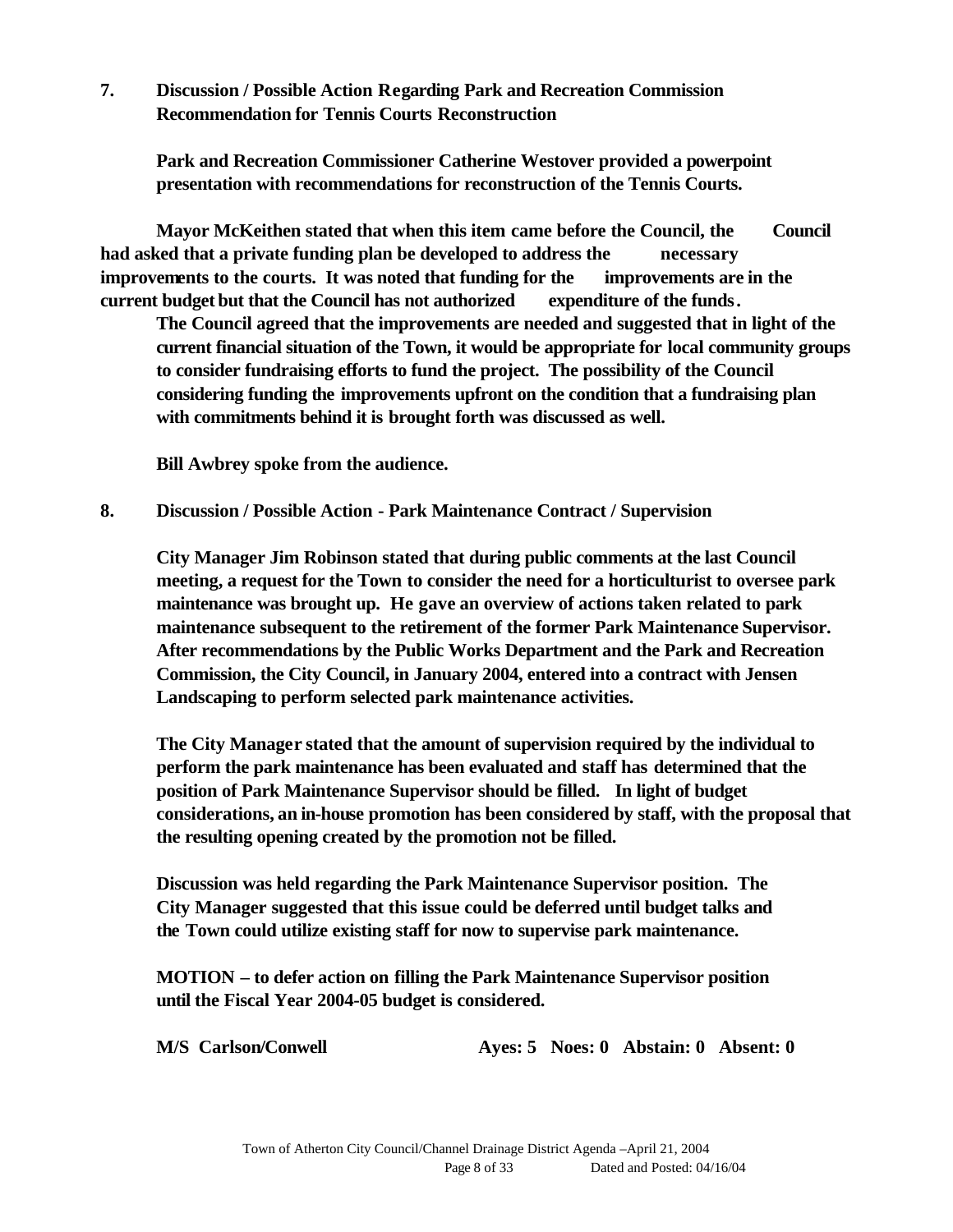**Denise Kupperman spoke, noting that she wished to clarify her comments from the last Council meeting regarding the Park Maintenance Supervisor position. She expressed her concern that the person filling the position need not be purely a horticulturist but that the Town would benefit from a person with some horticulture background and management experience. She offered to provide job descriptions from** 

**other cities to the City Manager.**

**9. ADJOURN - The meeting adjourned at 9:45 p.m.**

**Respectfully submitted,**

**Sharon Barker, City Clerk**

**\_\_\_\_\_\_\_\_\_\_\_\_\_\_\_\_\_\_\_\_\_\_\_\_\_\_**



**Draft Minutes ATHERTON CITY COUNCIL March 17, 2004 6:00 P.M. Meeting Room Town Administrative Offices** 91 Ashfield Road Atherton, California **Special Meeting**

**Mayor McKeithen called the meeting to order at 6:00 p.m.**

**ROLL CALL**

**PRESENT: James R. Janz Charles E. Marsala Alan B. Carlson William R. Conwell (arrived at 6:20 p.m.) Kathy McKeithen**

**City Manger Jim Robinson and City Attorney Marc Hynes were present.**

**PUBLIC COMMENTS**

**There were no public comments.**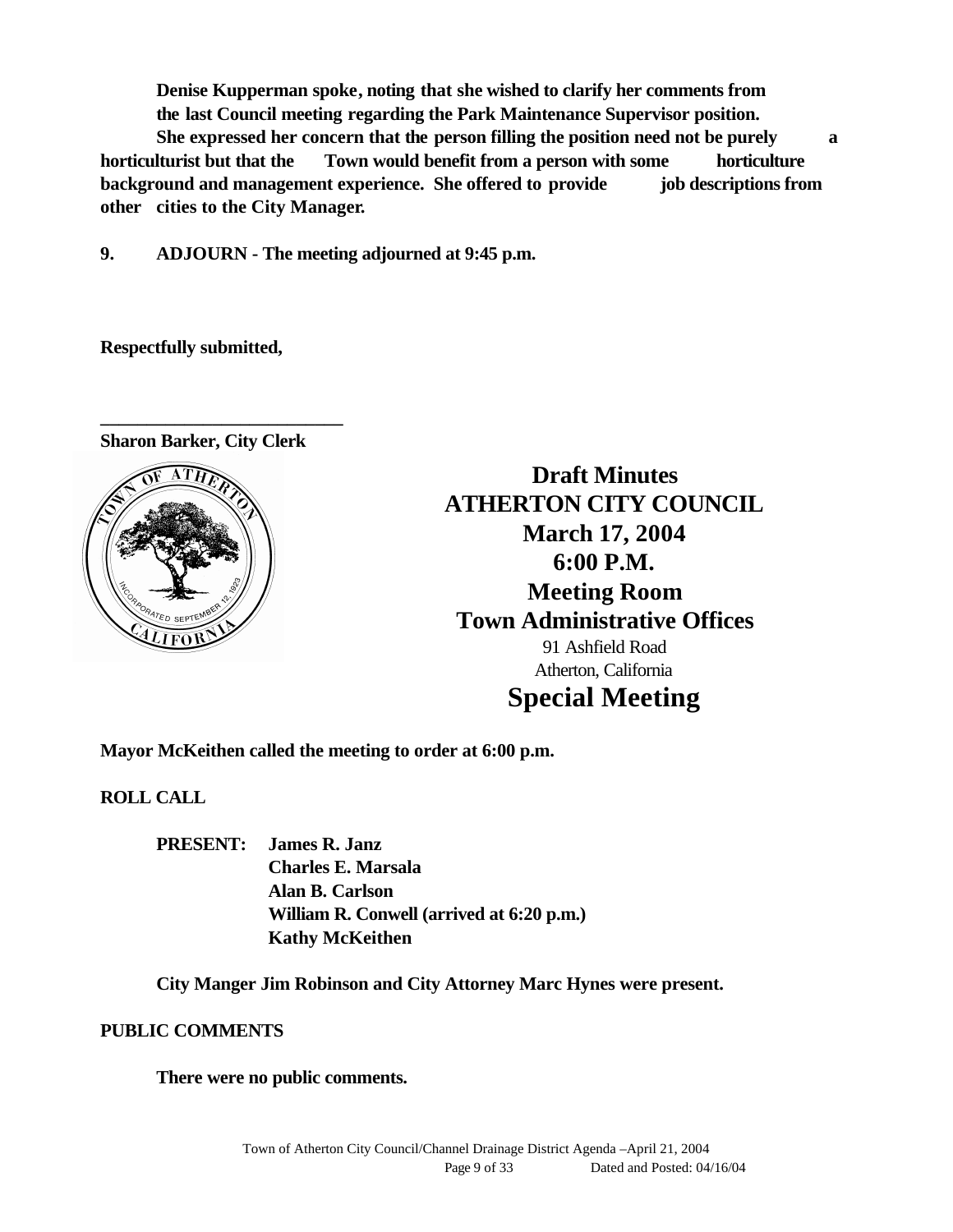#### **CLOSED SESSION**

**The Council adjourned to Closed Session at 6:05 p.m.**

#### **RECONVENE TO OPEN SESSION**

**The Council reconvened to Open Session at 6:45 p.m. The following action was taken:**

**A. CONFERENCE WITH LEGAL COUNSEL – Existing Litigation Government Code Section 54956.9 (a)**

**Karen Murphy and Bill Murphy vs. City of Atherton San Mateo Superior Court Case No. CIV437591**

**The Council voted to defend said litigation by the following vote: Ayes: Carlson, Marsala, Janz Absent: Conwell Abstain: McKeithen**

**B. CONFERENCE WITH LEGAL COUNSEL – Anticipated Litigation Initiation of litigation pursuant to Government Code Section 54956.9(c): 1 potential case.**

**No action.**

**C. CONFERENCE WITH LABOR NEGOTIATOR – Labor negotiations Government Code Section 54957.6**

**Agency Negotiator: James H. Robinson, City Manager Employee Organization: Teamsters Local Union 856 Non-management Miscellaneous Employees**

**No action.**

### **ADJOURN**

**The meeting adjourned at 6:50 p.m.**

**Respectfully submitted,**

**Kathy McKeithen, Mayor**

**\_\_\_\_\_\_\_\_\_\_\_\_\_\_\_\_\_\_\_\_\_\_\_\_\_\_**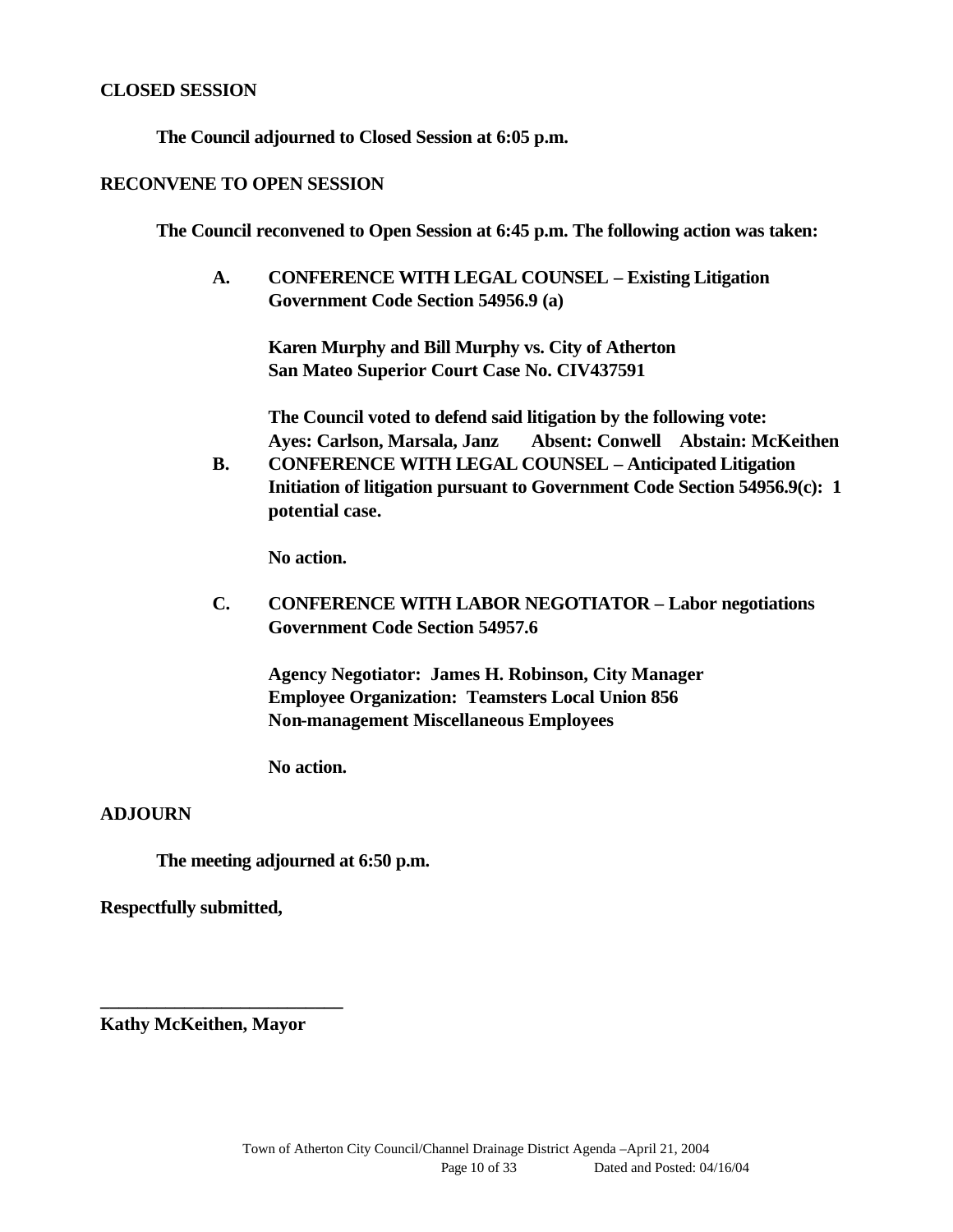

**Draft Minutes Town of Atherton CITY COUNCIL/ATHERTON CHANNEL DRAINAGE DISTRICT MARCH 17, 2004 7:00 p.m. TOWN COUNCIL CHAMBERS** 94 Ashfield Road Atherton, California

# **REGULAR MEETING**

**Mayor McKeithen called the meeting to order at 7:00 p.m.**

- **1. PLEDGE OF ALLEGIANCE**
- **2. ROLL CALL**

**PRESENT: James R. Janz Charles E. Marsala Alan B. Carlson William R. Conwell Kathy McKeithen**

**City Manager Jim Robinson and City Attorney Marc Hynes were also present.**

### **3. PRESENTATIONS**

**A. Certificates of Appreciation Mayor McKeithen presented Certificates of Appreciation to outgoing Atherton Arts Committee Members James Martinez and Valerie Gardner and thanked them for their service to the community.**

### **4. COUNCIL REPORTS**

• **Vice Mayor Conwell reported on the Criminal Justice Commission annual retreat he attended. He also attended a City/County Association of Governments (C/CAG) meeting where a discussion on the renewal of Measure A was held. He expressed concerns with certain proposals for the use of future Measure A funds and recommended that the Council send a letter to the County Transportation Commission indicating the Council approves renewal of Measure A with**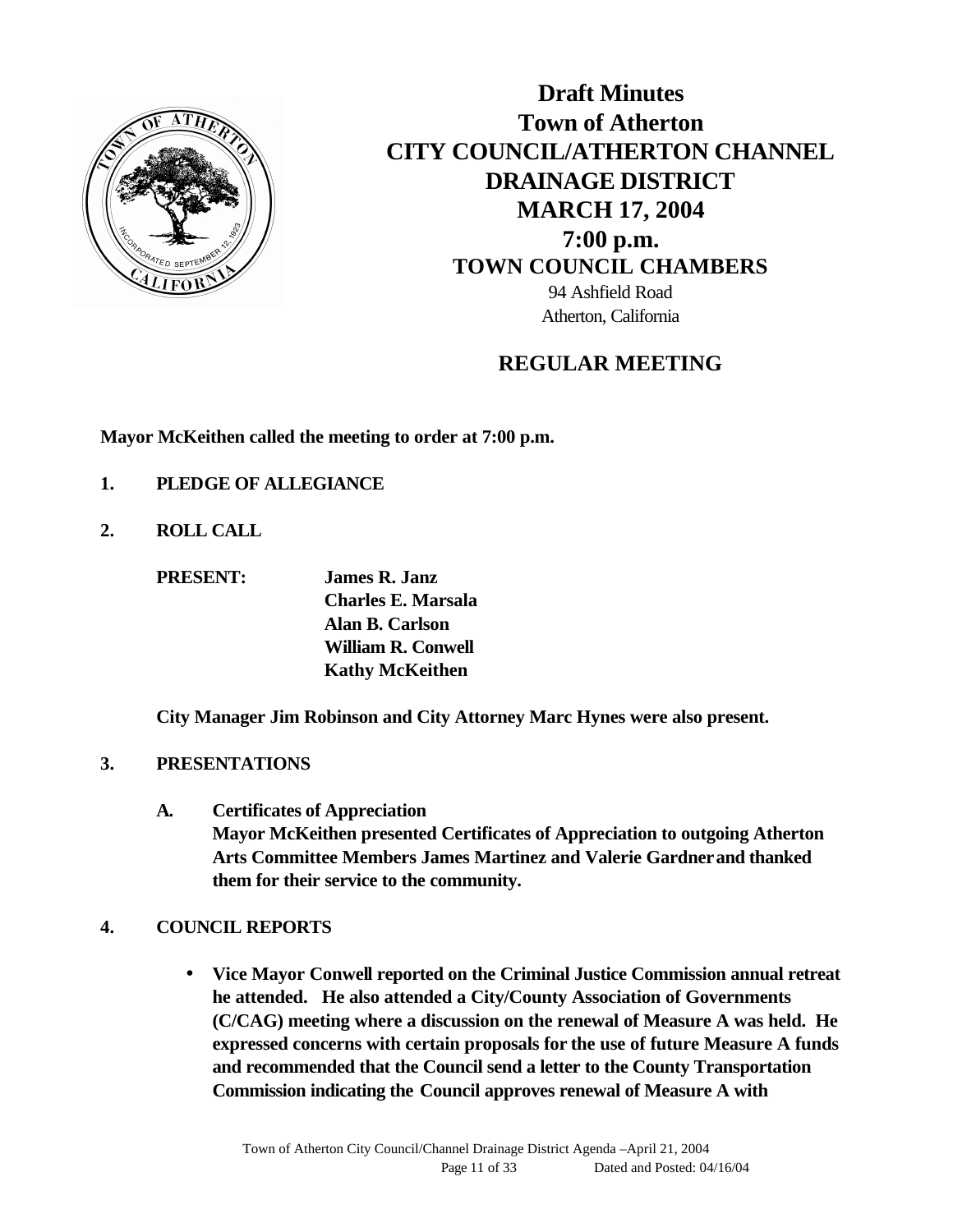**reservations regarding proposedfunding for ferries, providing financial assistance as Sam Trans' local match for capital investments associated the BART extension, and the proposal to extend the measure from 20 to 30 years.**

• **Council Member Marsala attended a Selby Lane School Education Foundation meeting last week. The Foundation is raising funds to assist in academic intervention to help with student test scores. He reported that Supervisor Hill is holding a meeting on March 29 to address the possible creation of a special county park district. He also requested that the Town Website Policy be reviewed and possibly changed to include authorization of a link for the Tennis Committee. He suggested that the Park and Recreation Commission consider recognizing the Tennis Committee as a subcommittee of the Commission. City Manager Jim Robinson responded that the Website Policy was adopted last year by the Council to allow links to government sites only. He stated that he will bring up the Tennis Committee issues at the next Park and Recreation Commission meeting. Council Member Marsala reported that the Association of Bay Area Governments (ABAG) will hold a spring general assembly in April. He also noted that an article appeared in the paper regarding the bullet train and the possible postponement of the high speed rail measure for the November ballot.**

# **5. PUBLIC COMMENTS**

**The following members of the audience spoke:**

- **John Ruggeiro, Atherton, spoke regarding several properties in Town in need of attention. The City Manager stated he will follow up.**
- **Building Official Mike Hood and City Attorney Marc Hynes responded regarding Mr. Ruggeiro's comments. Mr. Hynes cited procedures authorized by the Municipal Code.**

# **6. STAFF REPORTS**

- **City Manager Jim Robinson announced that the City Council will host a Council of Cities Dinner Meeting on May 21, 2004. He also reported that Public Works Director Duncan Jones is attending a Samtrans meeting where they are discussing high speed rail.**
- **Finance Director John Johns reported that sales tax information requested by the Council will be available in a couple of weeks.**
- **Mayor McKeithen stated that she spoke with the Public Works Director today who reported that permits are being processed for the Upper Atherton Channel work.**

# **7. COMMUNITY ORGANIZATION ROUNDTABLE REPORT**

### **No report.**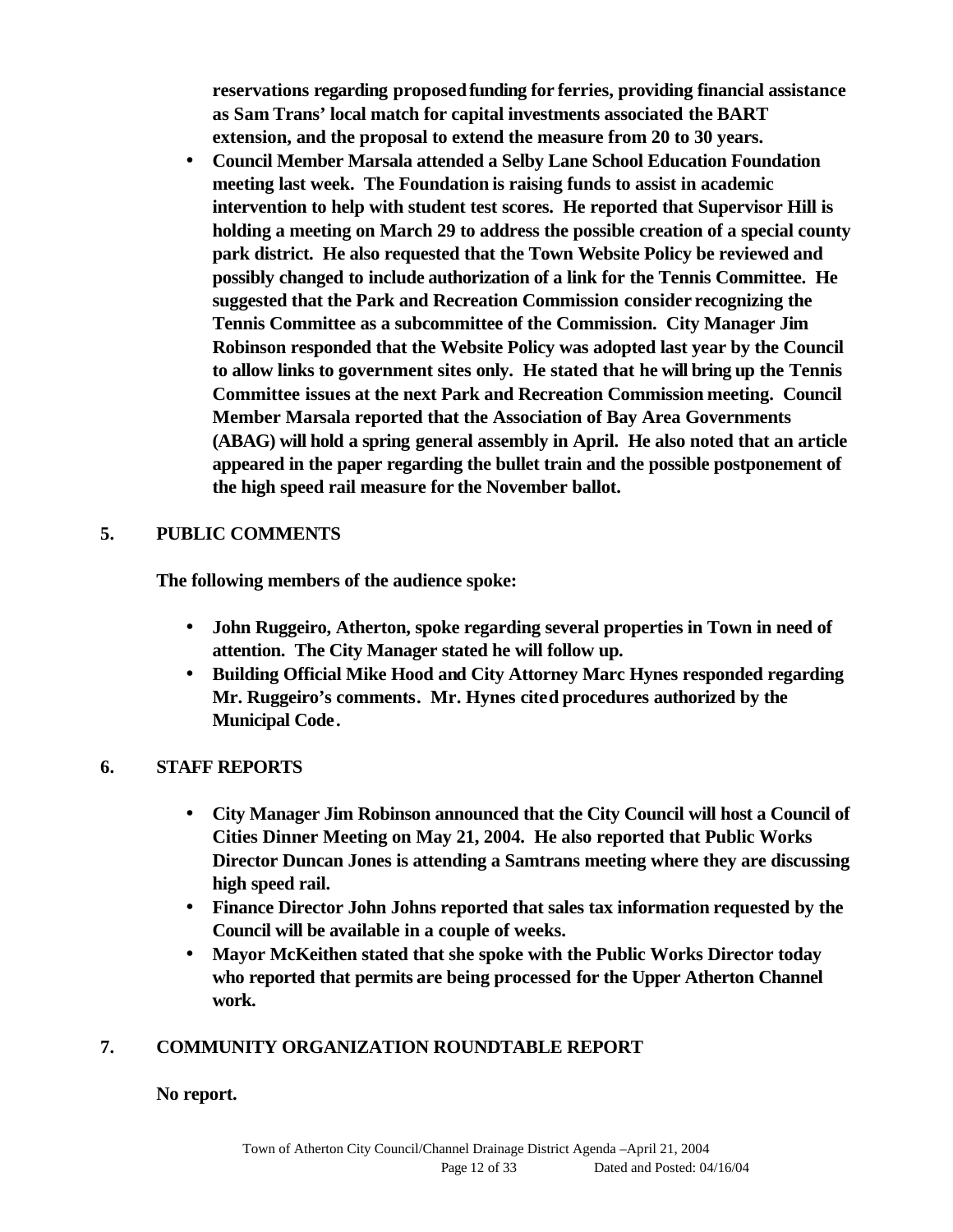### **CONSENT CALENDAR**

**Mayor McKeithen asked that Items 11 and 15 be removed from the Consent Agenda for edification.**

**MOTION - to approve the items on the Consent Agenda with the exception of Items 11 and 15 which will be placed on the Regular Agenda.**

**M/S Conwell/McKeithen Ayes: 5 Noes: 0 Absent: 0 Abstain: 0**

- **8. APPROVED MINUTES OF REGULAR AND SPECIAL MEETINGS OF FEBRUARY 18, 2004**
- **9. APPROVED BILLS AND CLAIMS FOR FEBRUARY 2004 IN THE AMOUNT OF \$744,194**
- **10. ACCEPTED MONTHLY FINANCIAL REPORT FOR FEBRUARY 2004**
- **11. Removed from Consent Agenda: ADOPTION OF A RESOLUTION ACCEPTING AN EASEMENT – 19 SARGENT LANE AND AUTHORIZING TRANSFER OF EASEMENT TO THE ATHERTON CHANNEL DRAINAGE DISTRICT**

### **12. APPROVED THE PURCHASE OF TWO POLICE PATROL VEHICLES**

**Authorized the Town to participate in a bid with the City of Redwood City for the purchase of two marked police patrol vehicles for the Fiscal Year 2004/2005 budget cycle for a total cost of \$56,794.**

## **13. APPROVED PLANS AND SPECIFICATIONS AND AUTHORIZATION TO ADVERTISE THE HOLBROOK-PALMER PARK MAIN HOUSE HANDICAPPED LIFT PROJECT**

**Approved the plans and specifications and authorized advertisement for bids for the Holbrook-Palmer Park Main House Handicapped Lift Project, Project No. 03-009.**

### **14. ADOPTED A MEMORANDUM OF UNDERSTANDING (MOU) – FOR MISCELLANEOUS EMPLOYEES**

**Adopted an MOU between the Freight Checkers, Clerical Employees and Helpers, Local Union No. 856 (Teamsters representing Miscellaneous Town Employees) and the Town of Atherton for the period July 1, 2003 through June 30, 2005, and authorized the Mayor to execute an agreement on behalf of the Town.**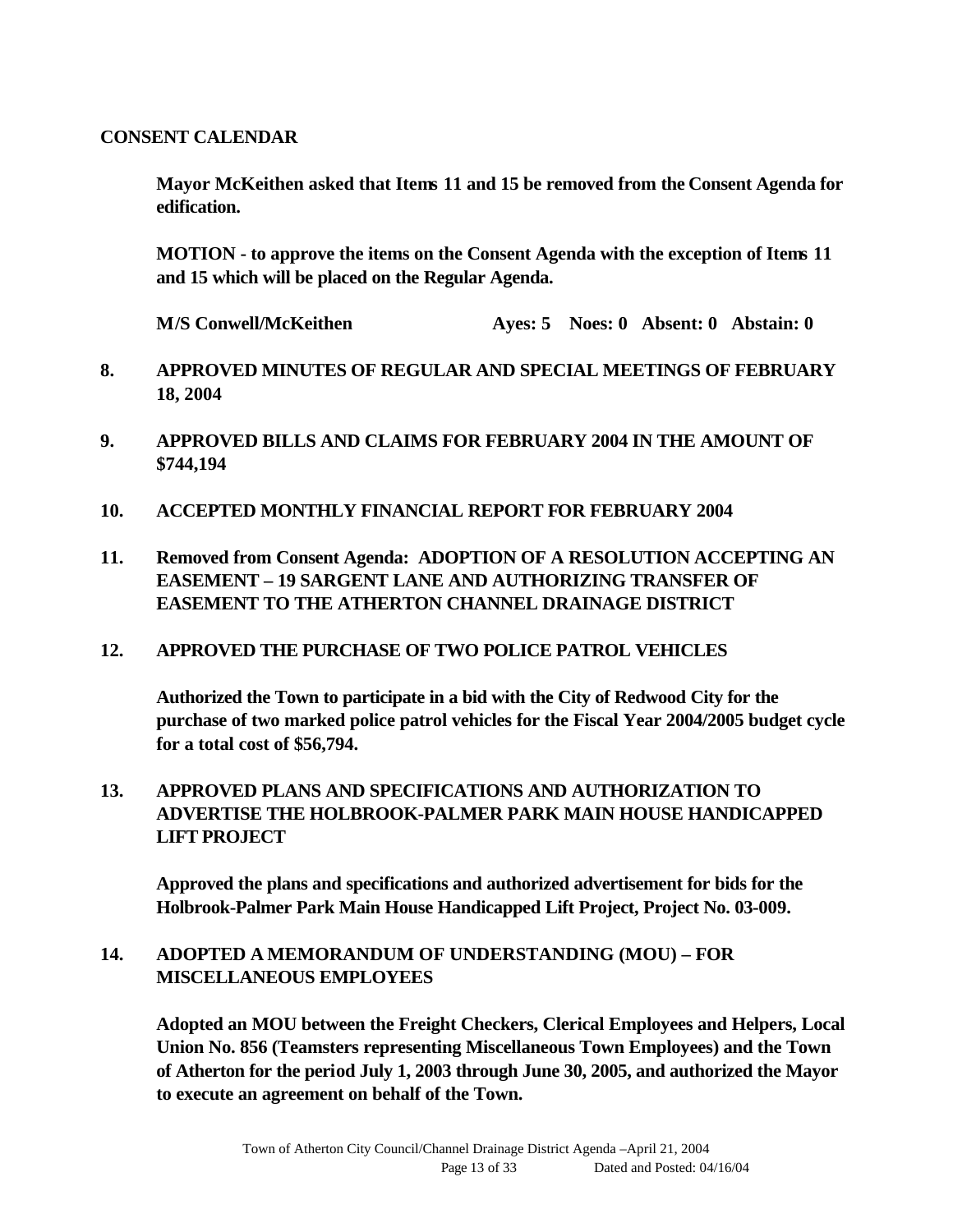### **REGULAR AGENDA**

**Items 11 and 15 were removed from the Consent Agenda for discussion:**

# **11. ADOPTION OF A RESOLUTION ACCEPTING AN EASEMENT – 19 SARGENT LANE AND AUTHORIZING TRANSFER OF EASEMENT TO THE ATHERTON CHANNEL DRAINAGE DISTRICT**

**Mayor McKeithen asked that this item be removed from the Consent Agenda for recommended changes. City Attorney Marc Hynes explained that this item is a grant of drainage easements from Stanford University in connection with their development on property at 19 Sargent Lane. He recommended a change to the resolution: that the City Manager is authorized and directed to execute "acceptance of" an easement….. He also recommended changes to the easement document to include: "its successors and assigns" after the word "Town" in the second sentence of the second paragraph, and the deletion of the fourth sentence of the third paragraph – "If it elects to improve….."** 

**MOTION – to adopt Resolution No. 04-03 accepting an easement for drainage purposes located on property known as 19 Sargent Lane, Atherton, and transferring said easement to the Atherton Channel Drainage District as modified and amended by the recommendations of the City Attorney.**

**M/S Carlson/Conwell Ayes: 5 Noes: 0 Absent: 0 Abstain: 0**

### **ATHERTON CHANNEL DRAINAGE DISTRICT (ITEM NO. 15)**

## **15. ADOPTION OF A RESOLUTION - ACCEPTANCE OF EASEMENT - 19 SARGENT LANE**

**City Attorney Marc Hynes presented the staff report for this item. As a condition of a parcel map approved for 19 Sargent Lane, drainage easements were offered for dedication to the Town. Under Item 11, the Town accepted the easements and approved the transfer of said easements to the Atherton Channel Drainage District.**

**The City Attorney recommended the same changes to the resolution of the Board of Directors of the Atherton Channel Drainage District and the appropriate easement document as were made to the Town's documents.**

**Council Member Janz also asked that language be added to the second sentence of the second paragraph of the easement document to include Stanford's "successors or assigns".**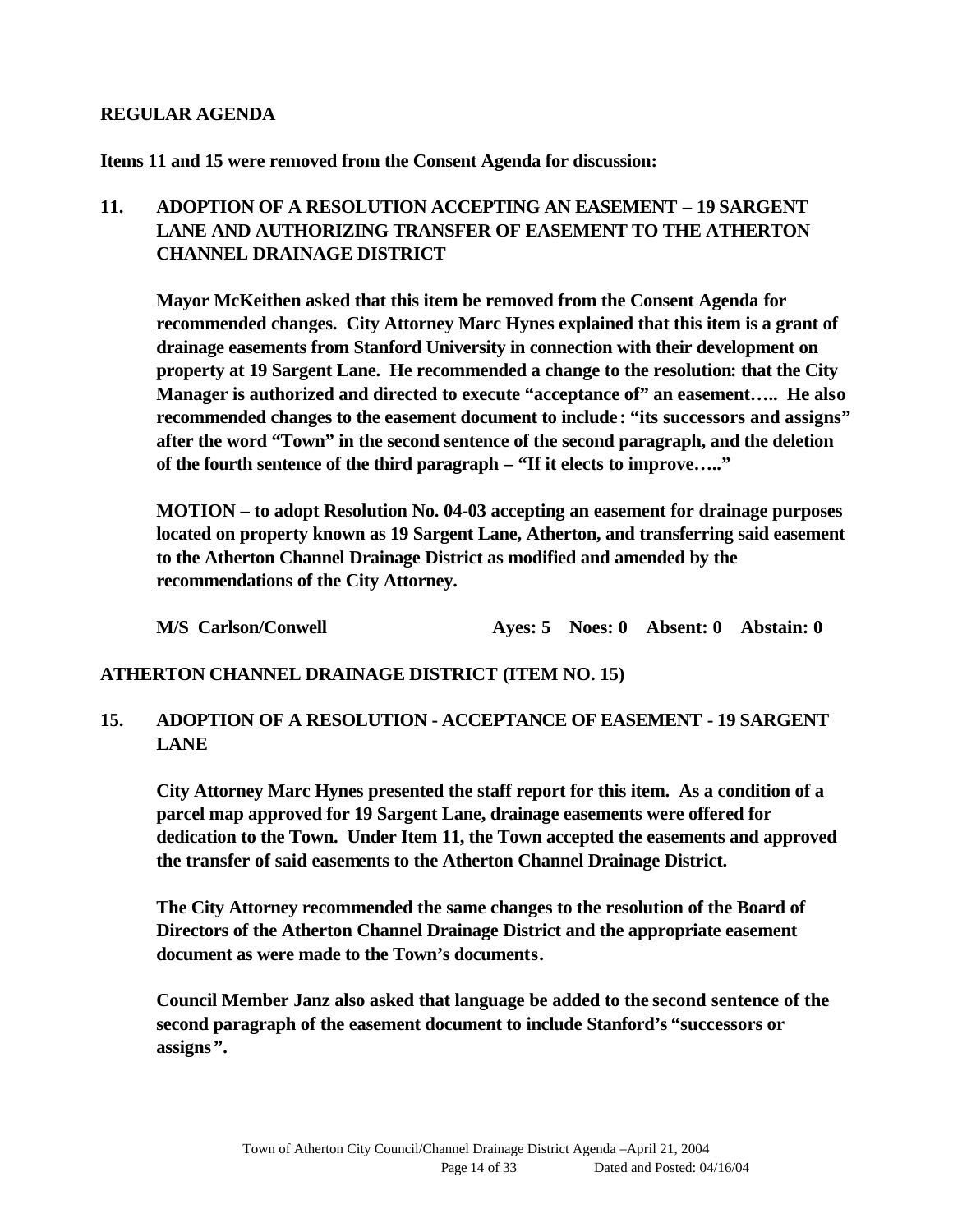**MOTION - to adopt Atherton Channel Drainage District Resolution No. 2004-02 accepting an easement for drainage purposed located on property known as 19 Sargent Lane, as modified by recommendations made by the City Attorney and Council Member Janz.**

**M/S Carlson/McKeithen Ayes: 5 Noes: 0 Absent: 0 Abstain: 0**

### **16A. EMERGENCY ITEM – APPOINTMENT OF ARTS COMMITTEE MEMBERS**

**Mayor McKeithen asked the Council to address an item that had come up after the agenda was posted regarding the appointment of two members to the Arts Committee. The City Manager stated that applications are still being accepted for the Arts Committee but additional members are needed right away in order to assist in current programs and planning for several upcoming events.**

**The Screening Committee, consisting of Mayor McKeithen and Vice Mayor Conwell, interviewed the two applicants and have recommended their appointment.**

**MOTION – to add an item to the Regular Agenda to appoint two members to the Arts Committee.**

**M/S Carlson/Conwell Ayes: 5 Noes: 0 Absent: 0 Abstain: 0**

**MOTION – to appoint Joan Sanders and Diane Crittenden to the Arts Committee for indefinite terms effective immediately.**

**M/S Marsala/Conwell Ayes: 5 Noes: 0 Absent: 0 Abstain: 0**

### **16. REPORT FROM ATHERTON AUDIT COMMITTEE MEETING AND DISCUSSION OF PARCEL TAX**

**The Audit Committee met March 9, 2004 to discuss the prospect of assisting the City Council in evaluating the requirements relative to renewal of the Parcel Tax. Finance Director John Johns reported that the Committee discussed what role it will play in preparation for placing the parcel tax measure on the ballot. The Committee agreed to meet on a weekly basis for the next month to address this issue.** 

**Items discussed by the Committee at the March 9 meeting included exploring opportunities to enhance revenues and reduce expenditures, and the possible preparation of a report to residents to increase awareness of the financial and service level implications related to the passage of the parcel tax.**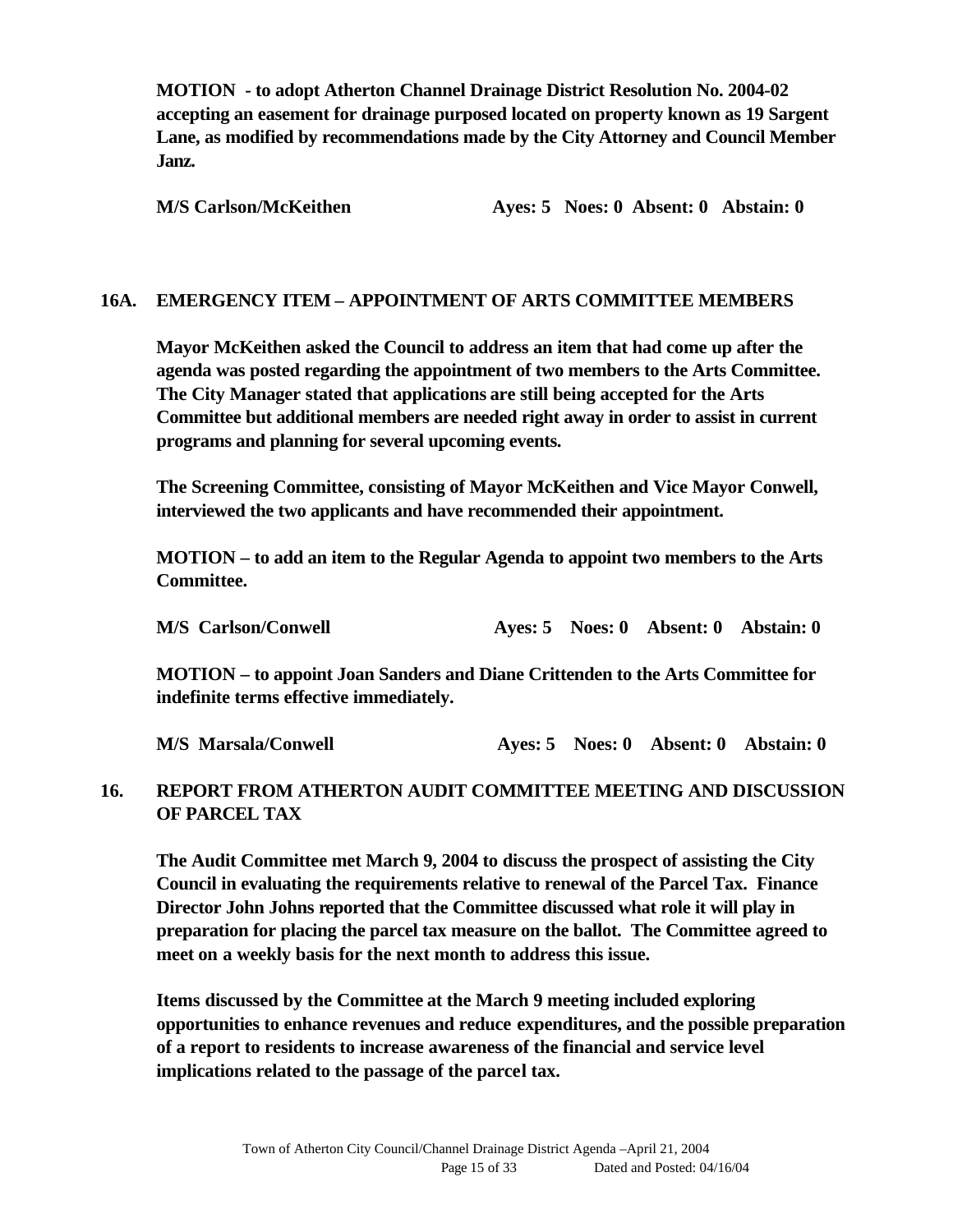**Mayor McKeithen asked that a draft report be brought to the Council at the April meeting. Finance Director Johns stated that he will report back to the Council at the next meeting.**

# **17. ADOPTION OF A RESOLUTION APPROVING THE THIRD AMENDMENT TO THE FRANCHISE AGREEMENT BETWEEN THE TOWN OF ATHERTON AND BFI WASTE SYSTEMS OF NORTH AMERICA, INC.**

**Finance Director John Johns presented the staff report for this item which was prepared by Mr. Johns and Town Arborist Kathy Hughes Anderson. Mayor McKeithen had asked that this item be removed from the February Consent Agenda to be considered at tonight's meeting.** 

**In June 2004, the Waste Reduction Committee reconsidered participating in the commercial green-waste program. As a result of an analysis provided by consultants to SBWMA, it was determined that by offering the commercial green-waste program at a discounted rate of 75% of the normal charge for refuse collection services, the Town would generate revenue in excess of BFI's costs for commercial green-waste collection services. This will allow the Town to recover annual administrative costs in the amount of \$14,000.** 

**Under the residential green waste program the Town had to have a separate route structure, but with the commercial program, the Town will append itself to Menlo Park's route.** 

**Town Arborist Kathy Hughes Anderson noted that the Commercial accounts will include all schools in Town, the Circus Club, and California Water Service.**

**Discussion ensued regarding the economic incentive for customers to participate in the green-waste program. It was clarified that green-waste customers will receive a 25% discount by participating in the program. Mayor McKeithen asked for a progress report to the Council on how the program may affect the recycling diversion rate. City Attorney Marc Hynes stated that he had reviewed and approved the resolution and franchise amendment as to form.**

**MOTION – to adopt Resolution No. 04-04 approving the Third Amendment to the Franchise Agreement implementing a Commercial Plant Material Collection Program and assessing a quarterly fee under AB 939 to recover the costs associated with administering waste reduction program activities.**

**M/S McKeithen/Conwell Ayes: 5 Noes: 0 Absent: 0 Abstain: 0**

# **18. DISCUSSION AND DIRECTION TO STAFF REGARDING CALTRAIN SERVICE REDUCTION/ SCHEDULE CHANGES**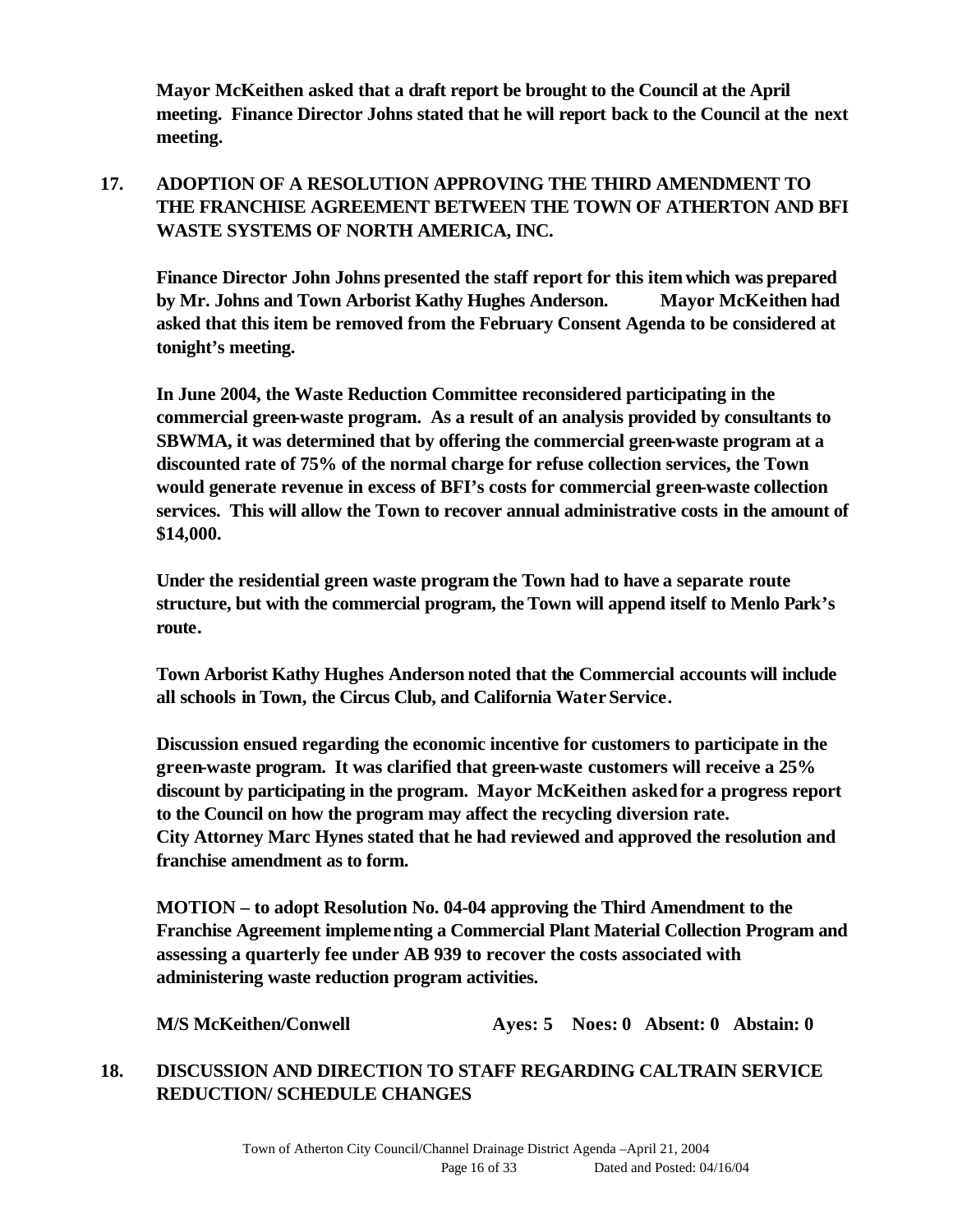**City Manager Jim Robinson gave a brief staff report on this item. It is expected that the Caltrain Joint Powers Board will address the scheduling proposals at their April 1, 2004 meeting. The Atherton Caltrain Corridor Subcommittee met March 9, 2004 and discussed several issues. One issue raised was whether impacts of eliminating or reducing service levels would be subject to CEQA. April 1 will be last opportunity to make comments to the JPB Board regarding service levels and members of the Subcommittee will be in attendance.**

**Council Member Janz, Chair of the Caltrain Corridor Subcommittee reported on the Caltrain JPB February 5, 2004 public hearing. He stated that the petitions collected by the Subcommittee were submitted to the Board. He also related the comments he made at the public hearing and noted that the JPB attorney was directed to look into the CEQA issue. He stated that the Subcommittee directed the City Manager to prepare a list of possible negative environmental impacts that the proposed reduction in service would have on the Town. The City Manager will also contact other cities along the train route to ascertain interest in submitting a letter prior to April 1 to the JPB Board regarding the environmental issues.** 

### **19. PUBLIC COMMENTS**

- **Bob Jenkins, Atherton,**
- **Mayor McKeithen asked that Mike Hood report on any findings regarding the 85 Stockbridge property.**

### **20. ADJOURNMENT**

**The meeting adjourned at 8:32 p.m.**

**Respectfully submitted,**

**Sharon Barker, City Clerk**

**\_\_\_\_\_\_\_\_\_\_\_\_\_\_\_\_\_\_\_\_\_\_\_\_\_**

# **TOWN OF ATHERTON**

CLAIMS LIST March, 2004

| Payroll Checks       | $3804 - 3876$ | \$ 26,974 |
|----------------------|---------------|-----------|
| Electronic Transfers |               | 373,313   |
| $AP$ Checks          | 17182 - 17327 | 333,007   |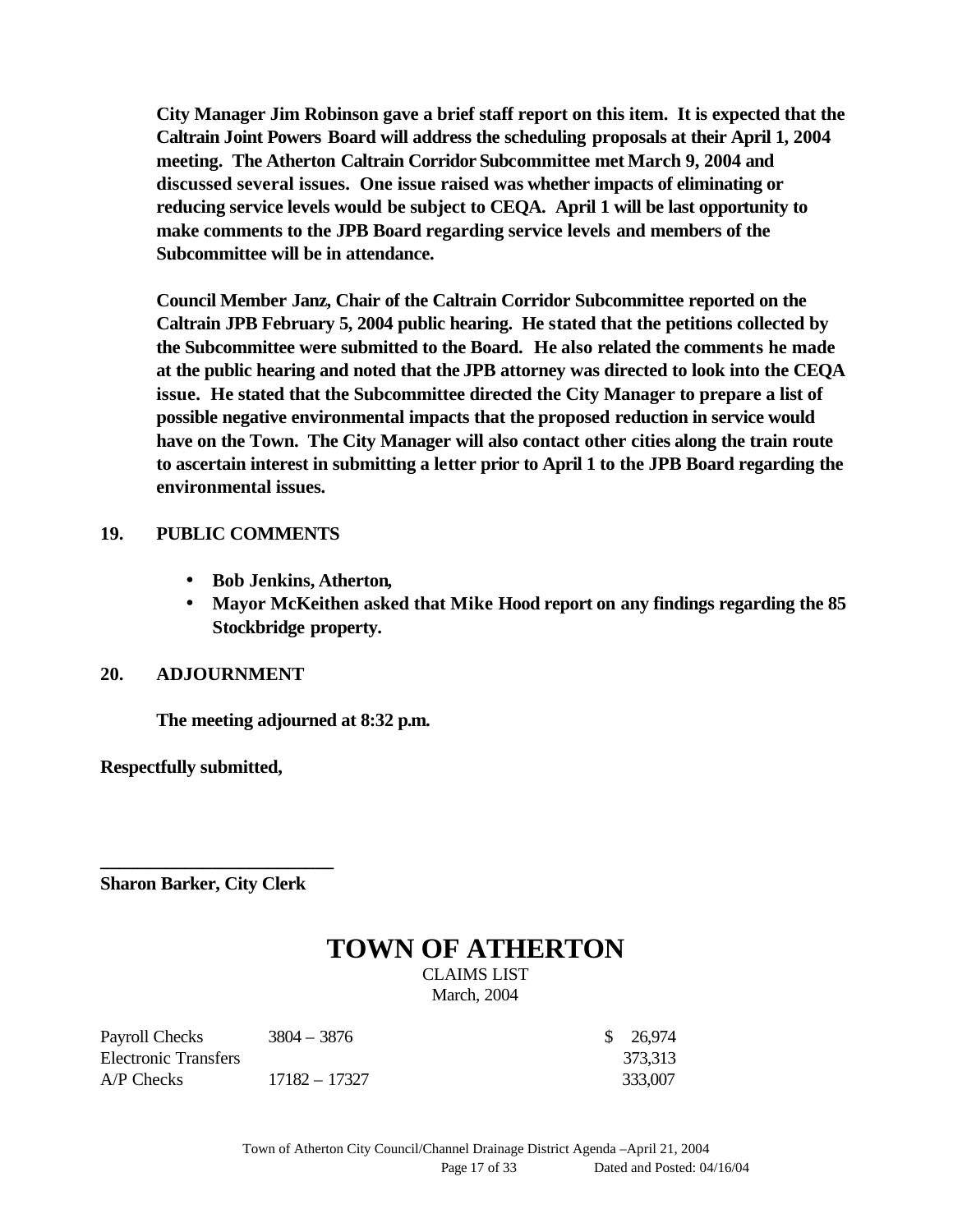TOTAL \$ 733,294

I, James H. Robinson, City Manager of the Town of Atherton, do hereby certify under penalty of perjury that the demands listed above, check numbers 3804 - 3876 (payroll) and 17182 through 17327 (accounts payable), and electronic transfers for employees federal payroll taxes and fees, inclusive, amount to \$733,294; are true and correct, and that there are sufficient funds for payment.

> James H. Robinson City Manager

\_\_\_\_\_\_\_\_\_\_\_\_\_\_\_\_\_\_\_\_\_\_\_\_\_\_\_\_\_\_\_

\_\_\_\_\_\_\_\_\_\_\_\_\_\_\_\_\_\_\_\_\_\_\_\_\_\_\_\_\_\_\_

The above claims, check numbers 3804 - 3876 (payroll) and 17182 through 17327 (accounts payable), and electronic transfers for employees federal payroll taxes and fees, inclusive, amount to \$733,294; are true and correct, and are authorized for payment.

> Kathy McKeithen Mayor, Town of Atherton

| <b>SOURCE OF FUNDS</b> |                                       |             |
|------------------------|---------------------------------------|-------------|
| <b>101</b>             | General Fund                          | 592,814     |
| 105                    | Tennis Fund                           | 469         |
| 201                    | <b>Special Parcel Tax</b>             | 75,231      |
| 202                    | Transportation                        |             |
| 203                    | Gas Tax Fund                          |             |
| 210                    | Road Construction Impact Fees         | 45,035      |
| 211                    | Park Grants Fund                      |             |
| 213                    | Library Special Revenue Fund          | 848         |
| 401                    | <b>General Capital Projects</b>       |             |
| 402                    | <b>Storm Drainage</b>                 |             |
| 403                    | <b>Atherton Channel District</b>      | 112         |
| 404                    | Park Playground Improvement           |             |
| 406                    | <b>Facilities Construction</b>        | 713         |
| 610                    | Vehicle Replacement                   |             |
| 611                    | Computer Maint. & Replacement         | 9,175       |
| 612                    | <b>Administrative Services</b>        | 4,988       |
| 614                    | <b>Workers Compensation Insurance</b> |             |
| 715                    | <b>Evans Estate</b>                   | 3,909       |
|                        | <b>TOTAL</b>                          | 733,294     |
|                        |                                       | Item No. 10 |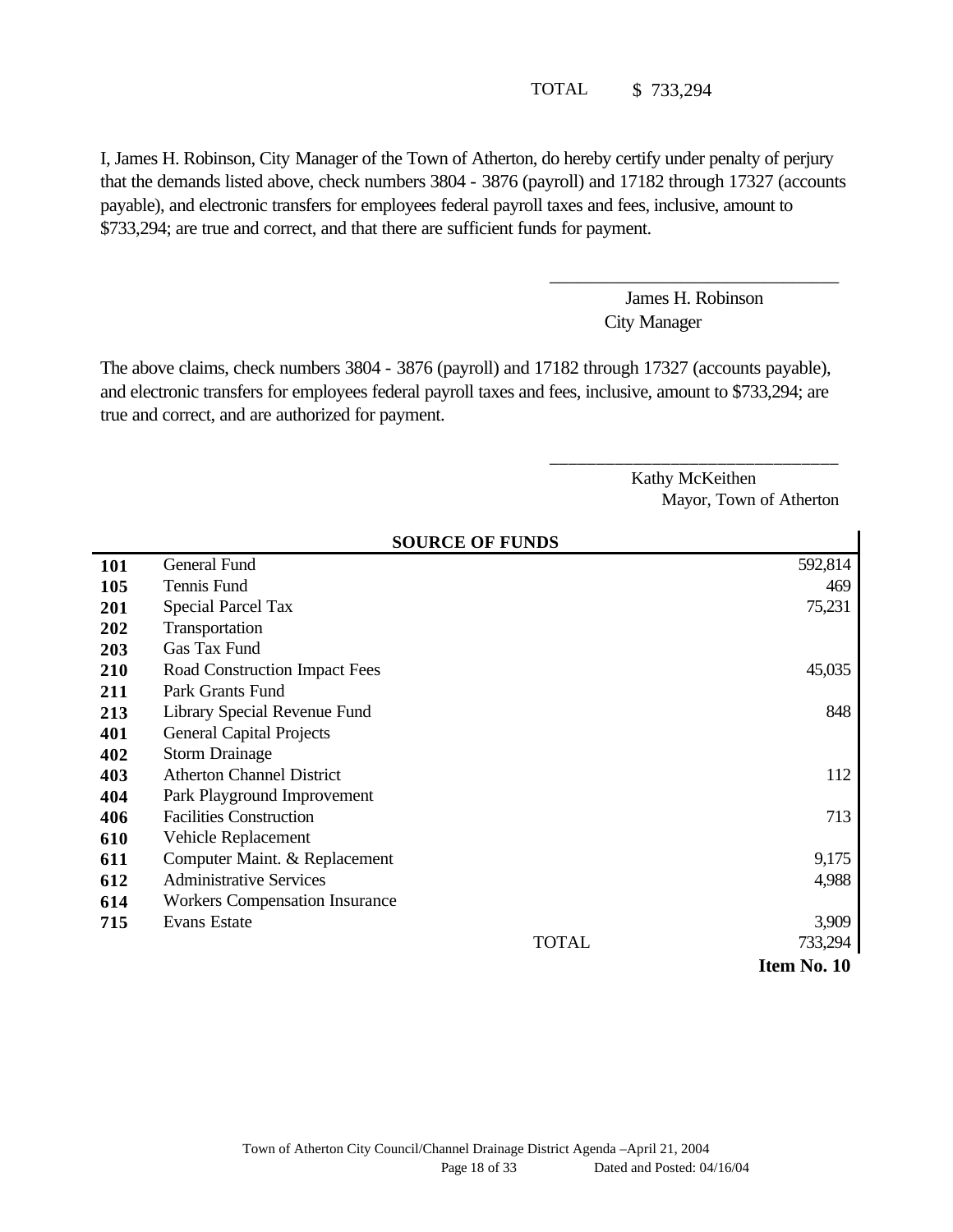

**Town of Atherton**

# **CITY COUNCIL STAFF REPORT**

**TO: HONORABLE MAYOR AND CITY COUNCIL**

**FROM: JOHN P. JOHNS, FINANCE DIRECTOR**

**DATE: FOR THE MEETING OF APRIL 21, 2004**

**SUBJECT: MONTHLY FINANCIAL REPORT, MARCH 2004**

## **RECOMMENDATION:**

**Receive the Monthly Financial Report for March 2004.**

### **INTRODUCTION:**

The attached schedules show revenues and expenditures and fund balance for all funds as of March 31, 2004.

### **HIGHLIGHTS**

General Fund expenditures for the nine months ended March  $31<sup>st</sup>$ , 2004 have amounted to \$5,049,471 or 66% of the \$7,596,290 budgeted for the fiscal year. For the nine months ending March  $31<sup>st</sup>$ , 2004, General Fund revenues have amounted to \$5,009,533 or 64% of the \$7,841,362 estimated for the year. By comparison, General Fund expenditures amounted to 71% of budgeted expenditures for the first eight months of FY 2002-03. Additionally, General Fund revenues amounted to 63% of total budgeted revenues for the first nine months of FY 2002-03.

\_\_\_\_\_\_\_\_\_\_\_\_\_\_\_\_\_\_\_\_\_\_\_\_ \_\_\_\_\_\_\_\_\_\_\_\_\_\_\_\_\_\_\_\_\_\_\_\_\_

Prepared by: Approved by:

Finance Director City Manager

John P. Johns James H. Robinson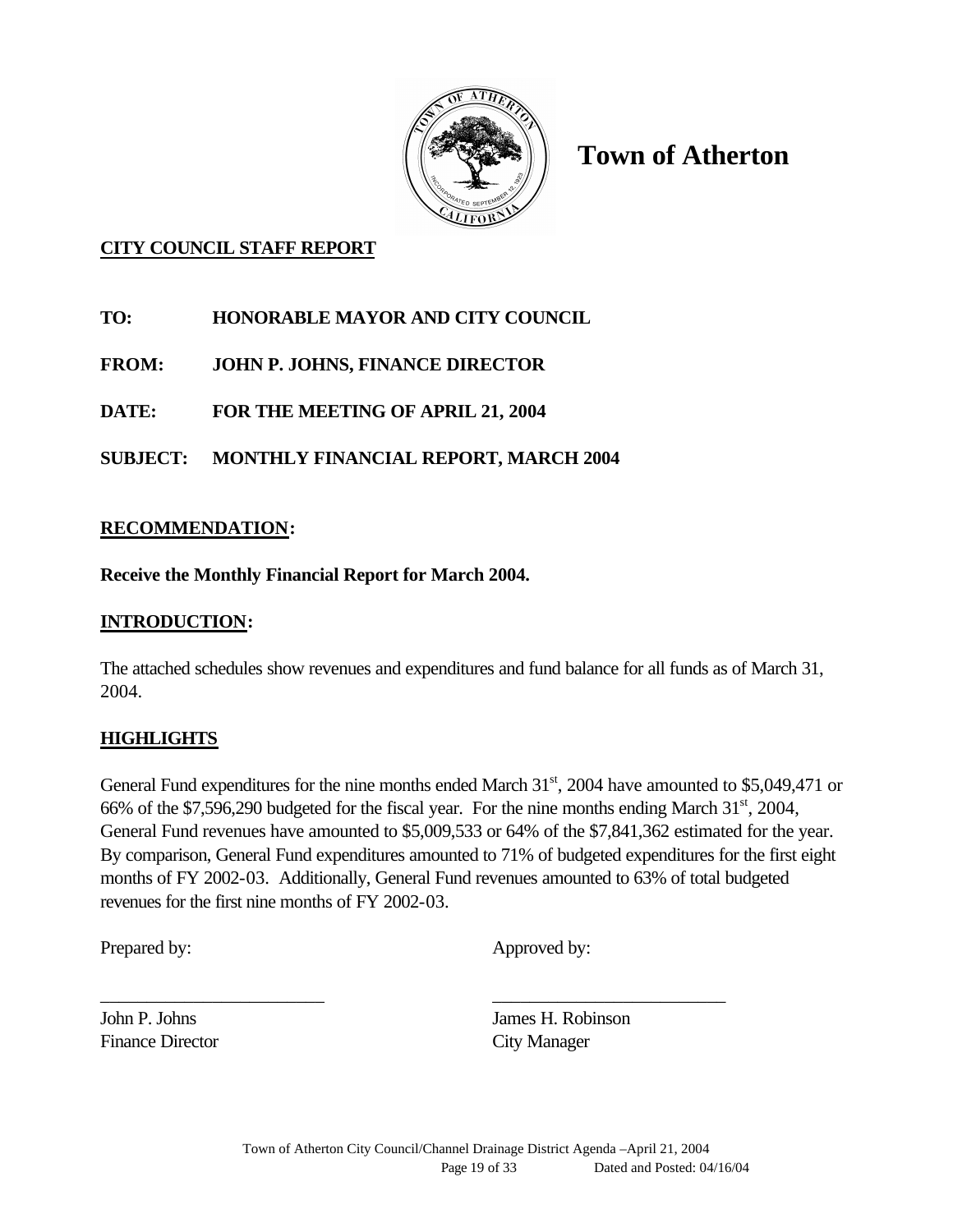# **TOWN OF ATHERTON Revenue Summary For the Month ended March 31st, 2004**

| Fund       | <b>Revenue Source</b>                                          | 2003-04<br><b>Estimate</b> | <b>Current Period</b><br><b>Revenues</b> | <b>Year to Date</b><br><b>Revenues</b> | $\frac{0}{0}$<br>Received |
|------------|----------------------------------------------------------------|----------------------------|------------------------------------------|----------------------------------------|---------------------------|
|            | Property Tax                                                   | \$<br>3,035,934            | 140,456                                  | \$<br>2,120,065                        | 70%                       |
|            | Sales and Use Tax                                              | 200,640                    | 4,615                                    | 120,514                                | 60%                       |
|            | <b>Other Taxes</b>                                             | 882,115                    | 100,372                                  | 454,304                                | 52%                       |
|            | Licenses & Permits                                             | 1,541,673                  | 227,777                                  | 1,185,118                              | 77%                       |
|            | Fines & Forfeitures                                            | 70,000                     | 5,200                                    | 49,809                                 | 71%                       |
|            | Revenue from Other Agencies                                    | 139,000                    | 4,314                                    | 105,283                                | 76%                       |
|            | <b>Charges for Services</b>                                    | 472,700                    | 13,034                                   | 231,373                                | 49%                       |
|            | Investment & Rental Income                                     | 347,300                    | 5,359                                    | 155,147                                | 45%                       |
|            | <b>Other Revenues</b>                                          | 3,000                      | 1,212                                    | 13,440                                 | 448%                      |
|            | <b>Total General Fund Revenues</b>                             | 6,692,362                  | 502,338                                  | 4,435,053                              | 66%                       |
|            | Interfund (Operating) Transfers In                             | 1,149,000                  | 574,480                                  | 574,480                                | 50%                       |
|            | 101 General Fund Total                                         | 7,841,362                  | 1,076,818                                | 5,009,533                              | 64%                       |
|            | <b>Special Revenue Funds:</b>                                  |                            |                                          |                                        |                           |
| 105        | Tennis                                                         | 9,000                      | 2,050                                    | 7,150                                  | 79%                       |
| 201        | Special Parcel Tax                                             | 1,770,000                  | 92,904                                   | 1,198,486                              | 68%                       |
| 202        | Transportation                                                 | 177,740                    | 17,820                                   | 142,394                                | 80%                       |
| 203        | Street Improvement (Gas Tax)                                   | 149,309                    | 23,237                                   | 128,564                                | 86%                       |
| 209<br>210 | Law Enforcement                                                | 100,000<br>340,000         | ä,<br>74,444                             | 100,416                                | 100%<br>97%               |
| 211        | Road Construction Impact Fees<br><b>State Park Grants Fund</b> | 93,040                     | ä,                                       | 331,431                                | 0%                        |
| 213        | Library                                                        | 200,000                    |                                          | 92.550                                 | 46%                       |
|            | Total                                                          | 2,839,089                  | 210,455                                  | 2.000.991                              | 70%                       |
|            |                                                                |                            |                                          |                                        |                           |
| 401        | <b>Capital Project Funds:</b><br>Capital Improvement           |                            | ÷,                                       |                                        |                           |
| 402        | Storm Drainage                                                 |                            |                                          |                                        |                           |
| 403        | Channel Drainage District                                      | 46,000                     | 1,983                                    | 28,959                                 | 63%                       |
| 404        | Park Playground Improvement                                    |                            | 2,850                                    | 2,850                                  | 0%                        |
| 405        | Middlefield Road Grants                                        |                            | L,                                       | 1,514                                  |                           |
| 406        | <b>Facilities Construction</b>                                 |                            | $\overline{\phantom{a}}$                 |                                        |                           |
|            | Total                                                          | 46,000                     | 4.833                                    | 33,323                                 | 72%                       |
|            | <b>Internal Service Funds:</b>                                 |                            |                                          |                                        |                           |
| 610        | Vehicle Replacement                                            |                            |                                          |                                        |                           |
| 611        | <b>Information Technology</b>                                  | 96,043                     |                                          | 30.782                                 | 32%                       |
| 612        | <b>Administrative Services</b>                                 | 283,128                    |                                          | 64,011                                 | 23%                       |
| 614        | Workers Compensation Insurance                                 |                            |                                          | 5,436                                  |                           |
|            | Total                                                          | 379.171                    |                                          | 100.229                                | 26%                       |
|            | <b>Trust and Agency Funds:</b>                                 |                            |                                          |                                        |                           |
| 715        | <b>Evans Creative Design</b>                                   | 74,000                     | 1,429                                    | 21,726                                 | 29%                       |
|            | Total                                                          | 74,000                     | 1,429                                    | 21,726                                 | 29%                       |
|            | <b>Total Revenues</b>                                          | 11,179,622                 | 1,293,535                                | 7,165,802                              | 64%                       |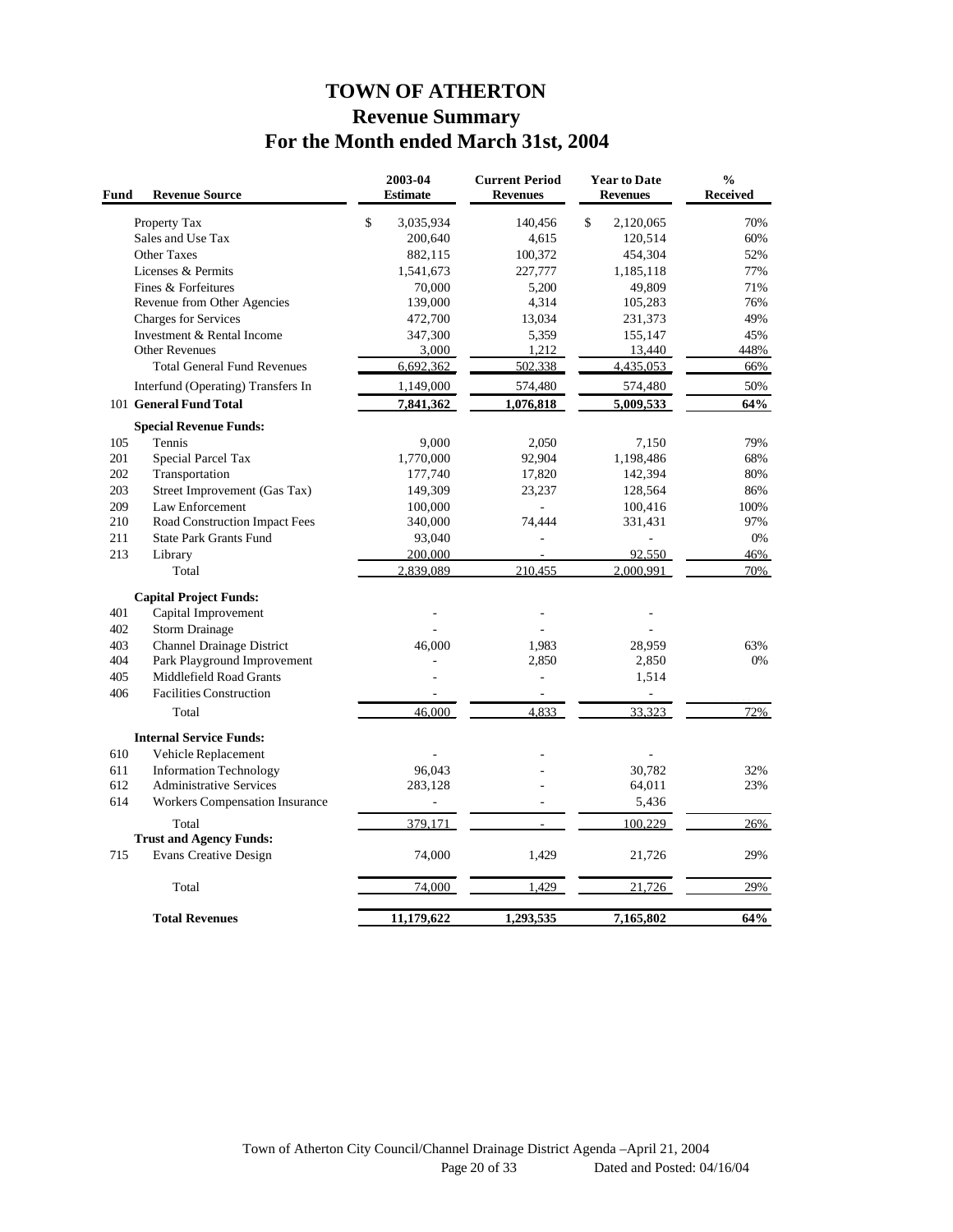# **TOWN OF ATHERTON Expenditure Summary For the Month Ended March 31st, 2004**

| Fund | <b>Description</b><br><b>Department</b> | 2003-04<br><b>Budget</b> | <b>Current Period</b><br><b>Expenditures</b> | <b>Year to Date</b><br><b>Expenditures</b> | $\frac{0}{0}$<br><b>Spent</b> |
|------|-----------------------------------------|--------------------------|----------------------------------------------|--------------------------------------------|-------------------------------|
| 101  | General Fund                            |                          |                                              |                                            |                               |
|      | 11 City Council                         | \$<br>20,174             | \$<br>186                                    | 9,951                                      | 49%                           |
|      | 12 City Manager                         | 497,895                  | 34,993                                       | 371,466                                    | 75%                           |
|      | 16 City Attorney                        | 175,551                  | 9,107                                        | 77,998                                     | 44%                           |
|      | 18 Finance                              | 434,137                  | 24,858                                       | 257,704                                    | 59%                           |
|      | 25 Building                             | 952,873                  | 56,395                                       | 551,618                                    | 58%                           |
|      | 40 Police                               | 3,629,233                | 260,461                                      | 2,645,980                                  | 73%                           |
|      | 50 Public Works                         | 1,786,427                | 116,313                                      | 1,125,798                                  | 63%                           |
|      | Contingency                             | 100,000                  | 2,963                                        | 8.956                                      | 9%                            |
|      | <b>Total General Fund Expenditures</b>  | 7,596,290                | 505,276                                      | 5,049,471                                  | 66%                           |
|      | Interfund (Operating) Transfers Out     |                          |                                              |                                            | 0%                            |
|      | 101 General Fund Total                  | 7,596,290                | 505,276<br>$\boldsymbol{\mathsf{s}}$         | 5,049,471<br>\$                            | 66%                           |
|      | <b>Special Revenue Funds:</b>           |                          |                                              |                                            |                               |
| 105  | Tennis                                  | 22,936                   | 959                                          | 11,380                                     | 50%                           |
| 201  | Special Parcel Tax                      | 1,986,917                | 75,231                                       | 1,036,623                                  | 52%                           |
| 202  | Transportation                          | 177,740                  | ÷,                                           | 123,789                                    | 70%                           |
| 203  | Street Improvement (Gas Tax)            | 180,080                  |                                              | 37,107                                     | 21%                           |
| 209  | Law Enforcement                         | 100,000                  | 9,272                                        | 81,756                                     | 82%                           |
| 210  | Road Impact Fees                        | 588,682                  | 45,035                                       | 349,028                                    | 59%                           |
| 211  | <b>State Park Grants</b>                | 81,660                   |                                              | 6,429                                      | 8%                            |
| 213  | Library Fund                            | 15,720                   | 848                                          | 30,346                                     | 193%                          |
|      | Total                                   | 3,153,735                | 131, 345                                     | 676,458                                    | 53%                           |
|      | <b>Capital Project Funds:</b>           |                          |                                              |                                            |                               |
| 401  | Capital Improvement                     | 284,451                  |                                              | 38,092                                     | 13%                           |
| 402  | <b>Storm Drainage</b>                   | 25,713                   |                                              |                                            | 0%                            |
| 403  | <b>Channel Drainage District</b>        | 411,554                  | 112                                          | 43,736                                     | 11%                           |
| 404  | Park Playground Fund                    |                          | $\overline{a}$                               | 637                                        | $\overline{a}$                |
| 405  | Middlefield Road Grants                 |                          |                                              | $\overline{a}$                             |                               |
| 406  | <b>Facilities Construction</b>          | 287,267                  | 713                                          | 44,360                                     | 15%                           |
|      | Total                                   | .008.985                 | 825                                          | 126,825                                    | 13%                           |
|      | <b>Internal Service Funds:</b>          |                          |                                              |                                            |                               |
| 610  | Vehicle Replacement                     | 10,000                   |                                              | 73,249                                     | 732%                          |
| 611  | <b>Information Technology</b>           | 107,500                  | 9,175                                        | 39,182                                     | 36%                           |
| 612  | <b>Administrative Services</b>          | 328,151                  | 12,454                                       | 205,725                                    | 63%                           |
| 614  | <b>Workers Compensation Insurance</b>   |                          |                                              |                                            |                               |
|      | Total                                   | 445,651                  | 21,629                                       | 318,156                                    | 71%                           |
|      | <b>Trust and Agency Funds:</b>          |                          |                                              |                                            |                               |
| 715  | <b>Evans Creative Design</b>            | 62,100                   | 3,911                                        | 21,725                                     | 35%                           |
|      | Total                                   | 62,100                   | 3,911                                        | 21,725                                     | 35%                           |
|      | <b>Total Expenditures</b>               | 12,266,761               | 662,986                                      | 7,192,635                                  | 59%                           |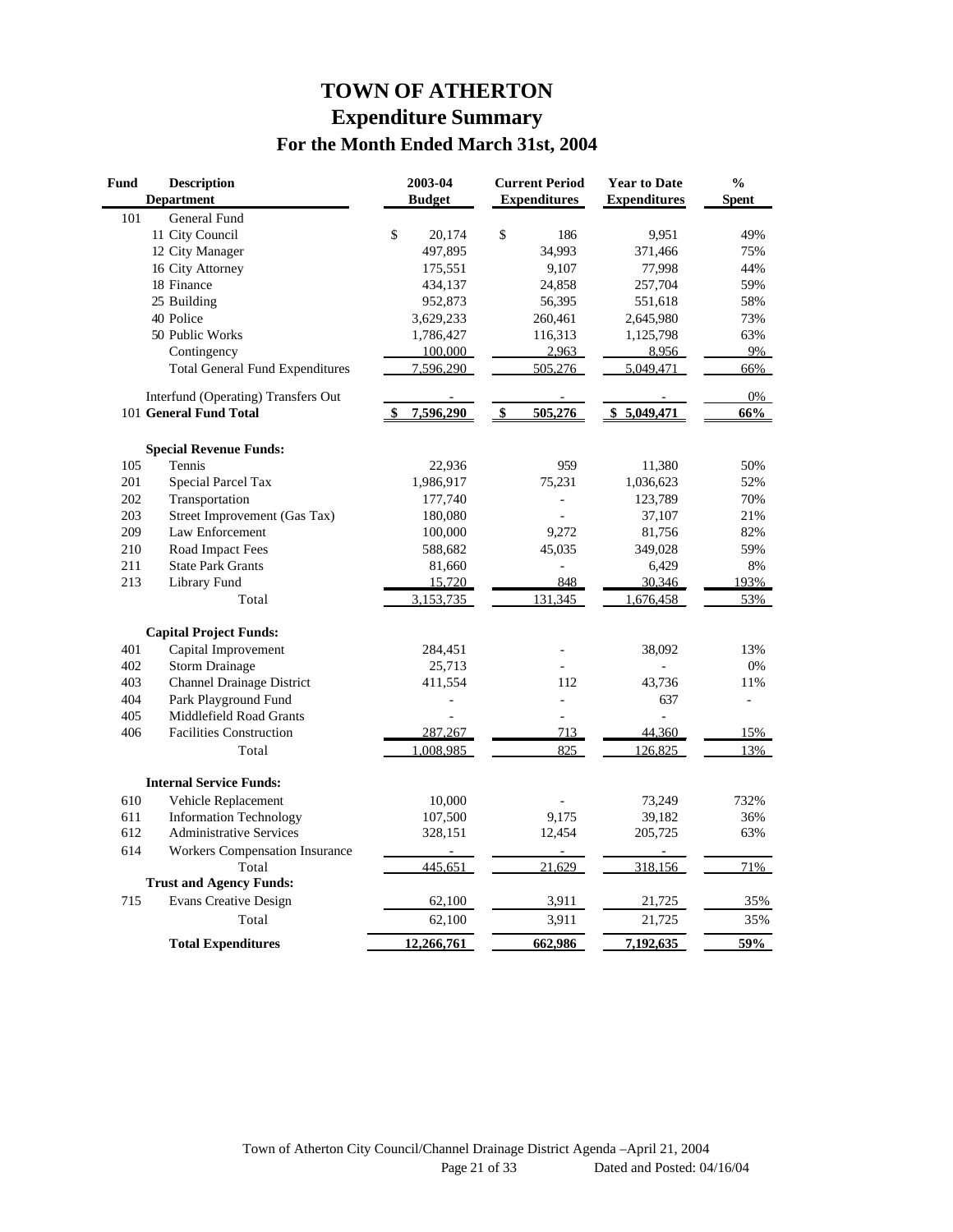# **As of March 31st, 2004 Fiscal Year 2003-04 Budget Summary TOWN OF ATHERTON**

| Fund | <b>Description</b>                    | <b>Beginning</b><br><b>Fund Balance</b><br><b>July 1, 2003</b> | <b>Revenues</b><br>to Date | <b>Transfers</b><br>to Date | <b>Expenditures</b><br>To Date | <b>Ending</b><br><b>Fund Balance</b><br>to Date |
|------|---------------------------------------|----------------------------------------------------------------|----------------------------|-----------------------------|--------------------------------|-------------------------------------------------|
|      | 101 General Fund                      | 5,284,633                                                      | 4,435,053                  | 574,480                     | 5,049,471                      | 5,244,695                                       |
|      | <b>Special Revenue Funds:</b>         |                                                                |                            |                             |                                |                                                 |
| 105  | Tennis                                | 10,543                                                         | 7,150                      |                             | 11,380                         | 6,313                                           |
| 201  | Special Municipal Tax                 | 895,443                                                        | 1,198,486                  |                             | 1,036,623                      | 1,057,306                                       |
| 202  | Transportation                        | 14,728                                                         | 142,394                    |                             | 123,789                        | 33,333                                          |
| 203  | Street Improvement (Gas Tax)          | 126,605                                                        | 128,564                    |                             | 37,107                         | 218,062                                         |
| 209  | Law Enforcement                       | 22,911                                                         | 100,416                    |                             | 81,756                         | 41,571                                          |
| 210  | Road Construction Impact Fees         | 650,346                                                        | 331,431                    |                             | 349,028                        | 632,749                                         |
| 213  | Library Special Revenue Fund          | 723,832                                                        |                            |                             | 30,346                         | 693,486                                         |
|      | Sub Total                             | 2,444,408                                                      | 1,908,441                  | $\overline{\phantom{a}}$    | 1,670,029                      | 2,682,820                                       |
|      | <b>Capital Projects Funds:</b>        |                                                                |                            |                             |                                |                                                 |
| 401  | Capital Improvement                   | 358,152                                                        |                            |                             | 38,092                         | 320,060                                         |
| 402  | <b>Storm Drainage</b>                 | 48,225                                                         |                            |                             |                                | 48,225                                          |
| 403  | <b>Channel Drainage District</b>      | 405,865                                                        | 28,959                     |                             | 43,736                         | 391,088                                         |
| 404  | Park Playground Improvement           | 28,958                                                         | 2,850                      |                             | 637                            | 31,171                                          |
| 405  | Middlefield Road Grants               |                                                                | 1,514                      |                             |                                | 1,514                                           |
| 406  | <b>Facilities Construction</b>        | 274,654                                                        |                            |                             |                                | 274,654                                         |
|      | Sub Total                             | 1,115,854                                                      | 33,323                     | $\overline{a}$              | 82,465                         | 1,066,712                                       |
|      | <b>Internal Service Fund</b>          |                                                                |                            |                             |                                |                                                 |
| 610  | Vehicle Replacement                   | 402,633                                                        |                            |                             | 73,249                         | 329,384                                         |
| 611  | <b>Information Technology</b>         | 78,723                                                         | 30,782                     |                             | 39,182                         | 70,323                                          |
| 612  | <b>Administrative Services</b>        | 134,052                                                        | 64,011                     |                             | 205,725                        | (7,662)                                         |
| 614  | <b>Workers Compensation Insurance</b> |                                                                | 5,436                      |                             |                                | 5,436                                           |
|      | Sub Total                             | 615,408                                                        | 100,229                    | $\overline{a}$              | 318,156                        | 397,481                                         |
|      | <b>Trust and Agency Funds</b>         |                                                                |                            |                             |                                |                                                 |
| 715  | <b>Evans Creative Design</b>          | 116,028                                                        | 21,726                     |                             | 21,725                         | 116,029                                         |
|      | Sub Total                             | 116,028                                                        | 21,726                     | $\overline{a}$              | 21,725                         | 116,029                                         |
|      | <b>Grand Total</b>                    | \$<br>9,576,331                                                | \$<br>6,498,772            | \$<br>574,480               | \$<br>7,141,846                | \$<br>9,507,737                                 |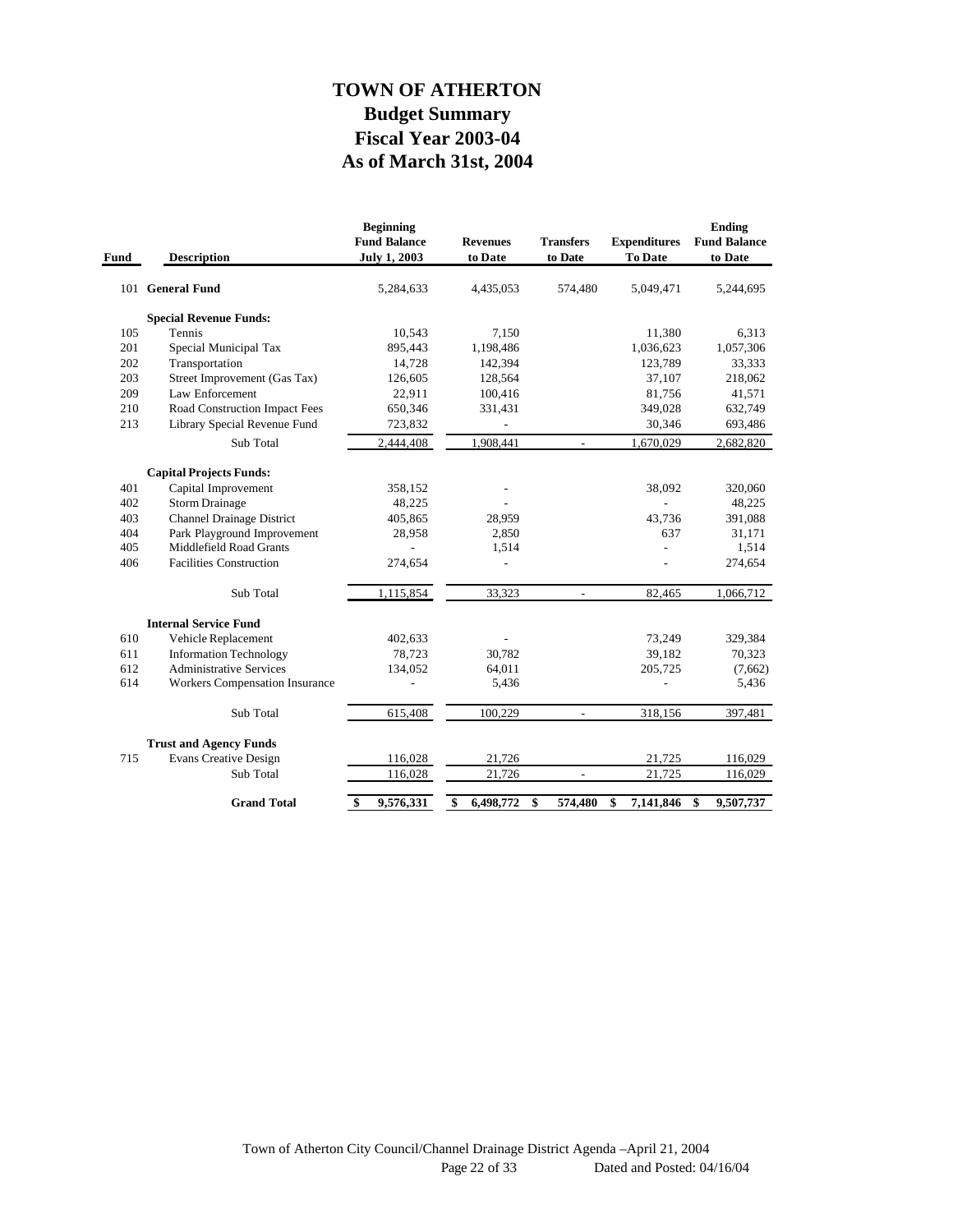**Item No. 11**



# **Town of Atherton**

# **CITY COUNCIL STAFF REPORT**

**TO: HONORABLE MAYOR AND CITY COUNCIL**

**FROM: DUNCAN JONES, PUBLIC WORKS DIRECTOR**

## **DATE: FOR THE MEETING OF APRIL 21, 2004**

# **SUBJECT: AWARD OF CONTRACT FOR THE HOLBROOK-PALMER PARK, MAIN HOUSE WHEELCHAIR LIFT PROJECT NUMBER 03-009**

### **RECOMMENDATION:**

Pass a motion to award the contract for the Holbrook-Palmer Park, Main House Wheelchair Lift Project, project number 03-009 to George Bianchi Construction, Inc., the low bidder on the April 14, 2004 bids, for \$90,068.90, with a 10% construction contingency of 9,006.89, for a total authorization of \$99,075.79. Also reject the bid of River City Constructors due to bid irregularities.

### **INTRODUCTION:**

The Holbrook-Palmer Park 2003 Survey identified the need for handicap access to the Main House in Holbrook-Palmer Park. The project was endorsed by the Park and Recreation Commission and identified in their "Action Plan Master List" and the adopted City Council Strategic Park and Recreation Plan of 2003. Adding a wheelchair lift to the rear of the Main House facility was identified as the most cost effective solution and also offered service to the caterers serving the Main House events, and was included in the FY 2003-04 Capital Improvement Program.

The Park and Recreation Commission considered the previous bids for the elevator project at their February 4, 1004 meeting and recommended rejection of bids, redesign and re-bid. City Council at the February 18, 2004 meeting officially rejected all previous bids. Initial analysis of the project and the bid results indicate that a standard wheelchair lift can be installed within the project budget of \$100,000. CSG Consultants redesigned the project, at no cost to the Town. City Council approved the plans at the March 17, 2004 meeting and the project was re-advertised.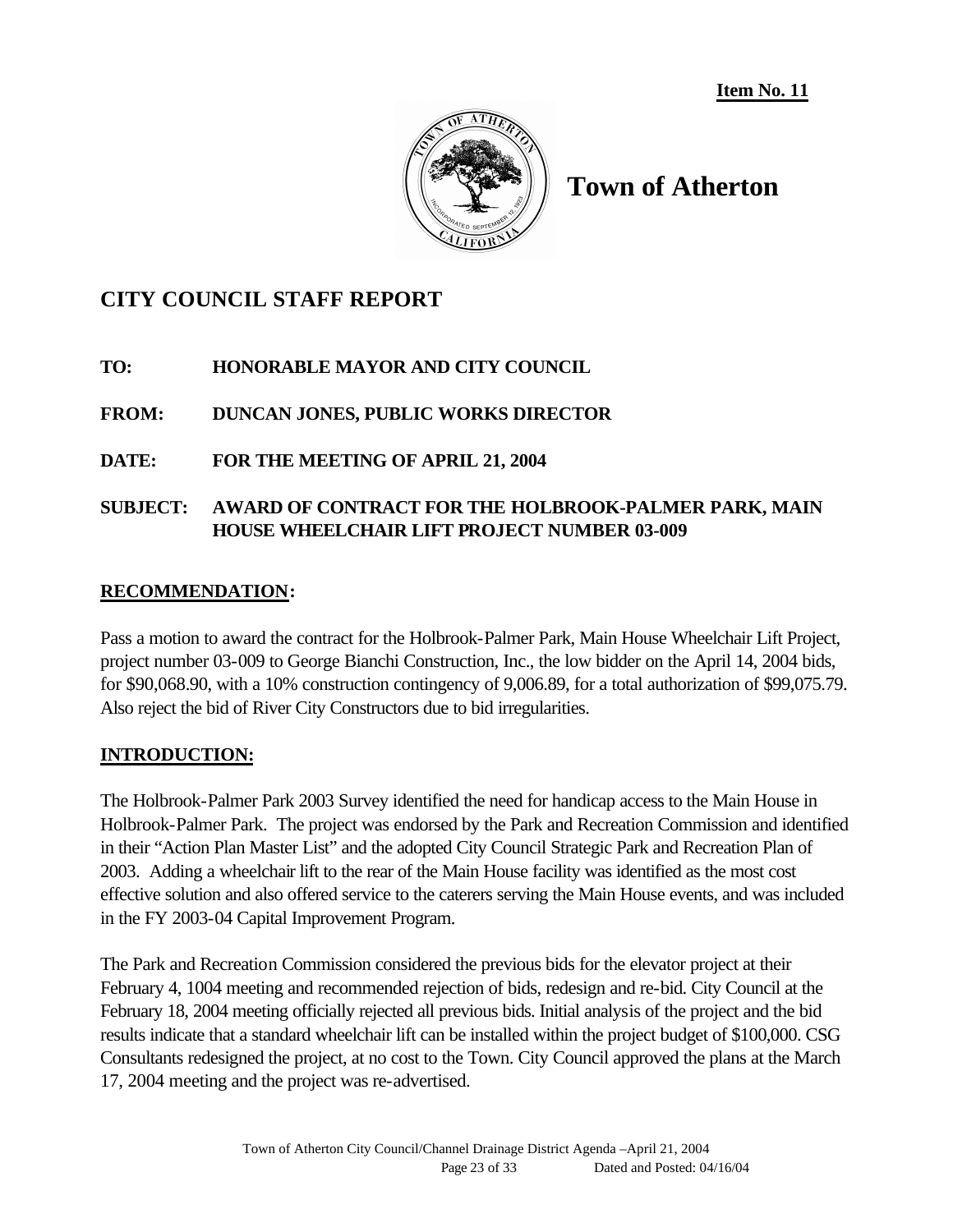The bid received from River City Constructors contained two bid irregularities. The first relates to the bid price. When the unit items are added, the total is \$94,000. The contractor has the option to be released from his bid in the event of a clerical error such as this. He elected not to be released from his bid, and committed to the \$89,000 bid. The second irregularity is incomplete reference forms. The name, address and phone number of the reference contacts are not included on the form. This information is required to be submitted with the bid. Due to these two irregularities, staff recommends that this bid be rejected. The Council has the option to waive these irregularities and accept this bid based on the bidder committing to his bid price and providing the missing reference information.

# **FISCAL IMPACT:**

Bids were received for the project on April 14, 2004. George Bianchi Construction, Inc. was the low bidder at \$90,068.90. This bid was 10% below the engineer's estimate prepared by CSG Consultants, the designer of the project, of \$100,000. The low bid is 10% below the project budget of \$100,000 from Parcel Tax funds budgeted for the project in the FY 2003-04.

A total of three bids were received for the subject project. The results were as follows:

| Firm                              | Amount                    |
|-----------------------------------|---------------------------|
| <b>River City Constructors</b>    | \$89,000.00 (\$94,000.00) |
| George Bianchi Construction, Inc. | \$90,068.90               |
| Hipsher Construction, Inc.        | \$97,851.00               |

In addition, a 10% construction contingency of \$9,006.89 would bring the total authorization to \$99,075.79.

Prepared By: Approved:

Duncan L. Jones, PE James H. Robinson Public Works Director City Manager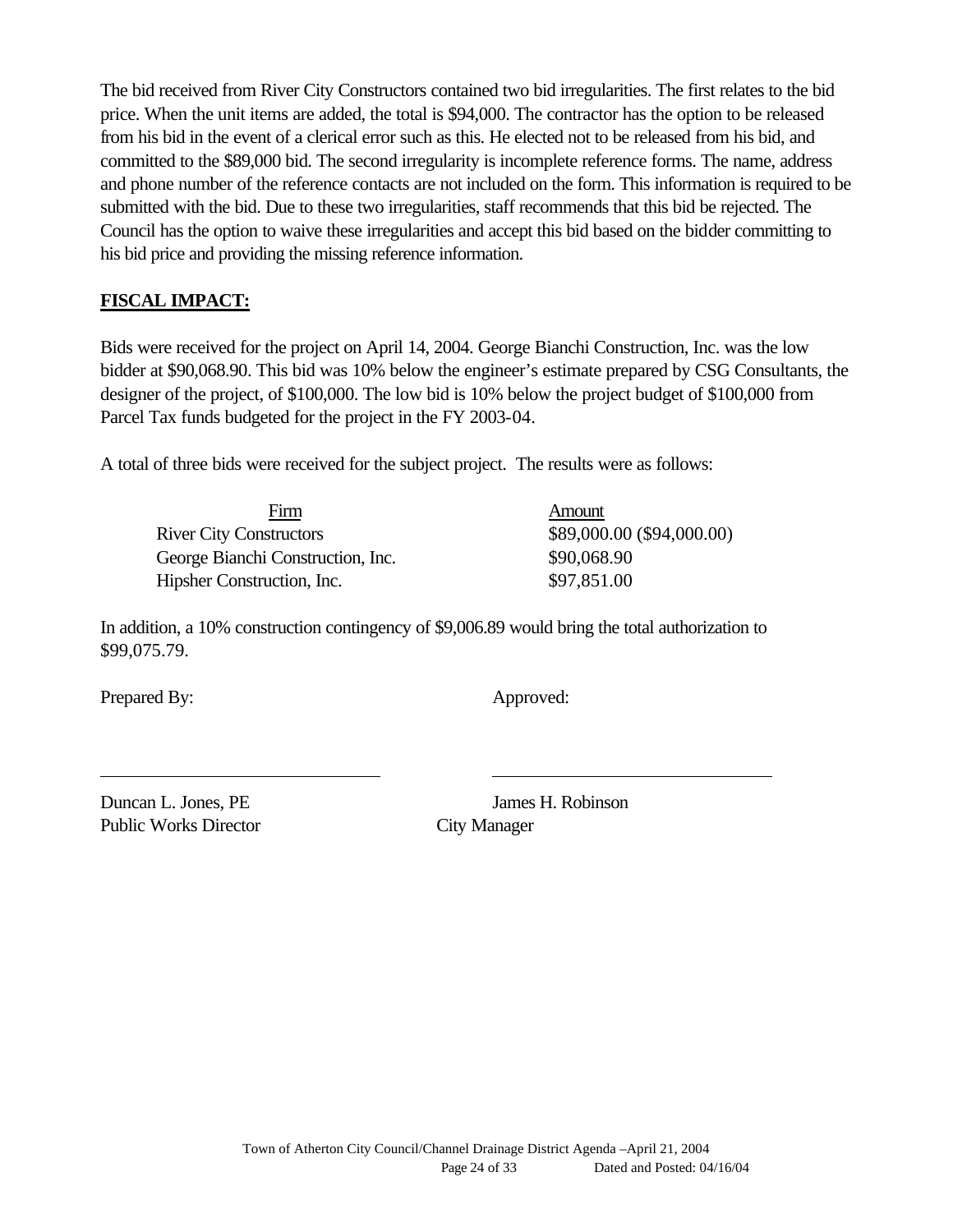

**Town of Atherton**

# **TO: HONORABLE MAYOR AND CITY COUNCIL**

# **FROM: JAMES H. ROBINSON, CITY MANAGER**

# **DATE: FOR THE MEETING OF APRIL 21, 2004**

# **SUBJECT: CONTRACT FOR LANDSCAPE DESIGN SERVICES WITH DENISE KUPPERMAN AND JOAN DOLAN FOR PREPARATION OF HOLBROOK-PALMER PARK LANDSCAPE MASTER PLAN**

### **RECOMMENDATION**

Authorize the Mayor to execute the attached contract with Denise Kupperman and Joan Dolan to provide landscape design services for the preparation of a Landscape Master Plan for Holbrook- Palmer Park.

### **BACKGROUND**

At their joint meeting on March 2, 2004, the City Council and Park and Recreation Commission considered a proposal for the creation of a comprehensive Landscape Master Plan for Holbrook-Palmer Park. The report stated that the proposed Landscape Master Plan would define the Park's recreational, garden and open spaces within its historical context, the 2003 Park and Recreation Strategic Plan, the Town budget and maintenance capabilities. The scope of services is identified in the attached contract. The contract has been approved as to form by the City Attorney.

# **FISCALIMPACT**

The design services for the Schematic Design Landscape Master Plan for Holbrook-Palmer Park are being donated to the Town of Atherton by Studio 74 (Denise Kupperman) and Joan K. Dolan. Under the terms of the contract, the Town would be responsible for reimbursable expenses related to preparation of the Landscape Master Plan in the amount of \$965.00. These expenses would include the costs associated with drawing, copying, reproductions of drawings and delivery and shipping expenses. Reimbursement of these expenses will be included in the draft Fiscal Year 2004-05 budget.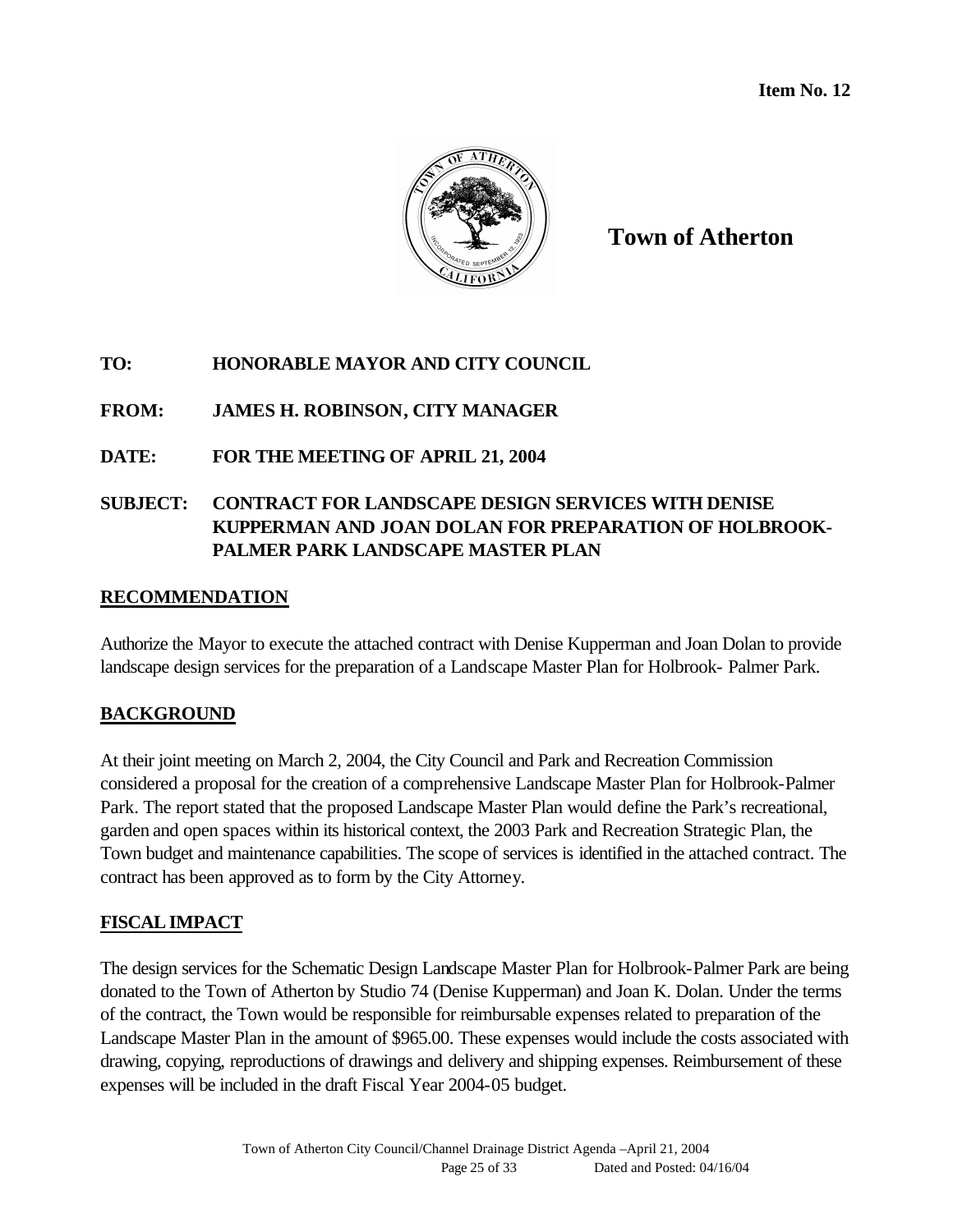

# **Town of Atherton**

# **CITY COUNCIL STAFF REPORT**

# **TO: HONORABLE MAYOR AND CITY COUNCIL**

# **FROM: DUNCAN JONES, PUBLIC WORKS DIRECTOR**

# **DATE: FOR THE MEETING OF APRIL 21, 2004**

# **SUBJECT: APPROVAL OF PLANS AND SPECIFICATIONS AND AUTHORIZATION TO ADVERTISE PATCH, SEAL AND OVERLAY PROJECT**

### **RECOMMENDATION:**

Pass a motion to approve the plans and specifications and authorize advertisement for bids for the Patch, Seal and Overlay Project, Project No. 03-012.

### **INTRODUCTION:**

The adopted Capital Improvement Program includes funds for constructing the Patch, Seal and Overlay Project. The need for this project resulted from the pavement condition surveys conducted last summer.

### **ANALYSIS**:

The Town hired EIS, Inc. using a Metropolitan Transportation Commission grant to survey all the streets in Atherton. The report recommends that all streets with a Pavement Condition Index (PCI) between 70 and 75 should be crack sealed and slurry sealed, and that streets with a PCI of 50 to 55 should be patched, crack sealed and overlaid.

This project covers crack sealing and slurry sealing those streets in the 70 to 75 PCI range. The streets to be included are:

**Patricia Pressure Pressure Property** Pressure Pressure Pressure Pressure Pressure Pressure Pressure Pressure Pressure Pressure Pressure Pressure Pressure Pressure Pressure Pressure Pressure Pressure Pressure Pressure Pres Tuscaloosa Ave. De Bell Dr.

Broadacres Rd. **Cakwood Blvd.** Linda Vista Ave. Oak Grove Ave.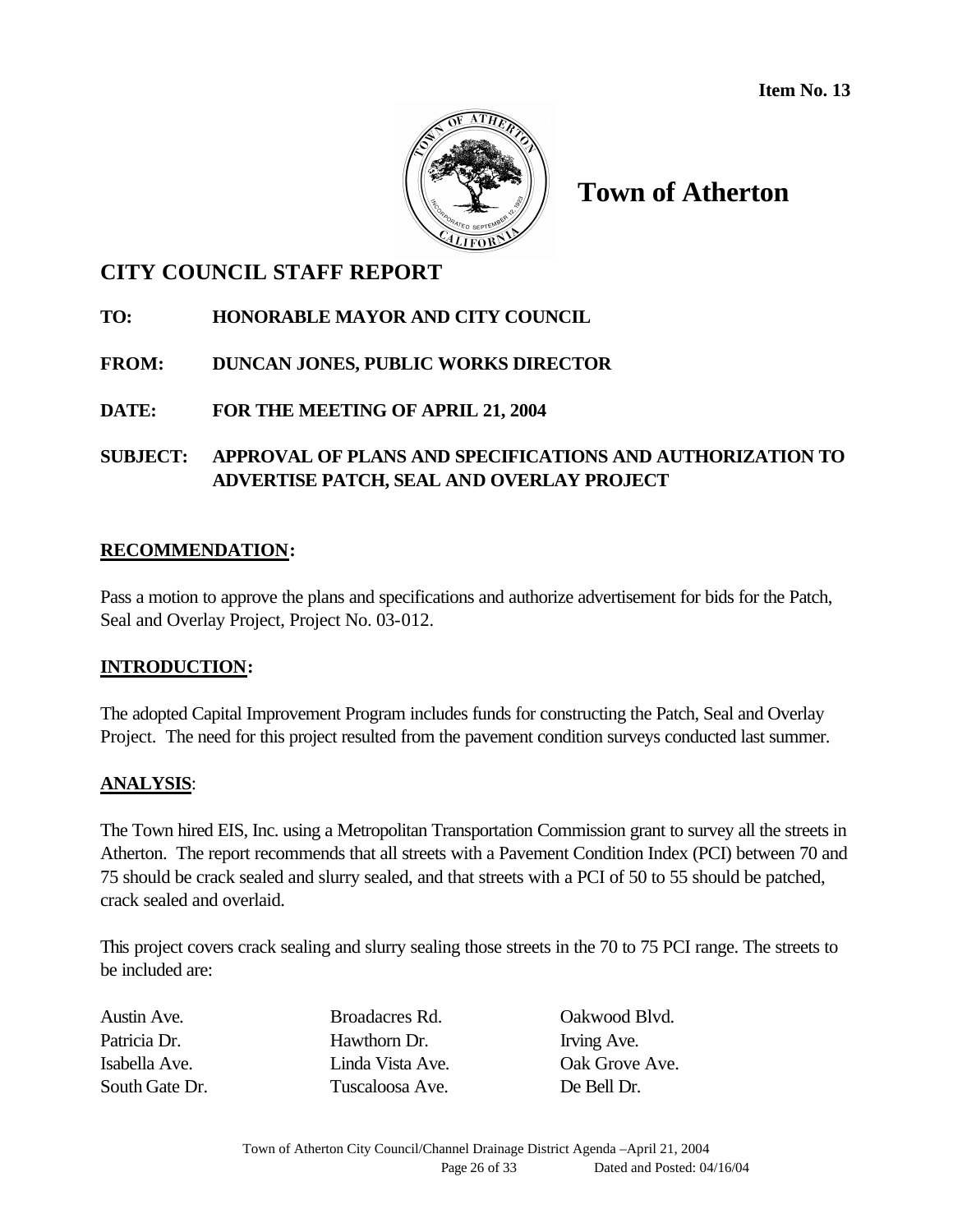| Fairview Ave.      | Marsh Rd. $(A)$  | Ringwood Ave. (C) |
|--------------------|------------------|-------------------|
| Robleda Dr.        | Alejandra Ave.   | Arthur Ln.        |
| Catalpa Dr.        | Encinal Ave. (C) | Heather Dr.       |
| Oak Grove Ave. (C) | Stockbridge Ave. | Wilburn Ave.      |
| Irvng Ave.         | Park Ln          | Selby Ln.         |
| Walsh Rd           | Acacia Dr.       | Callado Wy.       |

This is a priority list of projects. The remaining budget for this project is \$80,000. Depending on the low bidders unit price, the project will seal as far down the list as the budgeted funds will cover, in ascending order of PCI condition, i.e. starting with PCI of 70. The arterial streets, such as Marsh Road, and collector streets, such as Ringwood Ave., Encinal Ave. and Oak Grove Ave., will receive a higher priority due to their heavier traffic volumes.

The Patch, Seal and Overlay Project is budgeted for construction in FY 2003-04. Staff prepared the design for the project. The Patch, Seal and Overlay Project plans and specifications are ready to be advertised for construction.

# **FISCAL IMPACT:**

The Engineer's Estimate for the Patch, Seal and Overlay Project is \$80,736. \$100,000 from the Road Impact funds is budgeted for the project in FY 2003-04, but \$20,000 has already been encumbered for other projects, leaving a remaining budget of \$80,000. The project is scheduled to receive bids in June and award the contract at the June 16, 2004 City Council meeting.

### **CONCLUSION**:

The plans for this project are consistent with the Capital Improvement Program and should be approved.

Prepared By: Approved:

Duncan L. Jones, PE James Robinson Public Works Director City Manager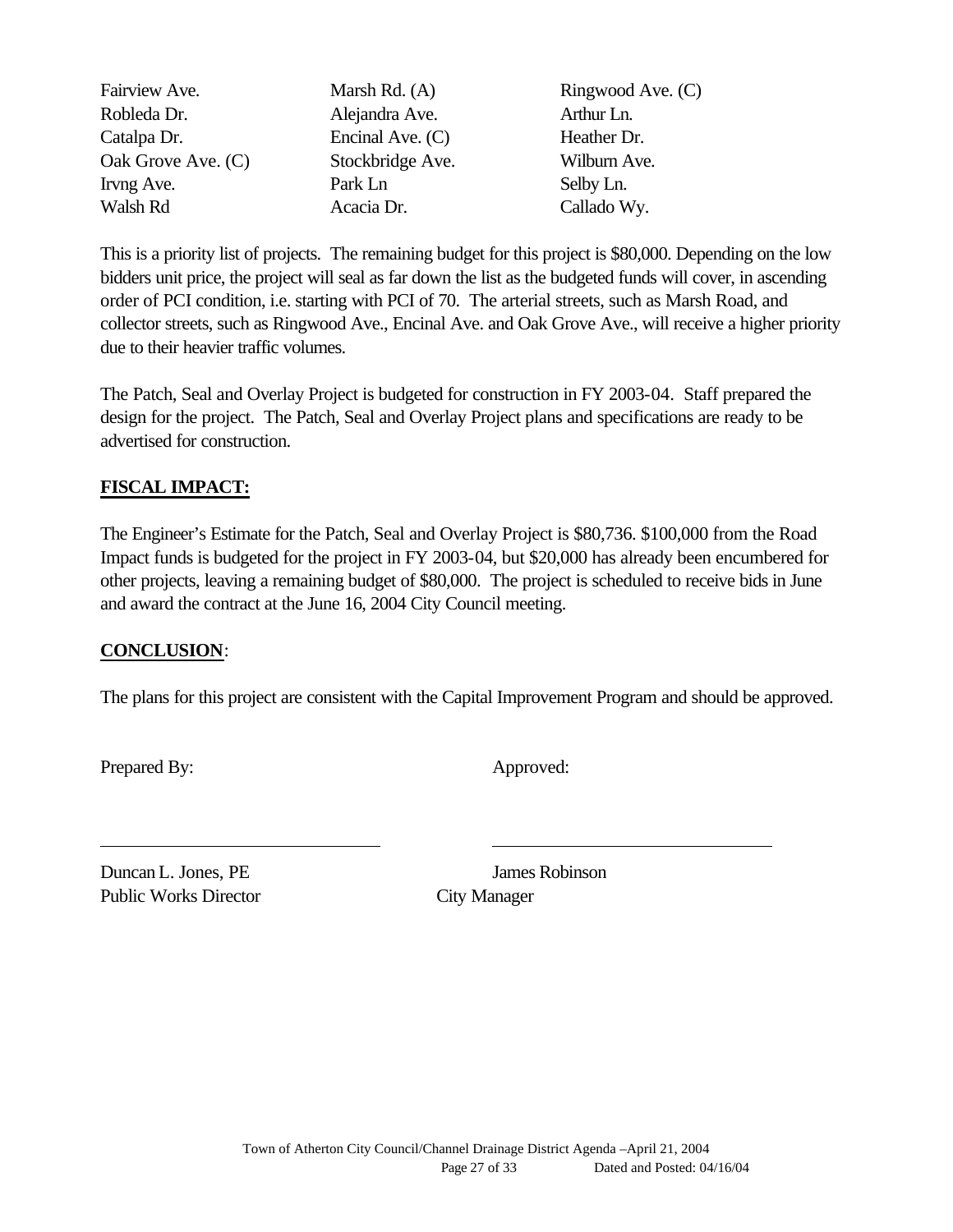

# **Town of Atherton**

# **CITY COUNCIL STAFF REPORT**

# **TO: HONORABLE MAYOR AND CITY COUNCIL**

# **FROM: DUNCAN JONES, PUBLIC WORKS DIRECTOR**

# **DATE: FOR THE MEETING OF APRIL 21, 2004**

## **SUBJECT: APPROVAL OF PLANS AND SPECIFICATIONS AND AUTHORIZATION TO ADVERTISE 2005 STREET RECONSTRUCTION PROJECT**

### **RECOMMENDATION:**

Pass a motion to approve the plans and specifications and authorize advertisement for bids for the 2005 Street Reconstruction Project, Project No. 03-011.

### **INTRODUCTION:**

The adopted Capital Improvement Program includes funds for constructing the 2005 Street Reconstruction Project. The need for this project resulted from the pavement condition surveys conducted last summer.

### **ANALYSIS**:

The Town hired EIS, Inc. using a Metropolitan Transportation Commission grant to survey all the streets in Atherton. The report recommends that all streets with a Pavement Condition Index (PCI) between 0 and 25 should be reconstructed. In addition, the Capital Improvement Program for 2004-2005 included several additional streets for reconstruction. Due to favorable bids on previous street reconstruction projects, there is sufficient budget to reconstruct all streets in the 2004-2005 CIP and all streets with a PCI of 1 to 25. The streets to be included are:

Greenoaks Dr. Larch Dr. Acorn Wy. Deodora Wy Gresham Ln. Tallwood Ct. Stockbridge cul-de-sac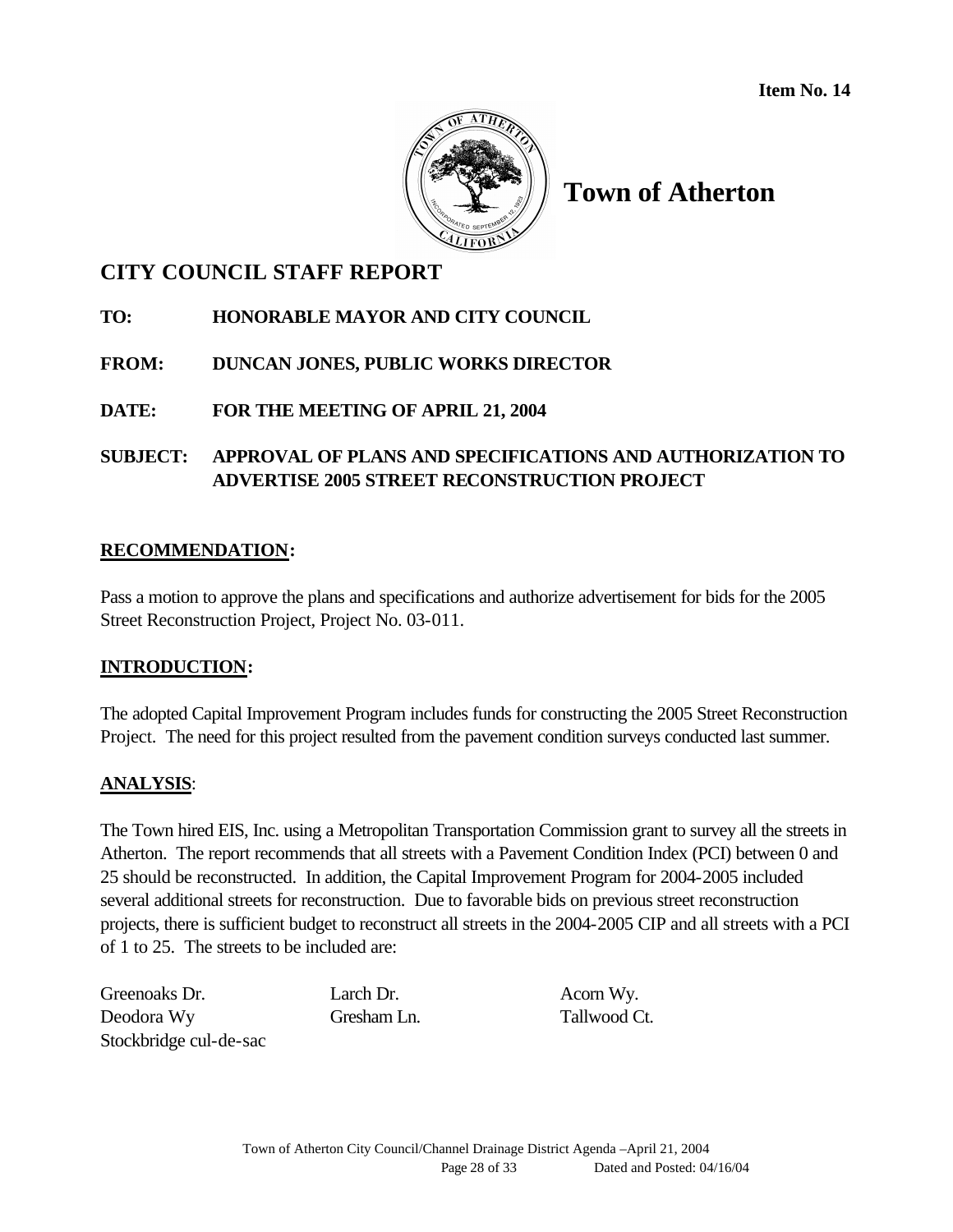The Selby Lane Project is budgeted for construction in FY 2003-04. Because the Selby Lane project became eligible for a federal Safe Routes to School grant, with funds becoming available after October 1, 2004, the Selby Lane project must be deferred until the 2004-2005 fiscal year. Projects from the 2004- 2005 fiscal year are therefore being brought forward to take the place of the Selby Lane project. Staff prepared the design for the project. The 2005 Street Reconstruction Project plans and specifications are ready to be advertised for construction.

### **FISCAL IMPACT:**

The Engineer's Estimate for the 2005 Street Reconstruction Project is \$754,686. In addition, a 5% construction contingency of \$37,734 would bring the total estimate to \$792,420. \$788,000 from the Road Impact and Parcel Tax funds is budgeted for the project in FY 2003-04. The remaining \$4,420 is available from unused funds in the 2005 Street Design Project from the Parcel Tax fund. The project is scheduled to receive bids in June and award the contract at the June 16, 2004 City Council meeting.

### **CONCLUSION**:

The plans for this project are consistent with the Capital Improvement Program and should be approved.

Prepared By: Approved:

Duncan L. Jones, PE James Robinson Public Works Director City Manager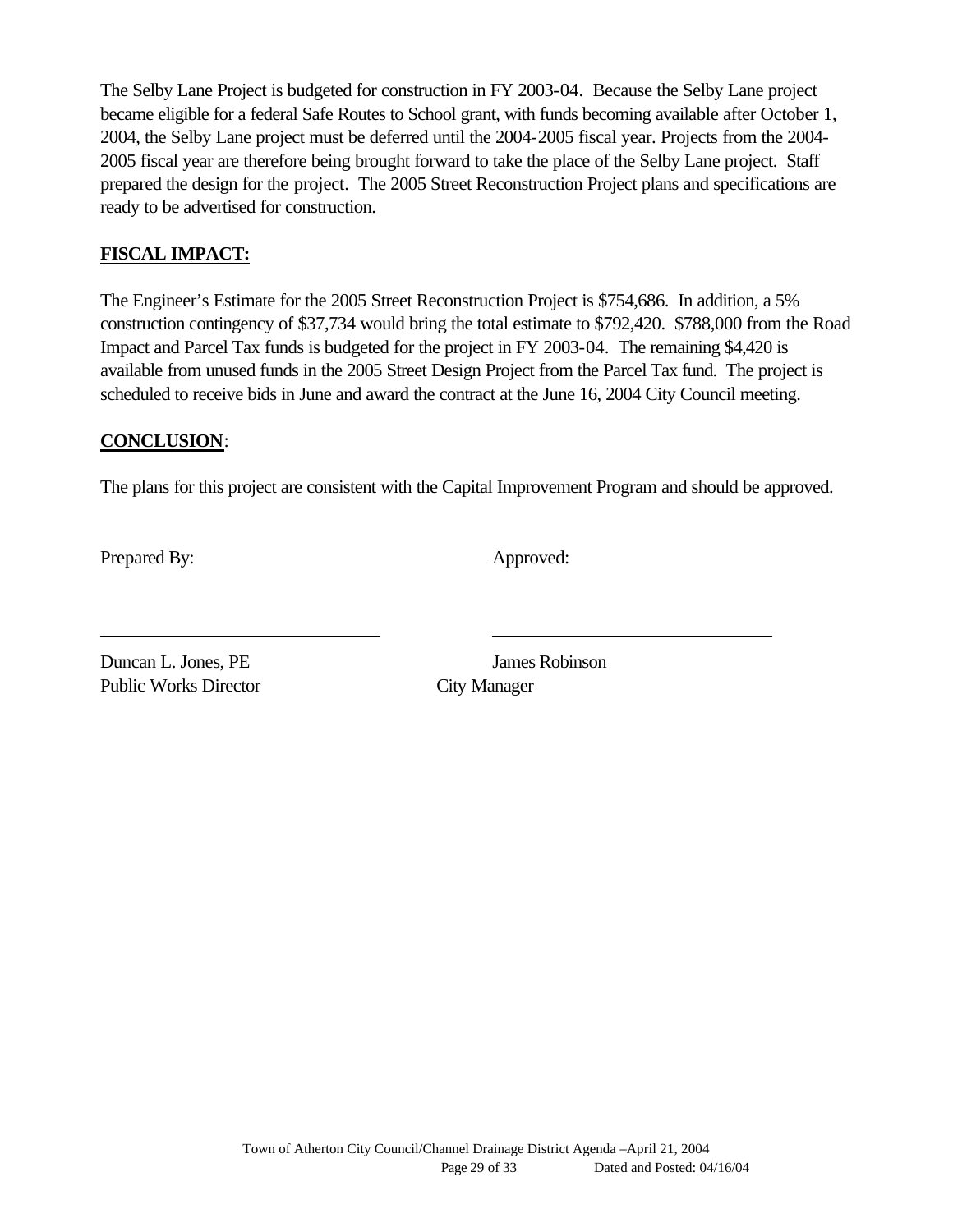**Item No. 15**



# **Town of Atherton**

# **CITY COUNCIL STAFF REPORT**

# **TO: HONORABLE MAYOR AND CITY COUNCIL**

**FROM: DUNCAN JONES, PUBLIC WORKS DIRECTOR**

# **DATE: FOR THE MEETING OF APRIL 21, 2004**

# **SUBJECT: PERMANENT NO PARKING ZONE ON OAK GROVE AVENUE**

# **RECOMMENDATIONS:**

Adopt a resolution of the City Council of the Town of Atherton establishing a permanent No Parking zone on both sides of Oak Grove Avenue between Oak Grove Avenue cul-de-sac and Edge Road, excluding 261 Oak Grove Avenue, Monday through Friday between the hours of 7:30 am and 3:00 pm.

### **INTRODUCTION:**

Residents along Oak Grove Avenue submitted a petition at the April 8, 2003 Transportation Subcommittee meeting requesting a No Parking zone in the vicinity of the fire trail that leads from Oak Grove Avenue to Menlo-Atherton High School, west of Toyon Road. It was recommended that the petition be referred directly to the City Council rather than waiting until the July Transportation Subcommittee meeting. The City Manager, Police and Public Works departments visited the site and discussed the pros and cons of establishing this No Parking zone.

The temporary No Parking zone was established by the City Council at the May 21, 2003 meeting, and renewed at the January 21, 2004 meeting. At that meeting, the City Council authorized a survey of residents to determine if permanent No Parking signs are preferred by the residents of Oak Grove Avenue. The survey has been conducted and the results are attached. The majority or residents approve of permanent No Parking signs.

The Transportation Subcommittee considered this item at their April 13, 2004 meeting and recommended that the permanent signs be installed, with the exception of 261 Oak Grove Avenue. 261 Oak Grove Avenue is at the end of the No Parking Zone and asked to be excluded from the No Parking zone.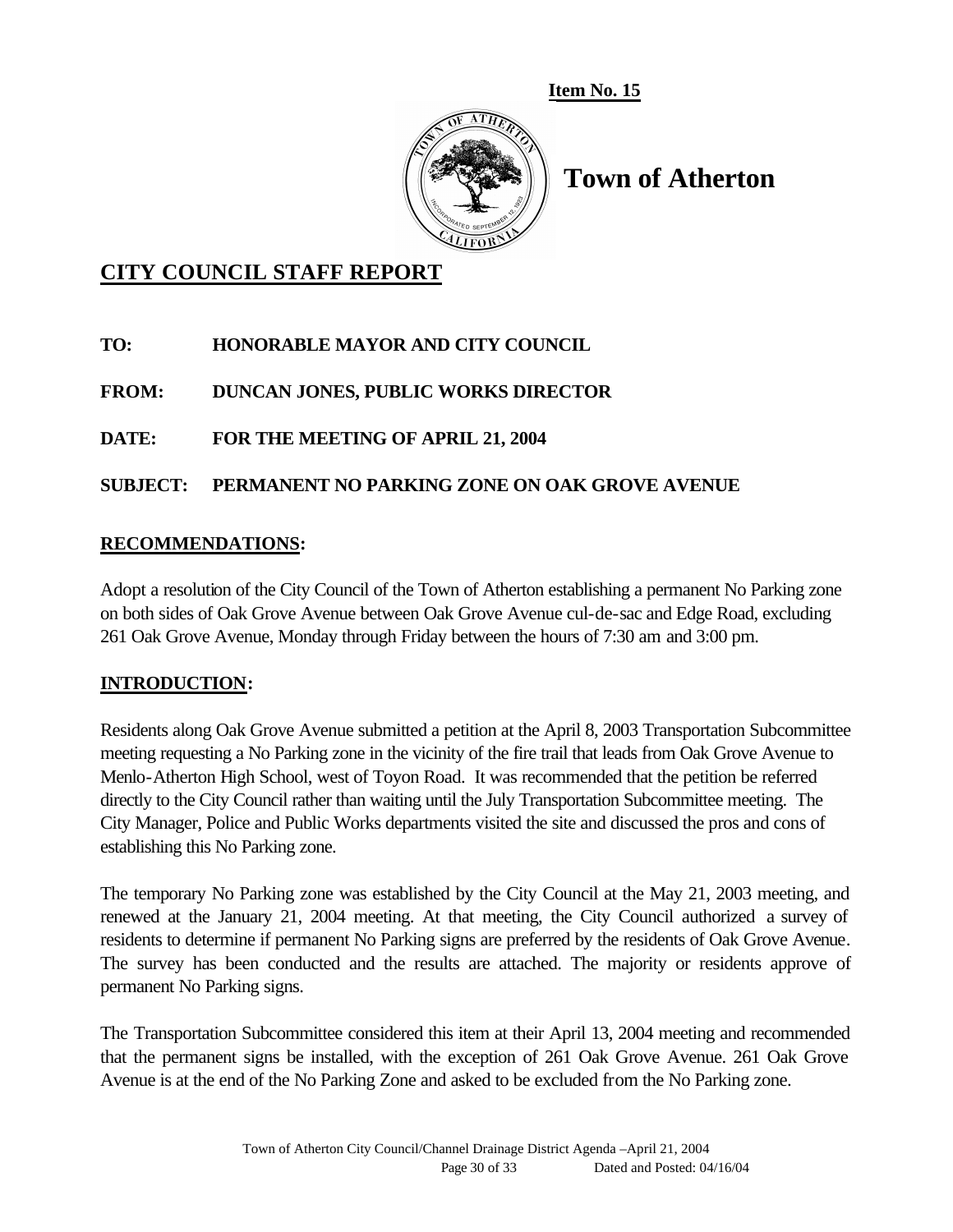### **ANALYSIS**:

Parking restrictions must be adopted by action of the City Council, either by ordinance or resolution. They can take the form of either No Parking or No Stopping. No Stopping is the more restrictive and bars an excuse that someone was just stopped (while waiting to pick someone up). No Stopping is in place for Oak Grove Road from Middlefield Road to the Oak Grove cul-de-sac. No Parking signs are recommended between the Oak Grove cul-de-sac and Edge Road. To be enforceable, No Parking signs must be posted at both ends of the No Parking zone and not more than 100 feet apart within the zone.

### **FISCAL IMPACT:**

Signs and poles will be purchased and installed at a cost of approximately \$2500, including equipment rental for installation. It will take the Town's street crew about three days to install the signs. These costs will be reimbursed by C/CAG from the Congestion Management Plan.

Prepared By: Approved:

Duncan L. Jones, PE James Robinson Public Works Director City Manager

Attachments:

Resolution Staff Report to Transportation Subcommittee 4/13/04 Survey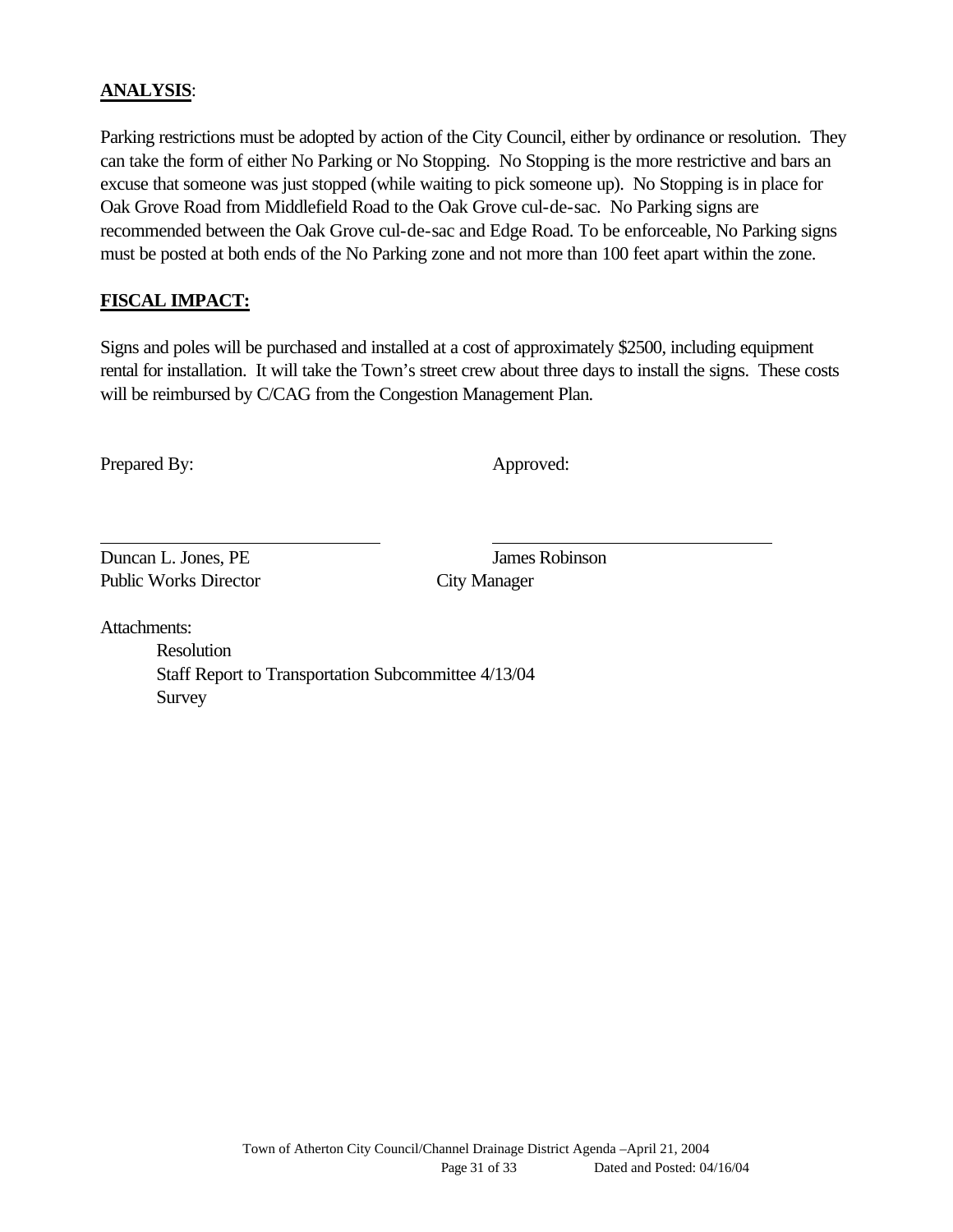### **RESOLUTION 04-\_\_**

# **A RESOLUTION OF THE CITY COUNCIL OF THE TOWN OF ATHERTON ESTABLISHING A PERMANENT NO PARKING ZONE ON BOTH SIDES OF OAK GROVE AVENUE BETWEEN OAK GROVE AVENUE CUL-DE-SAC AND EDGE ROAD, EXCLUDING 261 OAK GROVE AVENUE, MONDAY THROUGH FRIDAY BETWEEN THE HOURS OF 7:30 AM AND 3:00 PM**

**WHEREAS,** a petition was received from residents along Oak Grove Avenue requesting a No Parking zone; and

**WHEREAS**, a temporary No Parking zone was previously established by City Council Resolution No. 03-09 for the period May 22, 2003 to June 13, 2003 and extended by City Council Resolution No. 04-01 until June 30, 2004; and

**WHEREAS**, a survey of the residents of the effected area showed that 73% of residents (11 of 14 responded Yes, 1 responded No, 1 preferred an alternative method, and 1 did not respond) approve of the permanent No Parking zone; and

**WHEREAS,** the Atherton Transportation Subcommittee recommended that the permanent No Parking zone be presented to the City Council for approval; and

**WHEREAS,** staff recommends establishing a permanent No Parking zone,

**NOW, THEREFORE, BE IT RESOLVED** by the City Council of the Town of Atherton that:

A permanent No Parking zone, per Section 22507 of the California Vehicle Code, is hereby established on both sides of Oak Grove Avenue, from Oak Grove Avenue cul-de-sac to Edge Road, excluding 261 Oak Grove Avenue, Monday through Friday between the hours of 7:30 AM and 3:00 PM.

\* \* \* \* \* \* \* \* \* \* \*

*I hereby certify that the foregoing Resolution was duly and regularly passed and adopted by the City Council of the Town of Atherton at a regular meeting thereof held on this \_\_\_\_ day of April, 2004, by the following vote:*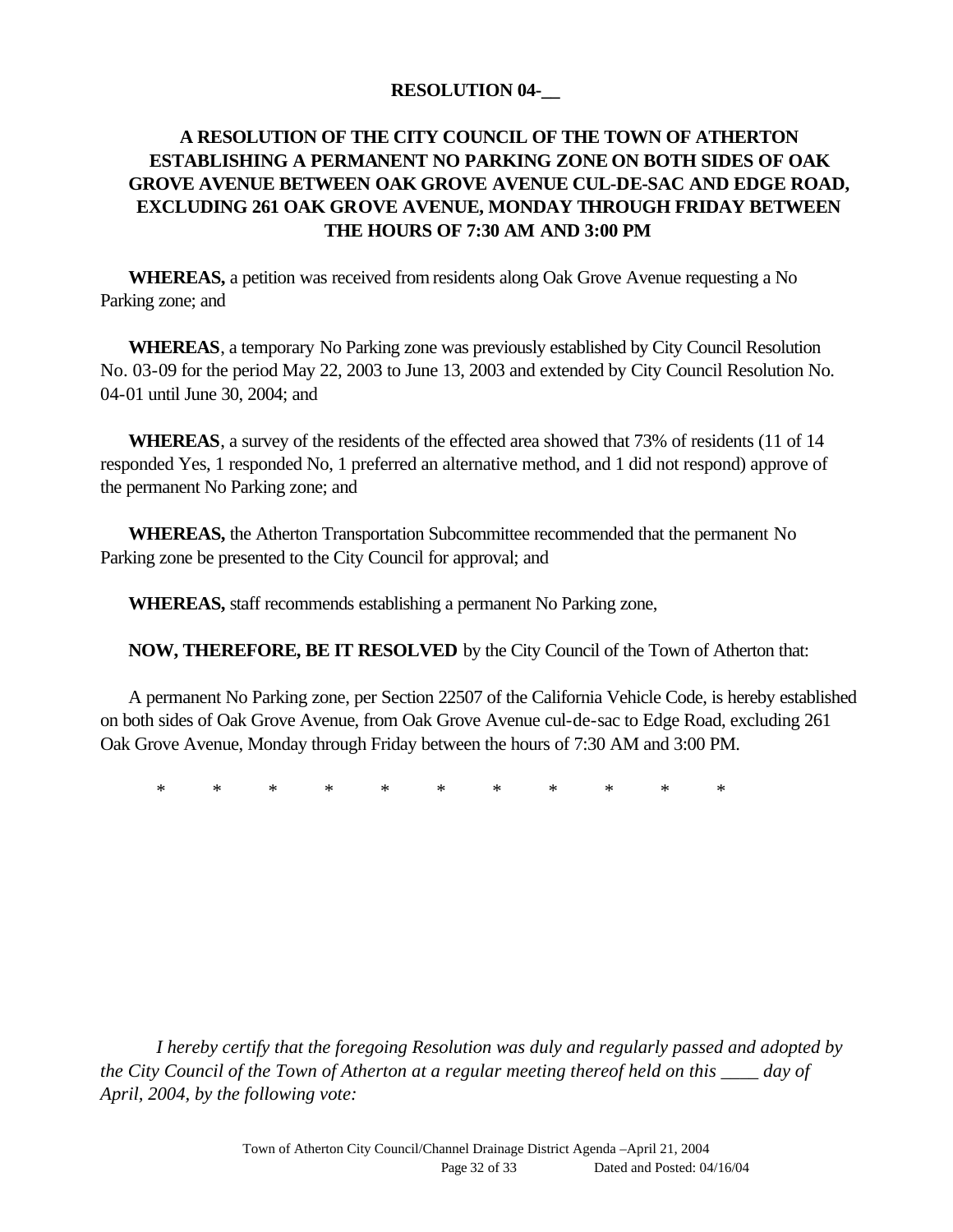| $AYES^+$               | COUNCILMEMBERS:        |
|------------------------|------------------------|
| NOES:                  | COUNCILMEMBERS:        |
| <i>ABSENT:</i>         | <b>COUNCILMEMBERS:</b> |
| <i><b>ABSTAIN:</b></i> | COUNCILMEMBERS:        |

ATTEST: Kathy McKeithen, Mayor

Sharon Barker, City Clerk

APPROVED AS TO FORM:

Marc G. Hynes, City Attorney

\_\_\_\_\_\_\_\_\_\_\_\_\_\_\_\_\_\_\_\_\_\_\_\_\_\_\_\_\_\_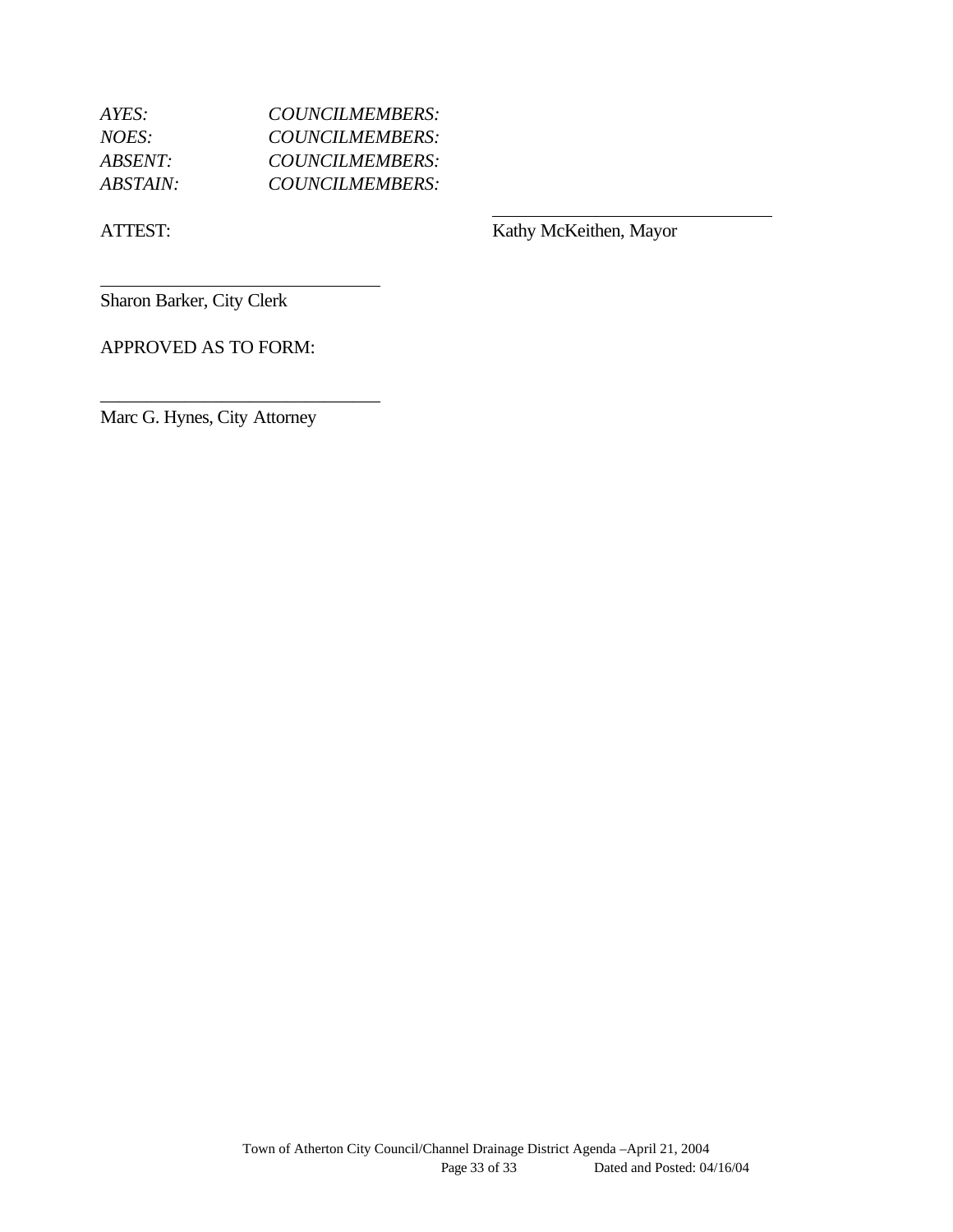**Item No. 16**



**Town of Atherton**

# **CITY COUNCIL STAFF REPORT**

**TO: HONORABLE MAYOR AND CITY COUNCIL**

**FROM: JAMES H. ROBINSON, CITY MANAGER**

**DATE: FOR THE MEETING OF APRIL 21, 2004**

**SUBJECT: AUDIT COMMITTEE EXPANSION** 

### **RECOMMENDATION**

That the City Council consider expanding the size of the Audit Committee from five resident members to six resident members for a total of eight (8) members. Currently there are two Council members and five (5) resident members on the Audit Committee.

### **BACKGROUND**

The City Council created the Audit Committee in May of 2000. The membership included a total of seven members including two Council members of the Finance Committee and five residents of the Town. The identified duties are to provide oversight of the annual audit, make recommendations to the City Council on matters related to the annual audit, and provide guidance to the Town Staff on financial controls throughout the year. The members of t6he committee serve for three years without compensation.

As a result of the recent interviews by the City Council Selection Committee and the excellent pool of candidates, it has been recommended that the Audit Committee be expanded from five resident members to six resident members.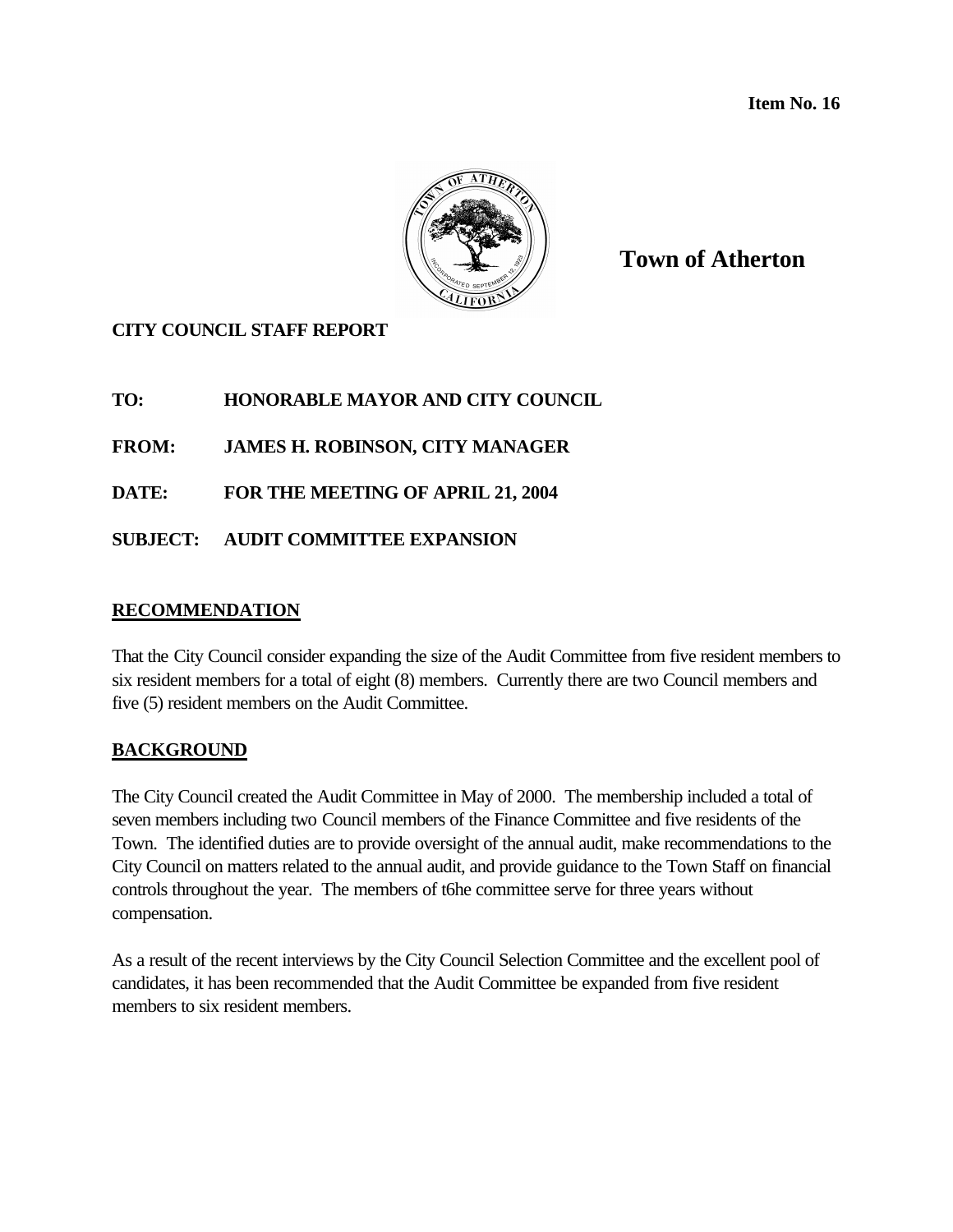

# **Town of Atherton**

# **CITY COUNCIL STAFF REPORT**

| TO:   | <b>HONORABLE MAYOR AND CITY COUNCIL</b><br><b>CITY MANAGER, JAMES ROBINSON</b> |
|-------|--------------------------------------------------------------------------------|
| FROM: | <b>SHARON BARKER, CITY CLERK</b>                                               |
| -     | BOD BUD AUST AOISIAU LIBRELA OB LINU                                           |

- **DATE: FOR THE CITY COUNCIL MEETING OF APRIL 21, 2004**
- **SUBJECT: COMMISSION/COMMITTEE APPOINTMENTS**

# **RECOMMENDATION:**

Approve the recommendation of the Screening Committee for the following appointments to commence May 1, 2004:

| Planning Commission:                                | Kristi Waldron                  |
|-----------------------------------------------------|---------------------------------|
| (Four year term)                                    | James Dobbie                    |
| General Plan Committee:<br>(Two year term)          | Phil Lively                     |
| Park and Recreation Commission:<br>(Four year term) | Shirley Carlson (reappointment) |

Audit Committee appointments to be announced at the meeting after Council consideration of expansion of the Committee.

# **ANALYSIS:**

Each April the City Council Screening Committee interviews applicants and makes recommendations to the City Council to fill the vacancies created when terms expire on Town Commissions and Committees. This year, the Screening Committee, consisting of Mayor Kathy McKeithen and Vice Mayor Bill Conwell, has recommended the residents listed above to fill vacancies that will occur April 30, 2004.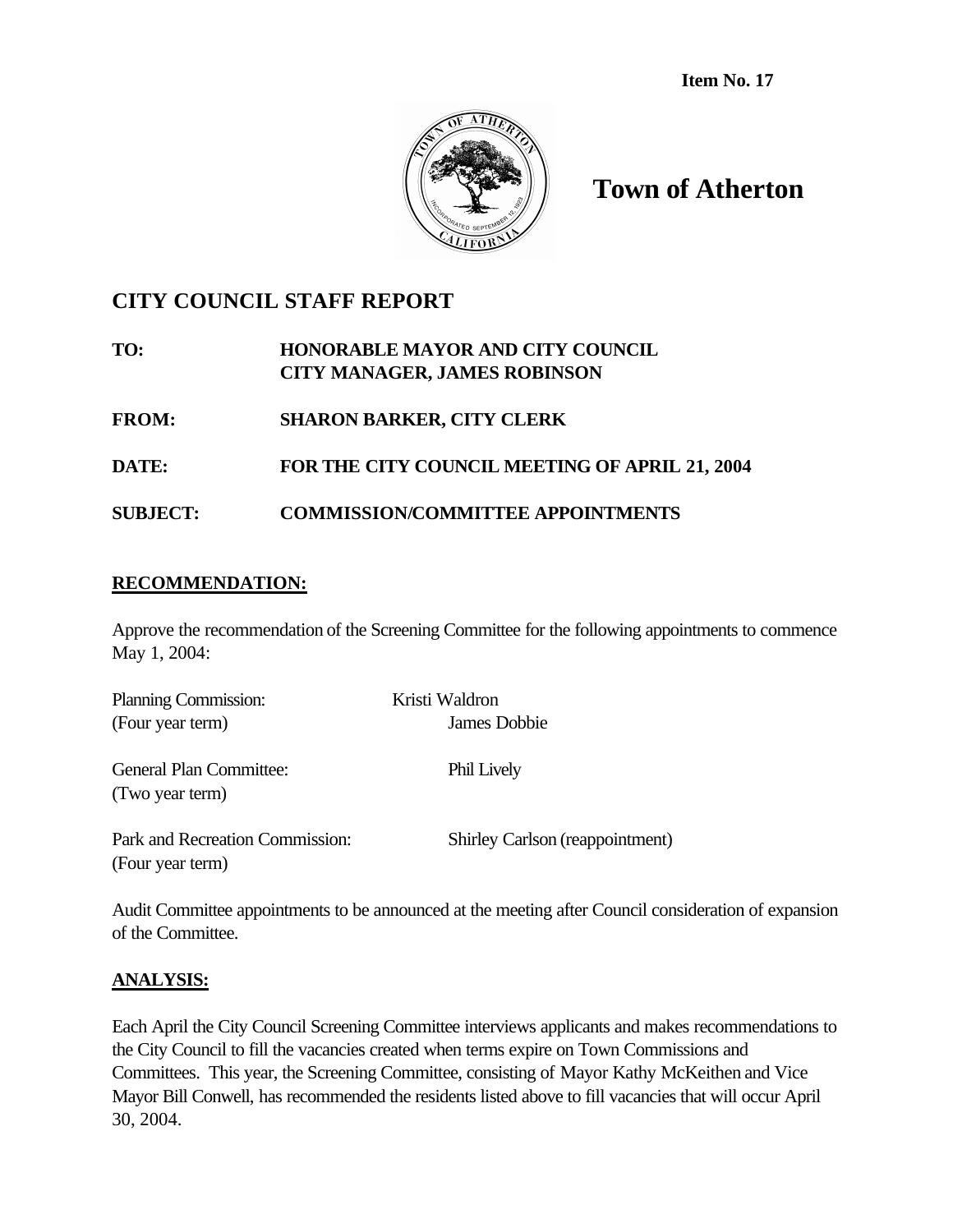Respectfully submitted by: Reviewed/Approved by:

Sharon Barker James Robinson<br>City Clerk City Manager City Manager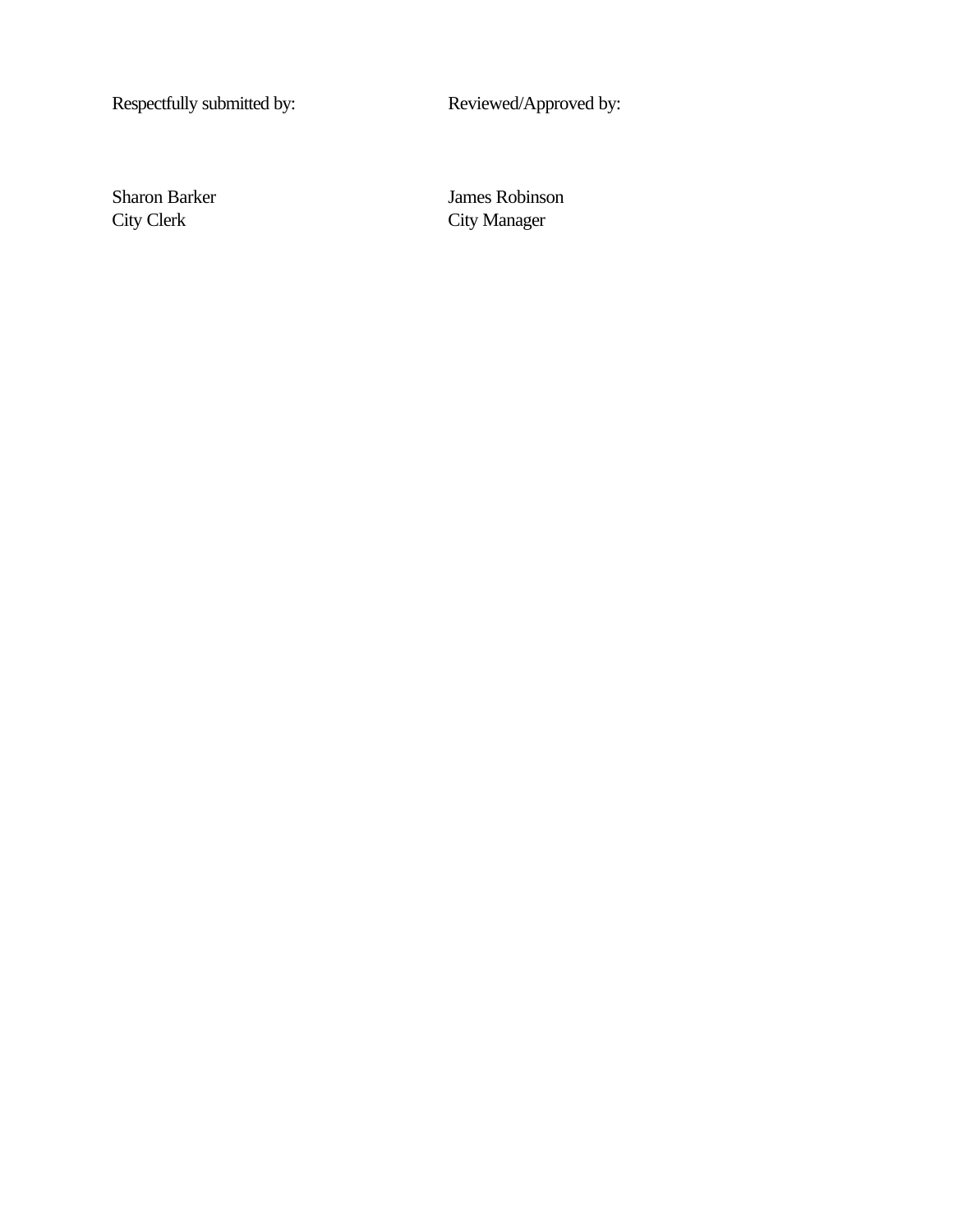

# **Town of Atherton**

# **CITY COUNCIL STAFF REPORT**

# **TO: HONORABLE MAYOR AND CITY COUNCIL**

# **FROM: JOHN P. JOHNS, FINANCE DIRECTOR**

## **DATE: FOR THE MEETING OF APRIL 21, 2004**

## **SUBJECT: AUDIT COMMITTEE REPORT ON THE OPTIONS RELATED TO A PARCEL TAX REAUTHORIZATION MEASURE**

### **RECOMMENDATION:**

The City Council accept the report of the Audit Committee regarding options related to a November, 2004 ballot measure seeking reauthorization of the Parcel Tax.

### **DISCUSSION**

At the request of the City Council, the Audit Committee initiated as a special project a review of the options available to the City Council in seeking authorization of the Parcel Tax.

The Audit Committee's objectives for this special project included:

- Assessing whether the Finance Department's projections were reliable in view of the assumptions made and analytic techniques employed;
- Evaluating at what level and duration a parcel tax reauthorization should be proposed on the November ballot, given the financial requirements of the Town, constituent expectations and other factors; and,
- Suggesting certain cost savings and communication techniques and strategies that the Council should consider employing in order to make the parcel tax more acceptable to the community.

Transmitted herewith it the Audit Committee's report.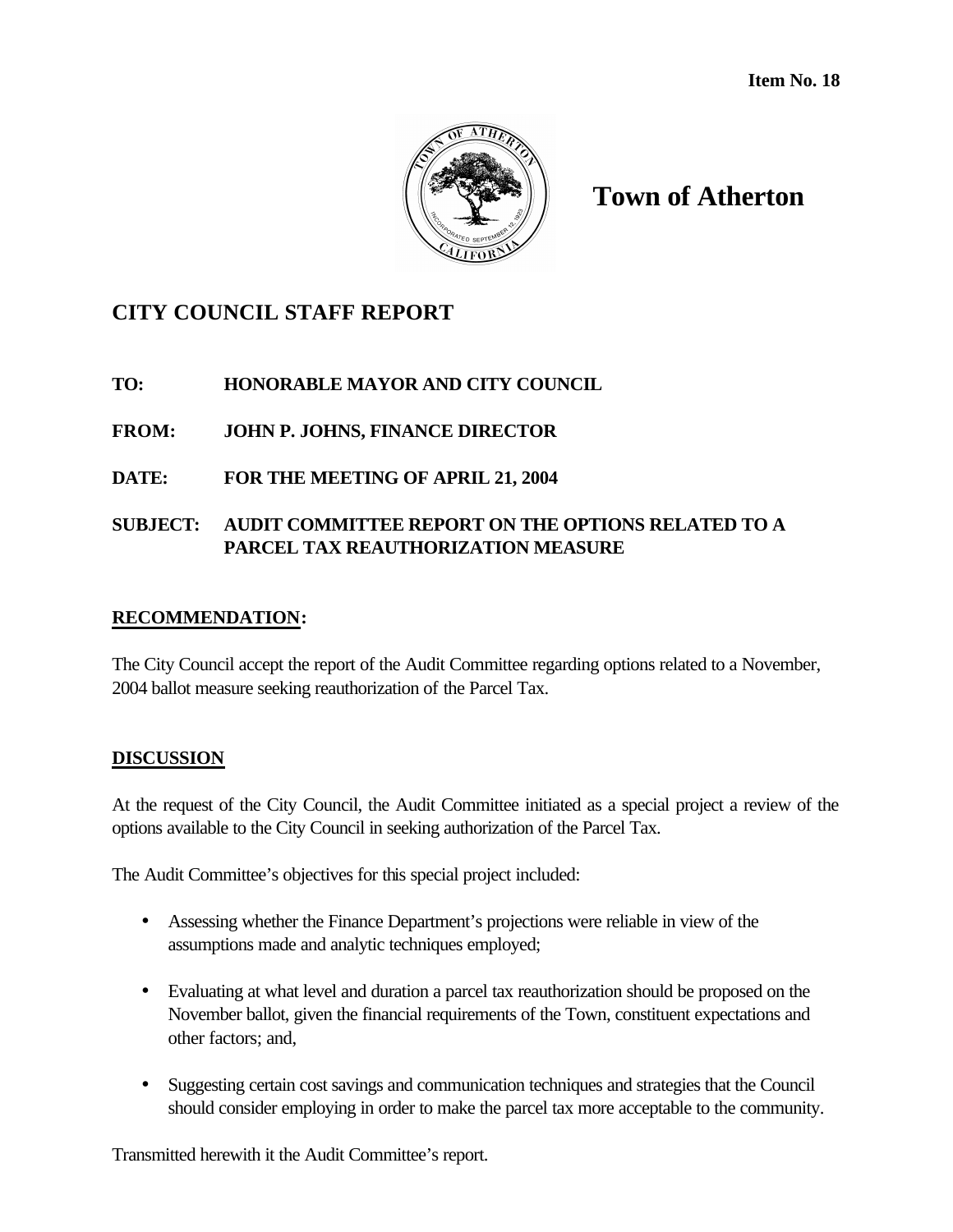# **FISCAL IMPACT:**

There is no direct fiscal impact from acceptance of staff's recommendation.

Prepared by: Approved by:

*s/John P. Johns*\_\_\_\_\_\_\_\_\_\_\_\_\_\_\_\_\_ \_\_\_\_\_\_\_\_\_\_\_\_\_\_\_\_\_\_\_\_\_\_\_\_\_

Finance Director City Manager

James H. Robinson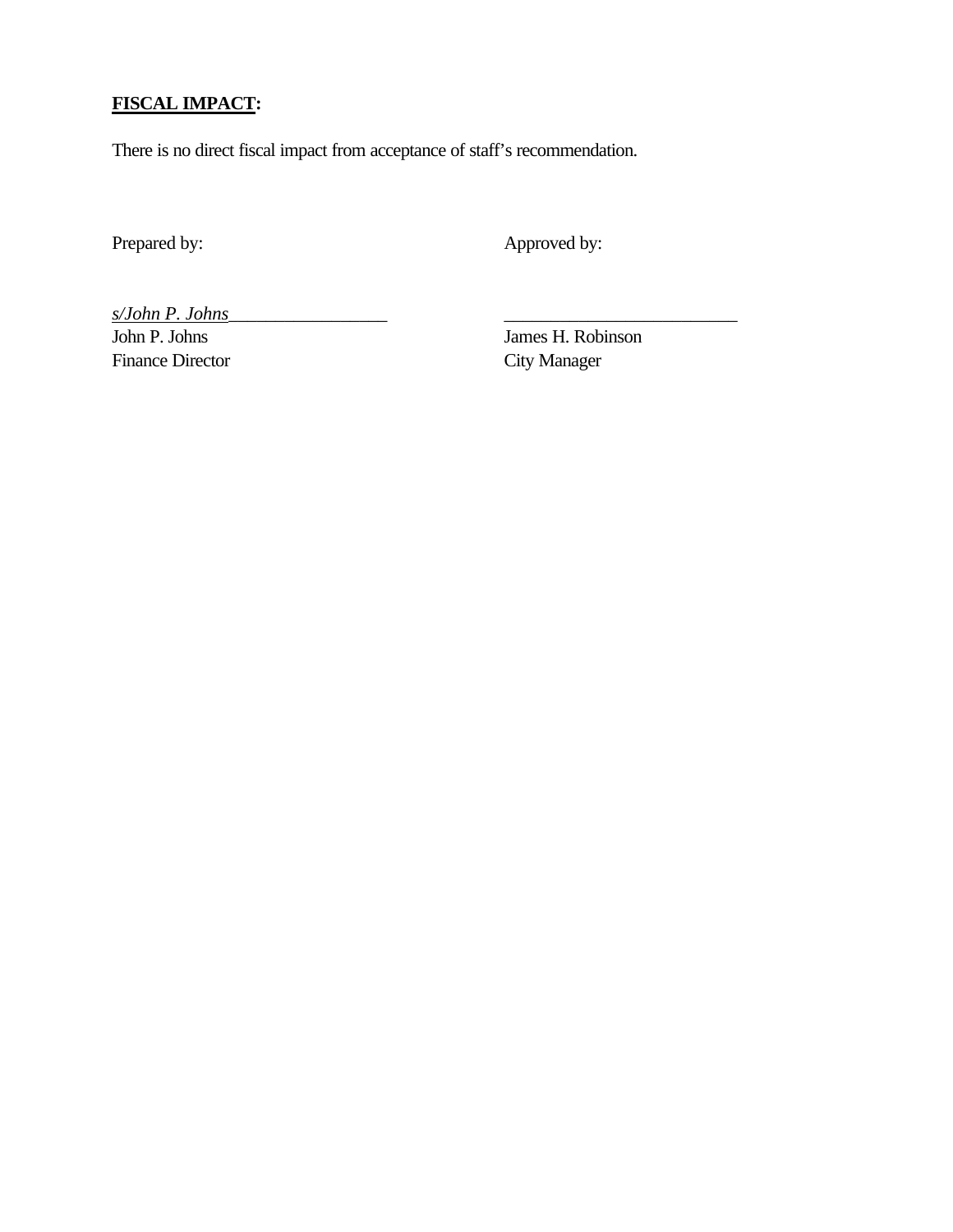April 6, 2004

Honorable Kathy McKeithen, Mayor Honorable William Conwell, Vice Mayor Honorable Jim Janz, Councilmember Honorable Alan Carlson, Councilmember Honorable Charles Marsala, Councilmember Town of Atherton 91 Ashfield Road Atherton CA 94027

### Dear Ms. McKeithen

Transmitted herein is our report to the City Council pertaining to the parcel tax reauthorization measure that is currently being considered for placement on the November ballot.

This report consists of the following elements:

- An introduction presenting pertinent background information;
- A statement of purpose scope and objectives of the review that the Audit Committee has conducted;
- A description of the procedures employed by the Audit Committee to accomplish the objectives established for this special project;
- A discussion of the findings of the Audit Committee; and,
- A statement of recommendations.

As appendices to this report, we also discuss various revenue enhancement and cost containment and communications strategies. We believe that these strategies are worthy of consideration in the interests of lessening the Town's dependence upon the special municipal tax in the future. Additionally, we present some suggestions on improving channels of communication with the public in the interests of creating greater awareness of the Town's accomplishments and financial requirements.

We hope that the attached document is of value to the City Council as it deliberates on the various options available to it relative to a parcel tax reauthorization measure.

Respectfully Submitted,

Marc Hebert, Chair, Atherton Audit Committee

**Attachment**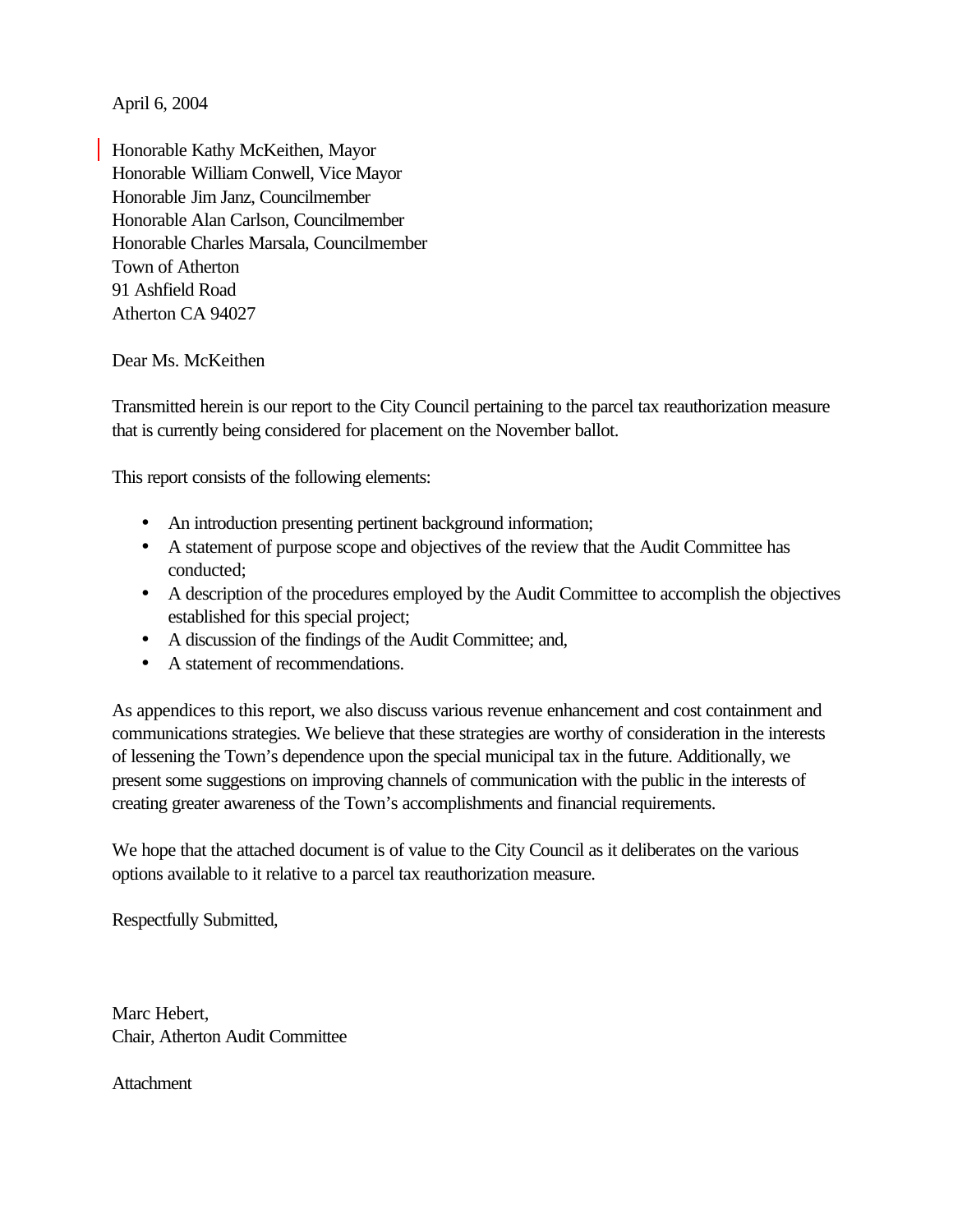### **INTRODUCTION**

In June of 2001, the voters of the Town of Atherton approved Measure F, authorizing the City Council to levy a special municipal tax to provide up to \$1.8 million annually to fund the operations of the Town and to defray the costs of infrastructure improvements.

In accordance with the provisions of the California Constitution as amended by Proposition 13, Measure F required a yes vote by a 2/3rds majority for passage. According to the San Mateo County official election results, 1,900 ballots were cast, 1,275 (67.32%) in favor and 619 (32.68%) opposed. As such the margin of passage was extremely narrow.

Our interpretation of the reasons for this narrow margin of passage is that residents questioned the quality of City financial management and oversight, and were sending a message to the City to get its house in order. Indeed, this Audit Committee was formed as a result of the very same lack of confidence in the City's financial management capability that existed in calendar years 2000 and 2001.

As described in the Audit Committee's annual reports, among other indicators, the City has made substantial improvements in its financial and management control structure. Most significantly:

- The City has achieved three consecutive unqualified audits by its external auditors.
- The auditor's annual management letter has shrunk dramatically in the number and significance of issues needing attention over this period. So much so, that the Audit Committee requested the City Council to assign it new projects to make better use of our talents.
- The City's financial condition has steadily improved under new management, as evidenced by growing revenues, good expense control, and growing reserves.
- The City has focused on improving its capital assets through a funded capital improvement program and by implementing quality metrics for its capital assets (primarily roads).

In a broader context, many town residents have experienced dramatic downsizing with their private sector employers in the past three years—unprecedented in the experience of many of us. Costs that once seemed fixed as basic levels of service have been slashed to the bone for companies to survive.

At the same time the governments we fund at all levels with our tax dollars—federal, state and local have continued to spend at healthy levels, well above inflation. Our residents wonder why the public sector grows while the private sector becomes more efficient and productive.

Given this context, a request of the electorate to not only renew but also increase the parcel tax substantially is inherently risky, irrespective of how justifiable such a request might be. It is therefore incumbent upon the City Council and City staff to:

- Provide accurate and reliable financial reports and financial forecasts so that future funding requirements can be predicted with a high level of confidence;
- Temper the request for an increase in the parcel tax through the diligent pursuit of cost savings and revenue enhancements; and,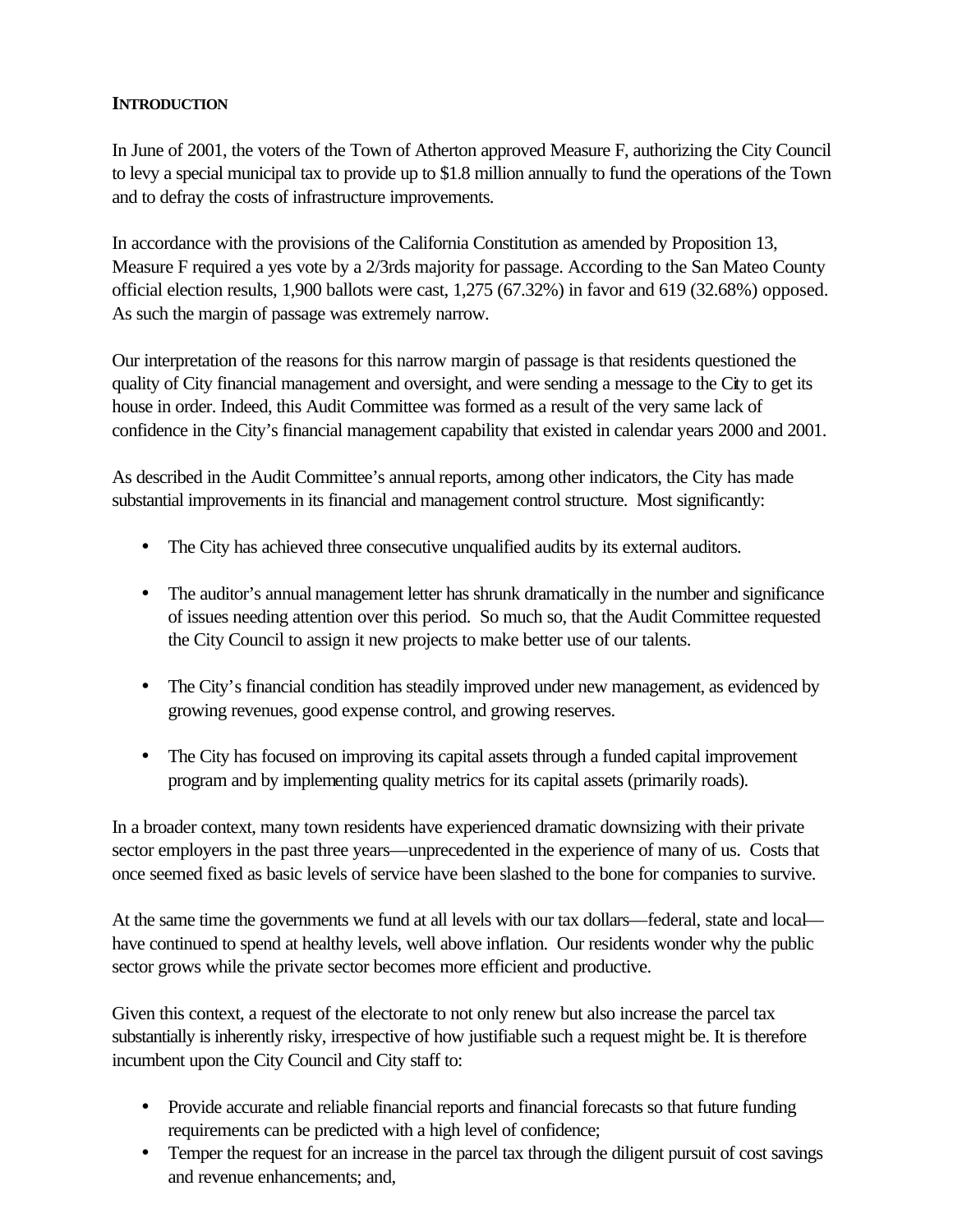• Ensure, through an active and robust communications program, that residents are aware of the City's legitimate need for a supplemental source of revenue in order to preserve its financial position without sacrificing service levels or degrading infrastructure.

### **PURPOSE, SCOPE AND OBJECTIVES**

 $\overline{a}$ 

At the February 18<sup>th</sup> 2004 City Council meeting, the Finance Director presented a report on the options available to the City Council for sponsoring a renewal of the parcel tax. In its discussion of the report, the Council asked whether the Audit Committee might be of assistance in preparing for the November parcel tax election. The Audit Committee called a special meeting on March  $9<sup>th</sup>$  to consider this request, and agreed to undertake a review of the staff report and make recommendations regarding the parcel tax renewal.

Based on guidance from the two members of the City Council who also reside on the Audit Committee<sup>1</sup>, the Audit Committee agreed to address the following objectives:

- **Analytic—Evaluate the reasonableness of the financial projections contained in the staff report** presented to the City Council on options for the parcel tax renewal. Additionally, identify revenue enhancement and cost savings opportunities that are worthy of pursuing in the interests of tempering the need for a future parcel tax increase.
- **Advisory**—Recommend the best options relative to the amount and duration of a future parcel tax levy, taking into consideration the Finance Department's projections and any revenue enhancement or cost reduction opportunities identified.
- **Communication**—Provide the City Council with some suggestions on a strategy and plan for communicating the issues surrounding and need for the parcel tax to City residents.

This report is intended to address each of the three objectives described above.

 $1$  To avoid any appearance of an absence of objectivity in conducting this review, the two members of the Audit Committee who also serve on the City Council abstained from participating in this special project.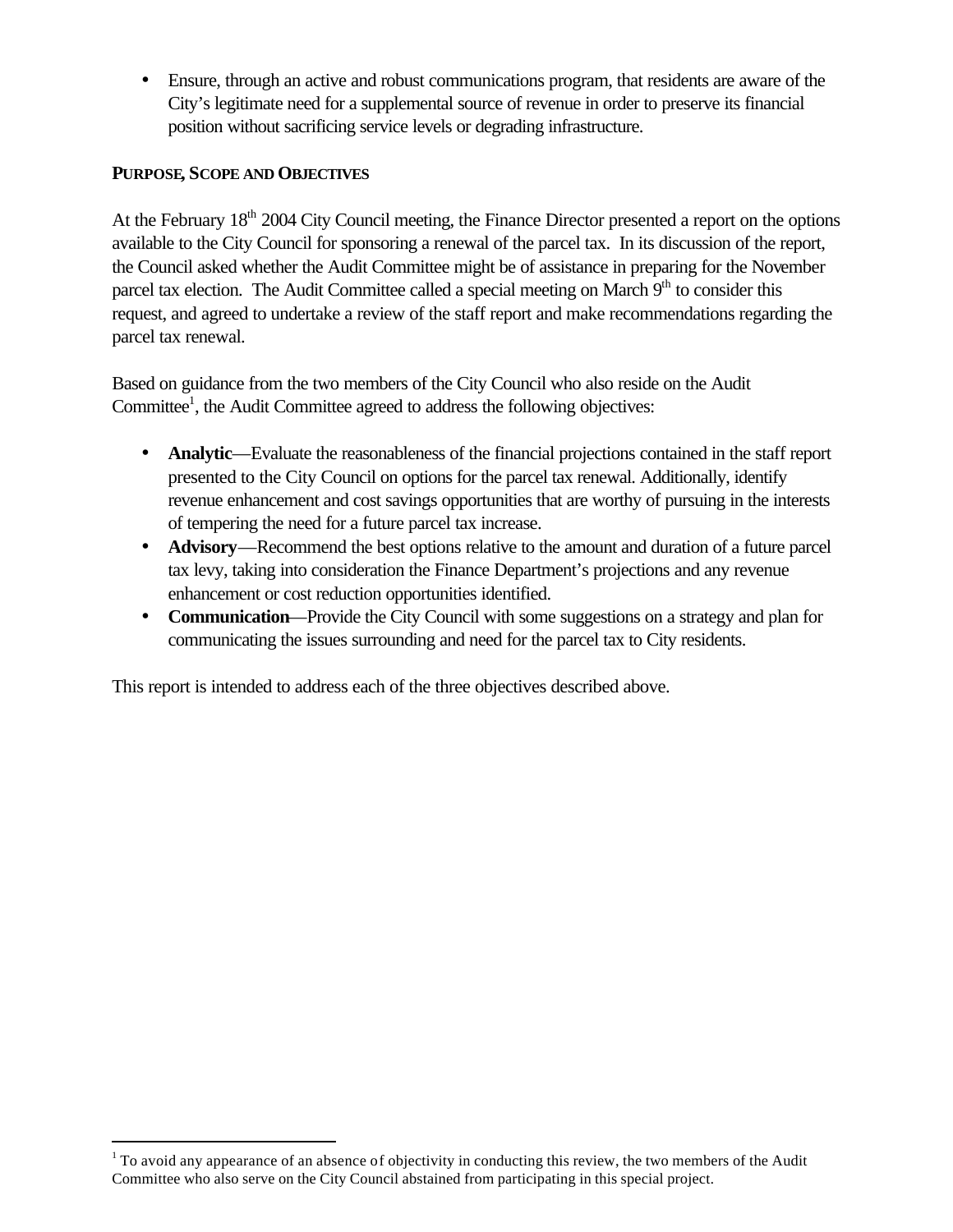## **Research Methods Employed**

To execute this special project, the Audit Committee conducted a series of weekly open meetings between March  $9<sup>th</sup>$  2004 and April  $6<sup>th</sup>$ , 2004. During the course of these meetings and with the assistance of staff, the Audit Committee:

- Reviewed various staff reports relative to the town's current and projected financial condition;
- Heard testimony from the Finance Director on the assumptions and analytic techniques employed in preparing the City's intermediate-range financial plan and in formulating the options available to the City Council relative to a renewal of the parcel tax;
- Met with the Chief of Police to understand his Department's organizational structure, staffing level and scope of services, and to assess the potential for cost savings through contracting with other governmental agencies for certain police department functions (such as the dispatching of patrol officers during the evening shift)<sup>2</sup>;
- Discussed the prospect of formulating changes to the City's revenue and taxation structure with the City Attorney for the purpose of diversifying and enhancing the City's revenue base;
- Reviewed with the City Manager and Finance Director a variety of cost containment strategies, (such as reductions in benefits and/or compensation levels for City staff); and,
- Received comments from members of the public as to the perceived viability of proposed increases in the parcel tax.

## **Findings**

.

 $\overline{a}$ 

Based upon the previously described activities, the Audit Committee determined that:

- 1. The assumptions underlying the February  $18<sup>th</sup>$  staff report are within a reasonable range, perhaps somewhat conservative in terms of projected deficits. Given the one-shot, once-everyfour-year nature of the parcel tax, a conservative approach is appropriate.
- 2. Despite the City's progress in enhancing revenues and controlling costs, the parcel tax remains a vital and increasingly important source of discretionary revenue. Factors contributing to the Town's increasing dependence upon the parcel tax include:
	- Lower than expected yields on pension fund investments, and the implementation of pension benefit enhancements for police personnel, pension benefit expenses resulting in an increase in such costs amounting to \$368,000 in FY 2004-05; and,
	- The Governor's budget plans for FY 2004-05, which include shifting approximately \$5.3 billion in property taxes from local governments. (Atherton's share of such a shift would amount to nearly \$1 million in FY 2004-05, a \$300,000 increase over the \$700,000 lost to the State in FY 2003-04.)
- 3. The Finance Department projects that an additional \$1 million annually will be required during the next several years in order to maintain the Town's current level of investment in its

 $2^2$  Due to the short timetable for this project, the Audit Committee was limited in its ability to perform inquiries of City staff. Accordingly, the Audit Committee decided to concentrate upon the Police Department, which constitutes approximately one-half of the Town's General Fund expenditures.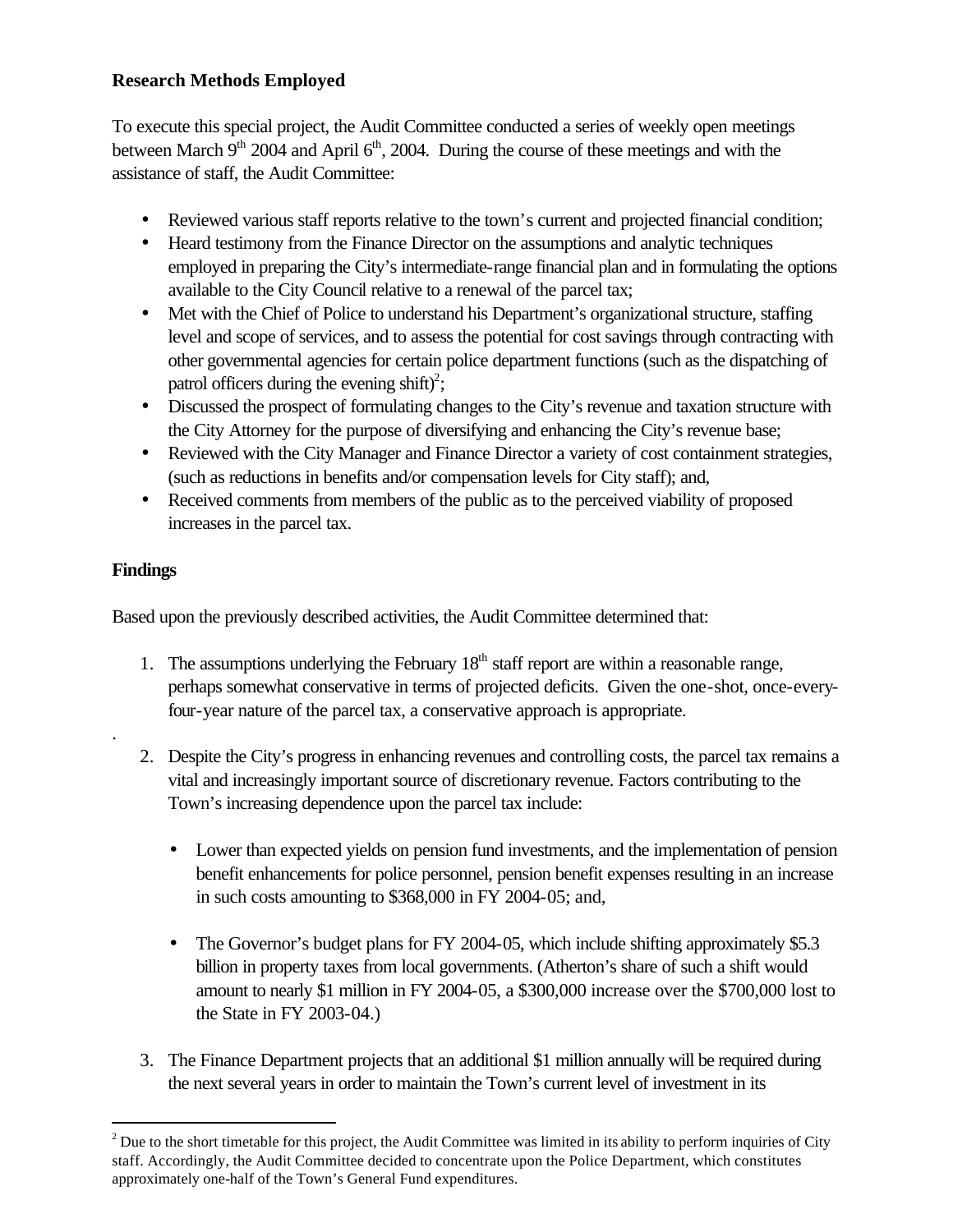operations and infrastructure. However, the Audit Committee has identified a number of revenue enhancement and cost containment opportunities that, if implemented could mitigate the need for future increases in the parcel tax levy.

### **Recommendations**

- 1. We recommend the parcel tax be renewed for another four-year period.
- 2. Given the current economic climate, and the range of cost savings and revenue enhancement opportunities that exist, we recommend that the parcel tax be increased, but at 50% of the increase that the Finance Department determined was necessary to sustain current service levels as well as the current level of investment in its capital program. At this 50% level, the average parcel tax would amount to \$913. This recommendation walks a balance between the need to address the combination of cost increases and revenue losses facing the City, and the need for continued fiscal prudence given current general economic conditions.
- 3. We believe that the City's strong record of improved financial management over the past three years is a big plus in terms of voter credibility, and should give voters confidence that the requested parcel tax increases are responsible and prudent. Nevertheless, the City needs to accompany the parcel tax request with a strong communication plan to ensure success. The communication section presented as an appendix to this report contains some recommendations in this regard.
- 4. This recommended parcel tax level would require the Town to either reduce expenditures, increase revenues through some other means or pursue some combination of revenue enhancements in order to offset a projected funding shortfall of \$500,000 annually. However, given the conservative assumptions underlying staff's financial projections, and the revenue enhancement and cost reduction opportunities identified within this report, it is reasonable to expect that the projected shortfall resulting from the recommended \$913 can be effectively mitigated without a serious degradation in services. A discussion of certain revenue enhancement and cost reduction strategies is presented as an appendix to this report.
- 5. In light of the painful and cumbersome process that a renewal of the parcel tax entails, the Town should use these next four years to investigate and find a permanent replacement method of funding its operations. Options to consider include:
	- a. **Increasing the real property transfer tax** beyond the \$1.10 per \$1,000 value of real property exchanged;
	- b. **Amending the current business license ordinance** to eliminate the current limitation of \$250 per enterprise conducting business within the City's geographic limits; and/or
	- c. **Adjusting or implementing fees where possible** to reflect the current costs of providing current services.

### **CONCLUSION**

The City Council has requested the assistance of the Audit Committee in evaluating the options available to the Town in seeking a reauthorization of the current parcel tax measure. In providing such assistance,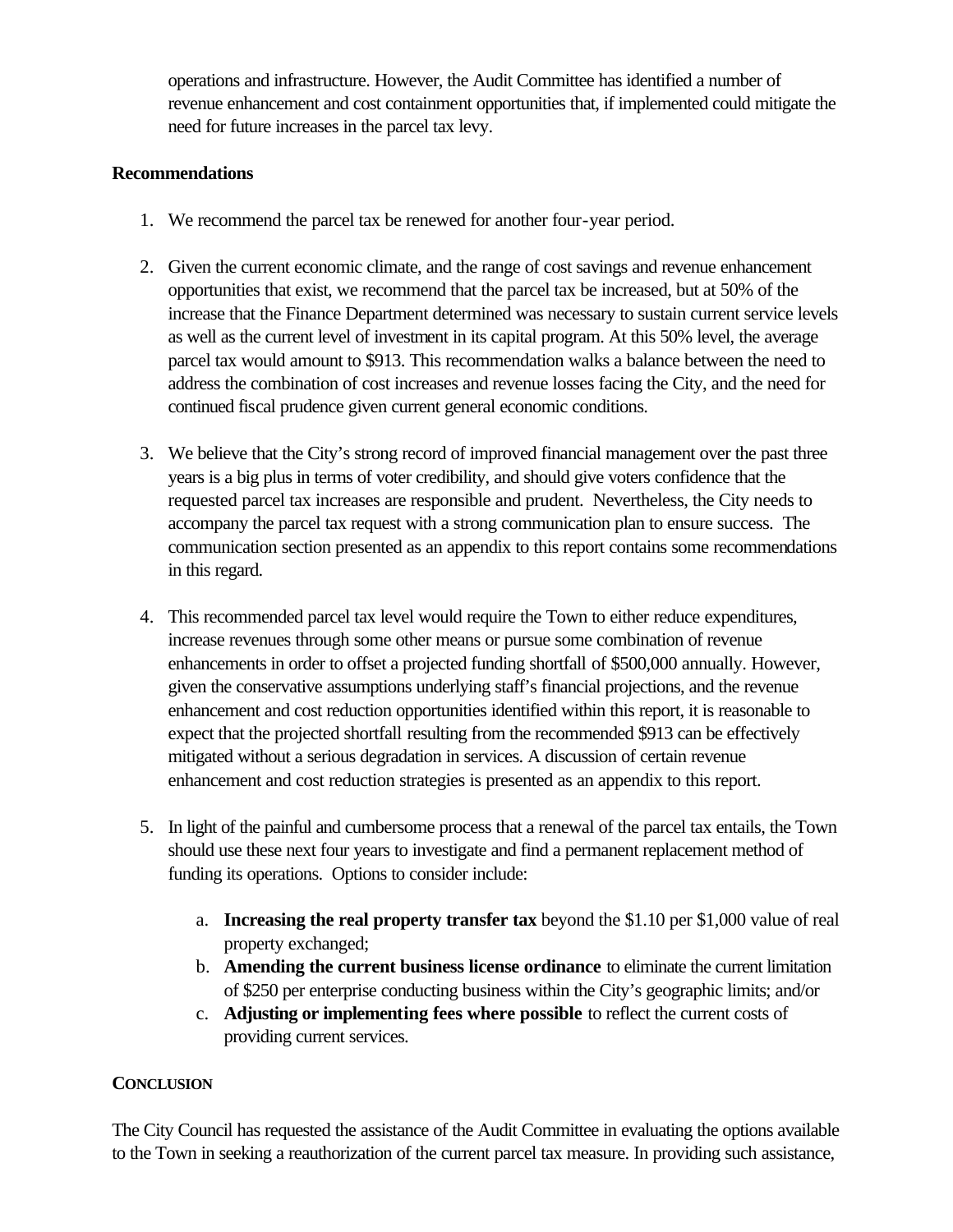the Audit Committee has performed inquiries and analysis it deemed necessary to satisfy the following objectives:

- Ascertain the overall reasonableness of the Finance Department's projected revenues, expenditures and changes in fund balance from FY 2004-05 through FY 2007-08;
- Determine whether the Town has performed a sufficient amount of due diligence in managing its costs and enhancing its revenue base so as to minimize its dependence upon the parcel tax; and,
- Communicate the results of its efforts to the City Council

This report represents the culmination of the Audit Committee's efforts.

In summary, the Audit Committee has found the Finance Department's projections related to future revenues, expenditures and changes in fund balance reasonable, albeit somewhat conservative. The Audit Committee also determined that a renewal of the parcel tax is essential in preserving both the high level of services that Atherton residents enjoy while maintaining a sound financial position. However, the Audit Committee has recommended the parcel tax be renewed at a level that constitutes 50 percent of the increase deemed necessary by the Finance Department to sustain its current level of investment in operations and infrastructure. The Audit Committee also recommends that the Town examine and implement where appropriate other expenditure reductions and revenue enhancement opportunities to bridge the gap between its expected funding requirements and the revenues that the parcel tax would yield at the level recommended herein.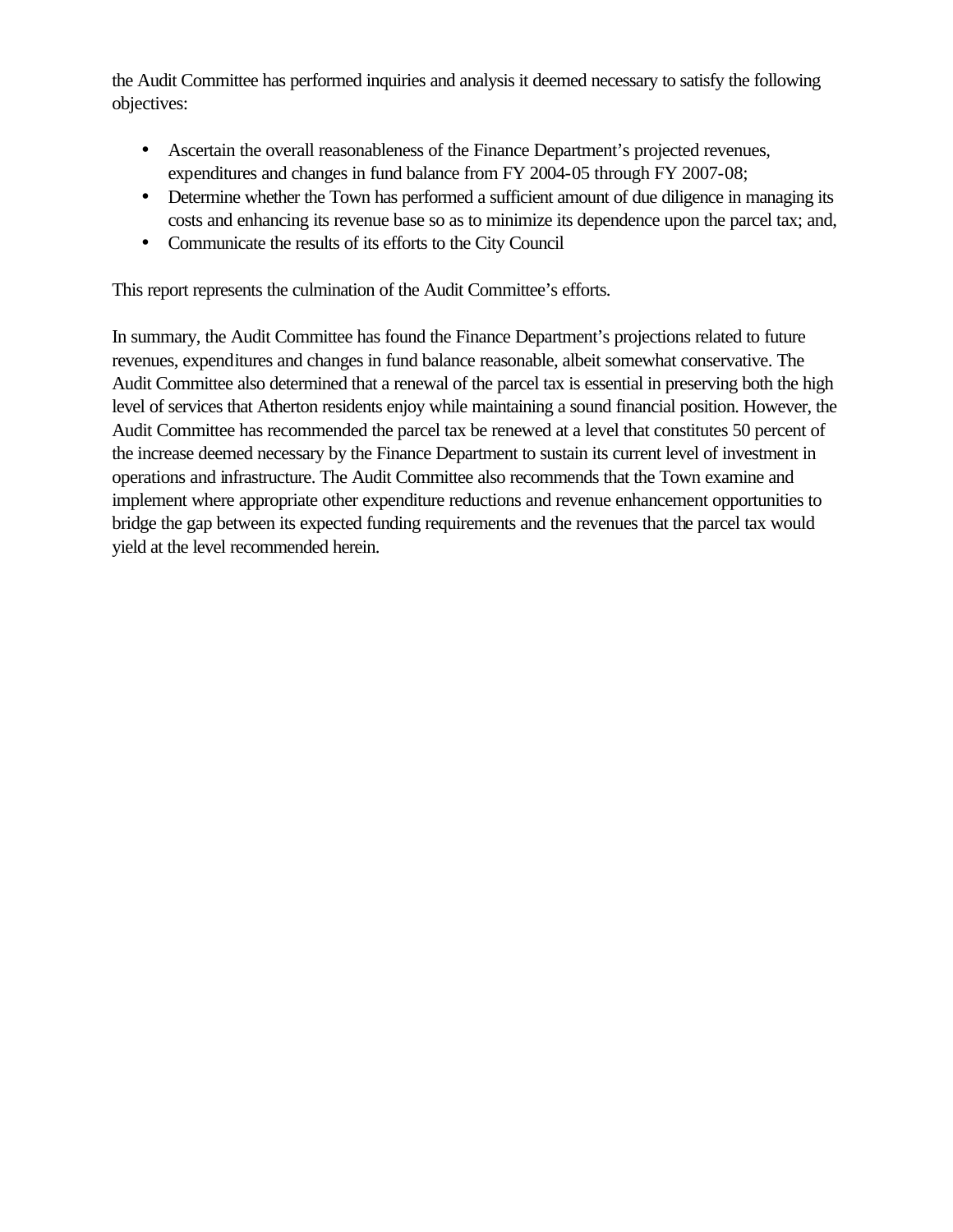### **APPENDIX A: ANALYSIS OF SELECTED REVENUE ENHANCEMENT AND COST CONTAINMENT STRATEGIES**

This portion of the report describes various revenue enhancement and cost reduction opportunities that the Town should consider implementing. In reviewing this list, the reader should keep in mind that it is neither an exhaustive nor definitive list. While some may prove to be impractical or yield only marginal benefits, other opportunities may exist that have gone heretofore unidentified. By giving serious consideration to these opportunities and others that may arise, we believe that the Town will be better able to demonstrate that it has done its due diligence in minimizing its expenditures during these difficult economic times.

### **REVENUE ENHANCEMENT**

### *Increasing the Real Property Transfer Tax.*

Based upon an October 15<sup>th</sup>, 2003 report to the City Council by the Finance Director, increasing the real property transfer tax above the current level of \$1.1 per \$1,000 of valuation would generate between \$840,000 and \$1.32 million annually. However, according to the City Attorney, implementing a real property transfer tax would require the City to change its form of governance from a general law city to a charter city prior to placing a measure for a document transfer tax on the ballot (a process that is likely to require between 12 and 18 months). Accordingly, implementing this option should be viewed at best as an intermediate-range solution to the City's dependence upon a parcel tax.

Adopting changes to the business license ordinance

At present, the City's business license ordinance establishes the amount of business license tax as either the lesser amount of 5 percent of gross receipts or \$250.

In FY 2003-04, the City expects to receive approximately \$310,000 from business license income in FY 2003-04, approximately 90 percent of which is derived from contractors performing residential remodeling and construction. The amount of business license revenue generated by construction contractors is expected to amount to 3.6 tenths of one percent of the permitted value of residential new construction and renovation within the boundaries of the town. (In FY 2003-04 the permitted value of such construction was approximately \$100 million.)

Assuming an average commission of 5 percent and an average real estate sales of \$250 million annually within Atherton, the commissions earned by real estate agents conducting business within Atherton amounts to an estimated \$12.5 million annually. However, the amount of business license income generated by the real estate industry will amount to less than \$10,000, or less than one tenth of one percent of the volume of business generated within the Town's geographic limits.

Amending the current business license ordinance to establish business license fees as a percentage of gross receipts would not only have the potential to increase business license fees substantially, but also provide greater equity in allocating the business license tax burden among those enterprises conducting business within the Town's geographic boundaries.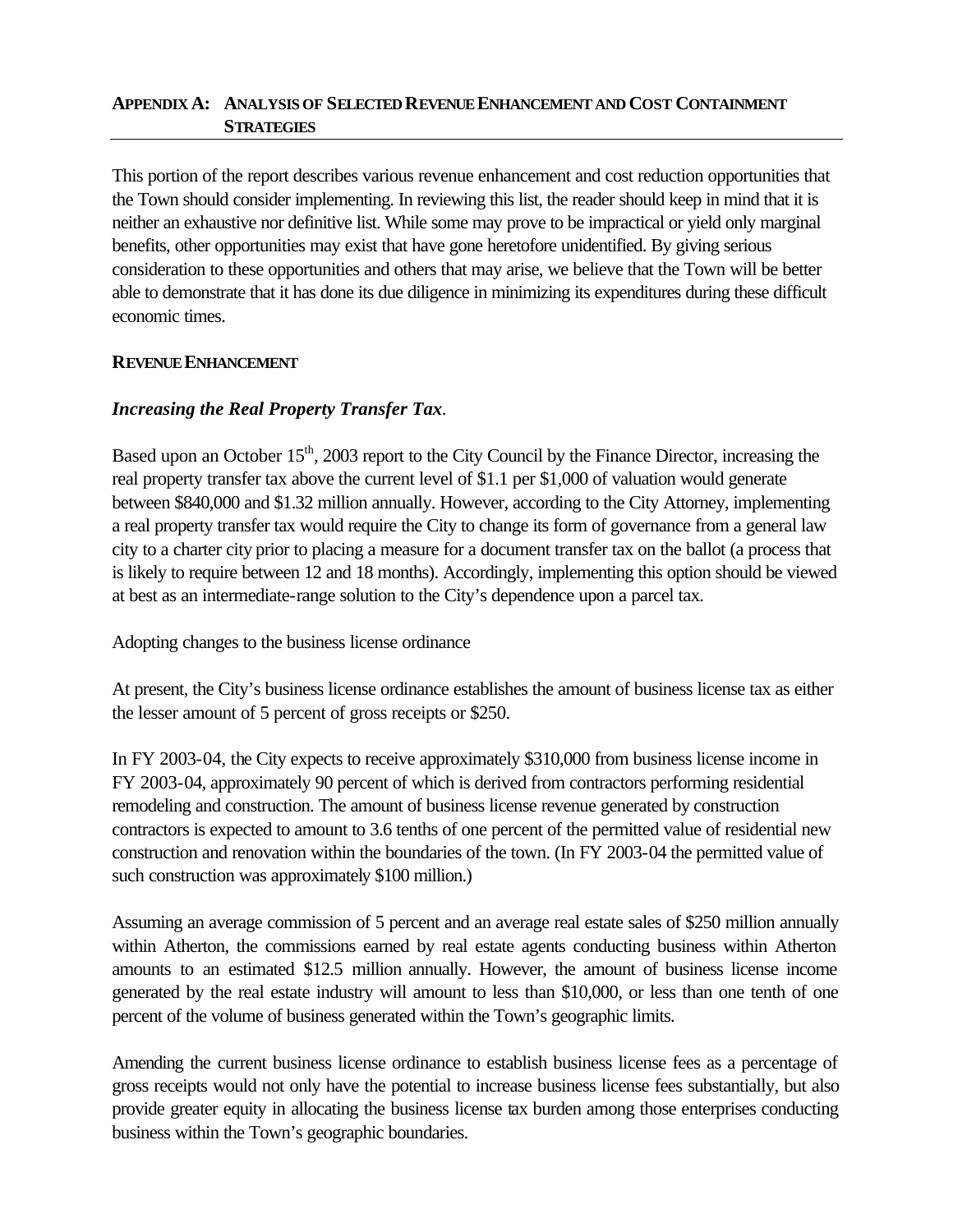It should also be noted that, according to the City Attorney and the League of California Cities, the Business License ordinance could be adopted as a general tax increase, and with a simple majority vote of the residents.

Modify procedures used to administer the ordinance.

It is our understanding that the manner in which the business license is currently administered does not enable the Town to capture the full revenue potential associated with major landscaping projects that are conducted as part of a residential remodeling or construction project. Consideration should therefore be given to changing to the manner in which the business license fee is calculated at the time of permit issuance so that this income stream is fully realized.

### **viewing and justing fees for services.**

As is customary in municipal government, the City provides a broad array of services, some of which are of a benefit to the community as a whole (such as street maintenance and police patrol) and others that are provided to a specific and readily identifiable segment of the populace (such as those seeking to improve their homes through renovation). To ensure that tax dollars that are collected from the general public are not expended for the benefit of the relative few, it is essential that a municipality periodically examine its fee structure and make adjustments where appropriate. While the City appears to have been fairly current in maintaining its fee structure, we would encourage it to survey other communities and to conduct additional research as necessary to identify any and all instances it can improve upon its ability to recover costs for fee-for-service activities.

### **Continue to monitor the work of the San Mateo County Assessor**

It has come to the attention of the Audit Committee that the County Assessor has not always performed reappraisals of properties that have been improved by their owners in a timely manner. Additionally, the value of assessment reductions granted in calendar year 2003 appeared to be in some cases unreasonably large in light of market conditions in effect at the time.

During the past 12 months the Town has sought to improve its level of coordination between the Town of Atherton and the County Assessor has improved. However, in light of the substantial revenues at stake we counsel continued vigilance in this regard.

### **COST CONTAINMENT**

# *Adjust City employee salary levels from 70th percentile to 50th percentile of benchmark municipalities.*

In accordance with agreements negotiated with each of the Town's three employee bargaining units, the City has established compensation levels at the  $70<sup>th</sup>$  percentile of a selected group of cities deemed comparable to Atherton. The rationale behind pegging employee salaries at the  $70<sup>th</sup>$  percentile was to provide assurance that the City would be able to attract and retain qualified employees. While this is a worthwhile objective, the Audit Committee notes that current attrition levels are quite low in the town. Additionally, it is reasonable to expect that labor market conditions will favor employers over the next several years. In the interests of containing future labor costs and to encourage and reward exemplary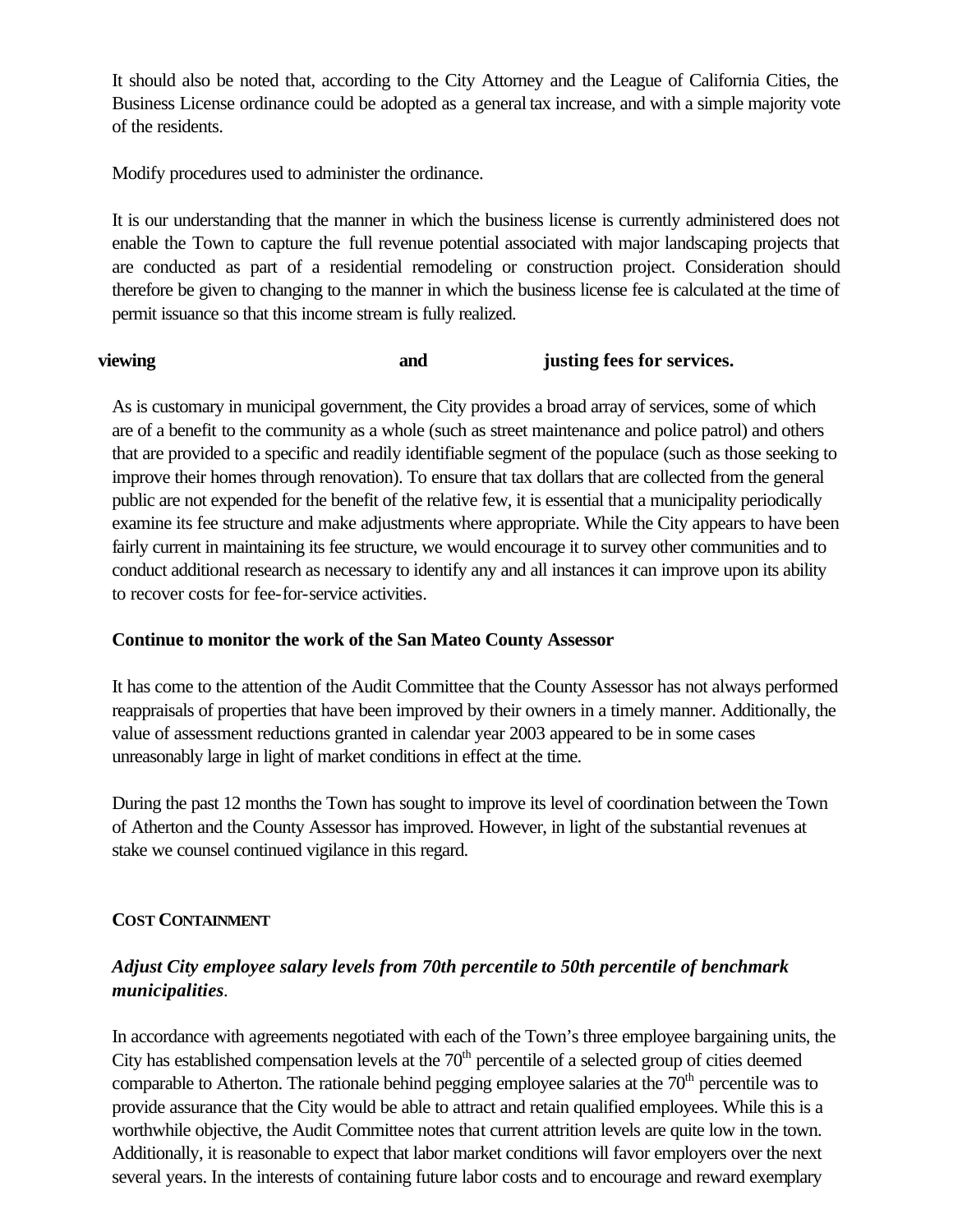performance we suggest the Town consider establishing broader ranges for employee salaries and to adopt benchmark salaries at the  $50<sup>th</sup>$  percentile, rather than the  $70<sup>th</sup>$ , percentile.

## *Consider modifications to the City's retirement benefit formulae*

The Audit Committee notes that rising employee pension costs are a major contributing factor to the Town's anticipated deficits in future years. As discussed previously, we believe that market conditions will favor the employer over the next several years. Accordingly, we believe that it would be worthwhile for the Town to consider changes in its employee pension benefit program such as offering less generous retirement benefits to new employees or re-visiting the 3% at 50 package to which public safety employees are entitled.

## *Outsource off-peak services, particularly police services.*

Neighboring communities such as Woodside and Portola Valley localities out-source police services to the County Sheriff at a cost that is significantly less on per-capita basis than that of Atherton. However, police services in Atherton enjoy a long-time, unique place in the hearts of Town residents. In effect, the Atherton parcel tax funds a premium level of police service that residents have favored. Given this strong legacy in our culture, it might nevertheless be possible to achieve savings through a hybrid model of staffing core services and outsourcing off-peak services, such as night dispatching, school resource officers, detective services, or traffic officers.

It would be worthwhile to solicit a bid from the County Sheriff and other local police departments for outsourced services in various components, for the purpose of evaluating which ones could offer the greatest savings with the lowest reduction in service level.

### *Investigate alternative ways to fund pension benefits*.

The current approach results in large annual variations in funding levels, which is difficult for a small city to absorb. The City should consider ways to smooth out its contribution level over the years.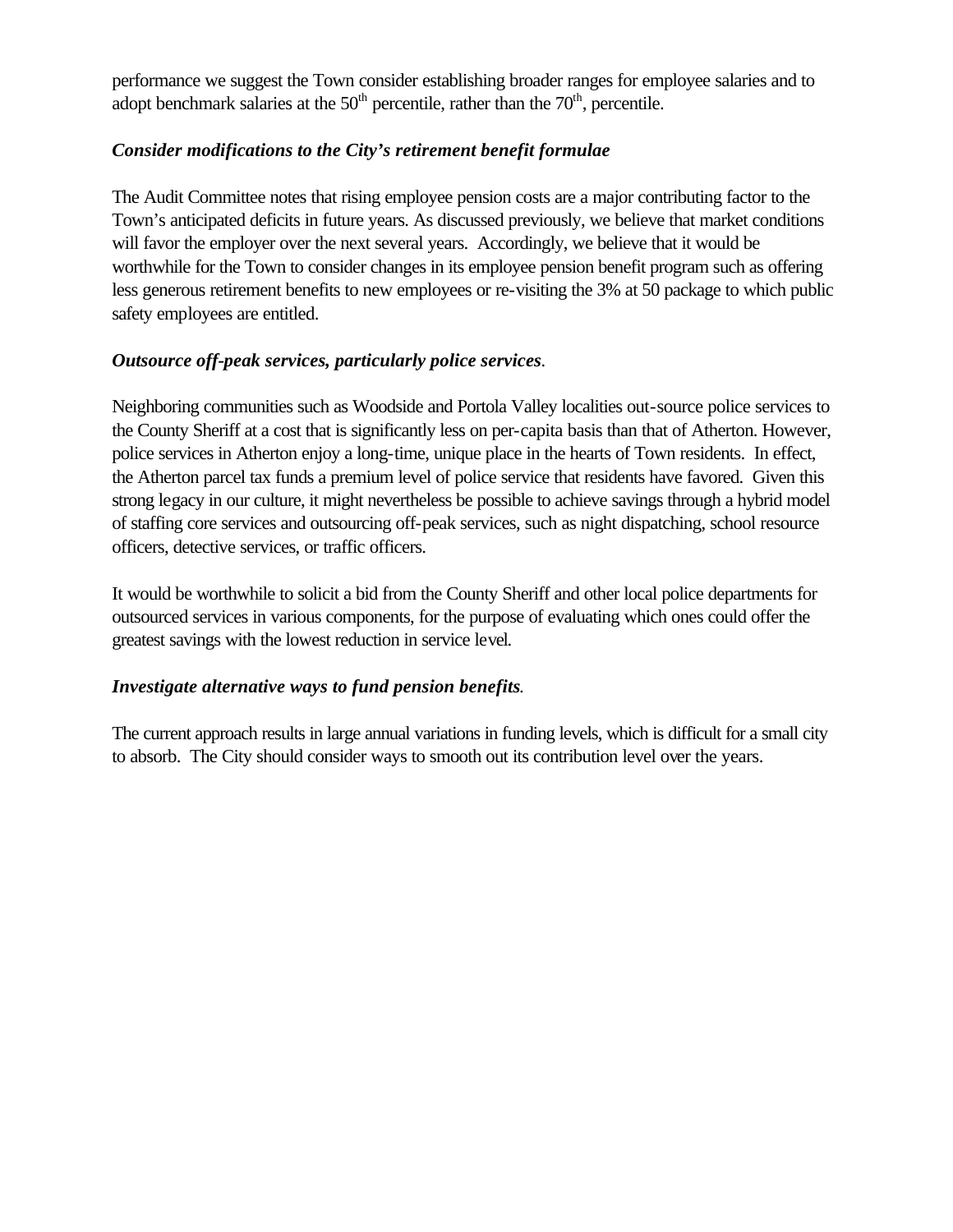Given the current economic climate, the City should educate its residents about the need for renewing the parcel tax, and at higher levels. Fortunately, the City has a strong story to tell compared to three years ago. We recommend the City develop a formal communication plan to go along with the parcel tax proposal. It might include the following actions:

- 1. **Update the resident survey that was conducted three years ago**. Excellent electronic survey tools are available today, and could be conducted in conjunction with other City organizations. Not only can surveys take an accurate pulse, but they can also be an excellent educational tool. Survey results can be communicated to residents in many ways—in the press, in newsletters, on the City web site and via email, among others.
- 2. **Directly communicate the case for parcel tax renewal to the residents**. A letter from the City Council or City Administration to the residents with the background and rationale for renewing the parcel tax at a higher level might be the most direct, open approach. Such a letter might address:
	- a. What happened three years ago that led to parcel tax approval
	- b. What the City has done to improve financial management over the past three years
	- c. Why we need to renew the parcel tax, including the new reality of reduced State funding and PERS benefit funding levels
	- d. What will happen if the parcel tax is not renewed.
- 3. **Plan for a rolling series of communications in advance of the election**. To ensure success, the message needs repeating, and from multiple sources. The City must engage the local press, its community organizations, and its own communication channels to get a consistent message out over the months leading up to election day.
- 4. **Begin by setting up a parcel tax information page on the City web site**. The Internet is a powerful, inexpensive tool at the City's disposal. When combined with email communication, it can be doubly effective.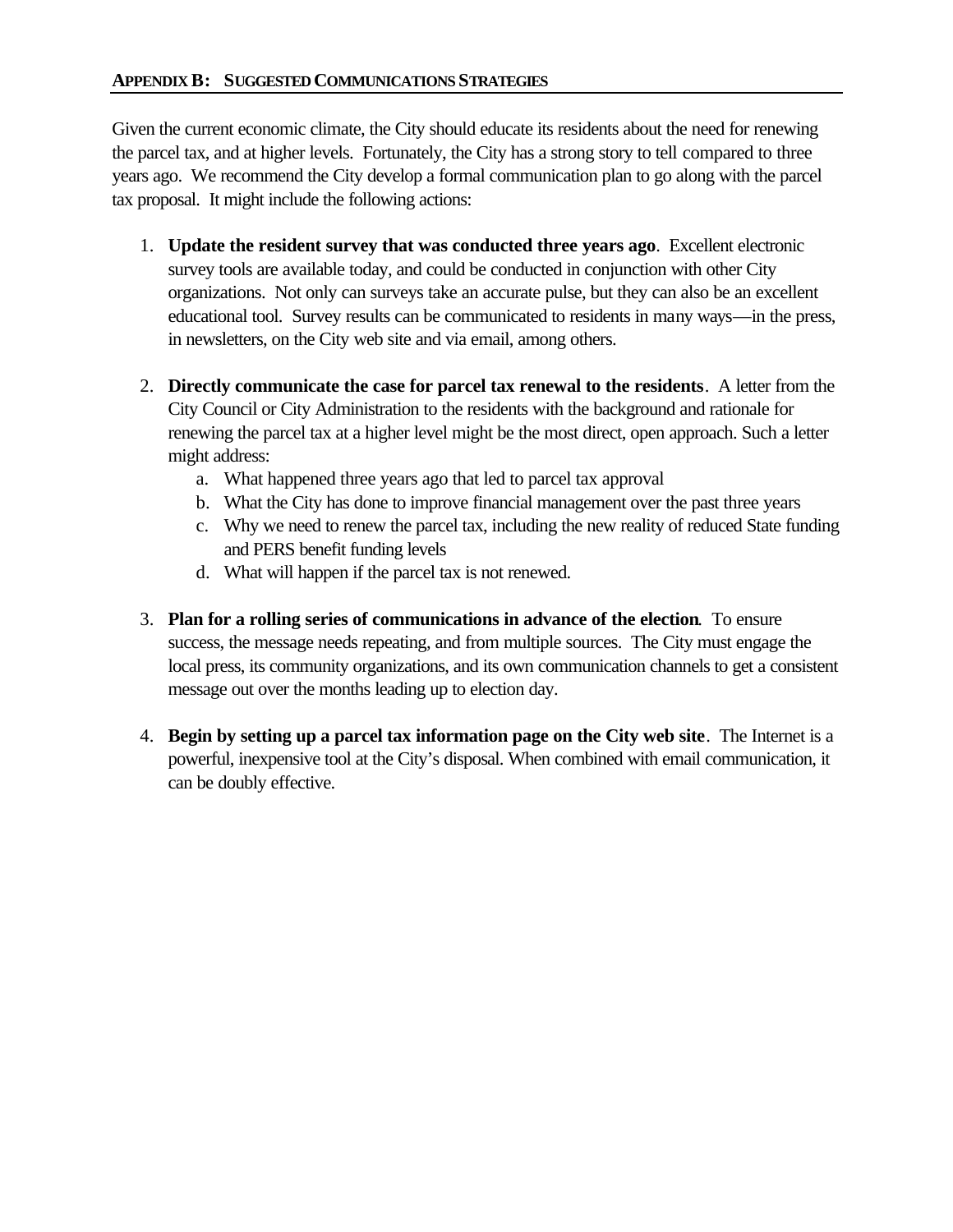

# **Town of Atherton**

# **City Council Staff Report**

# **TO: HONORABLE MAYOR AND CITY COUNCIL**

# **FROM: JAMES H. ROBINSON, CITY MANAGER**

# **DATE: FOR THE MEETING OF APRIL 21, 2004**

# **SUBJECT: DISCUSSION RELATED TO NOISE ISSUES / FIELD ACTIVITIES AT MENLO COLLEGE AND MENLO SCHOOL**

# **RECOMMENDATION:**

That the City Council consider and take appropriate action regarding a report from Staff in response to noise issues related to field activities at Menlo College and Menlo School.

# **BACKGROUND:**

The Town has been asked to respond to complaints of adjoining neighbors regarding noise generated from field activities at Menlo College / Menlo School. Currently athletic fields that adjoin the Brittany Meadows neighborhood provide space for football, baseball, soccer, and lacrosse practice. In addition, the adjoining fields have been utilized for Sports Camps during the Spring and Summer months. As a result, the Town of Atherton has received complaints from adjoining neighbors regarding the noise levels that occur throughout the day and into the evening hours.

In an attempt to resolve these concerns, a meeting is being held on Friday April 16, 2004. Representatives of Menlo College, Menlo School, adjoining neighbors, and Town staff will be in attendance. The results of this meeting will be reported at the April 21, 2004 City Council meeting for any appropriate action.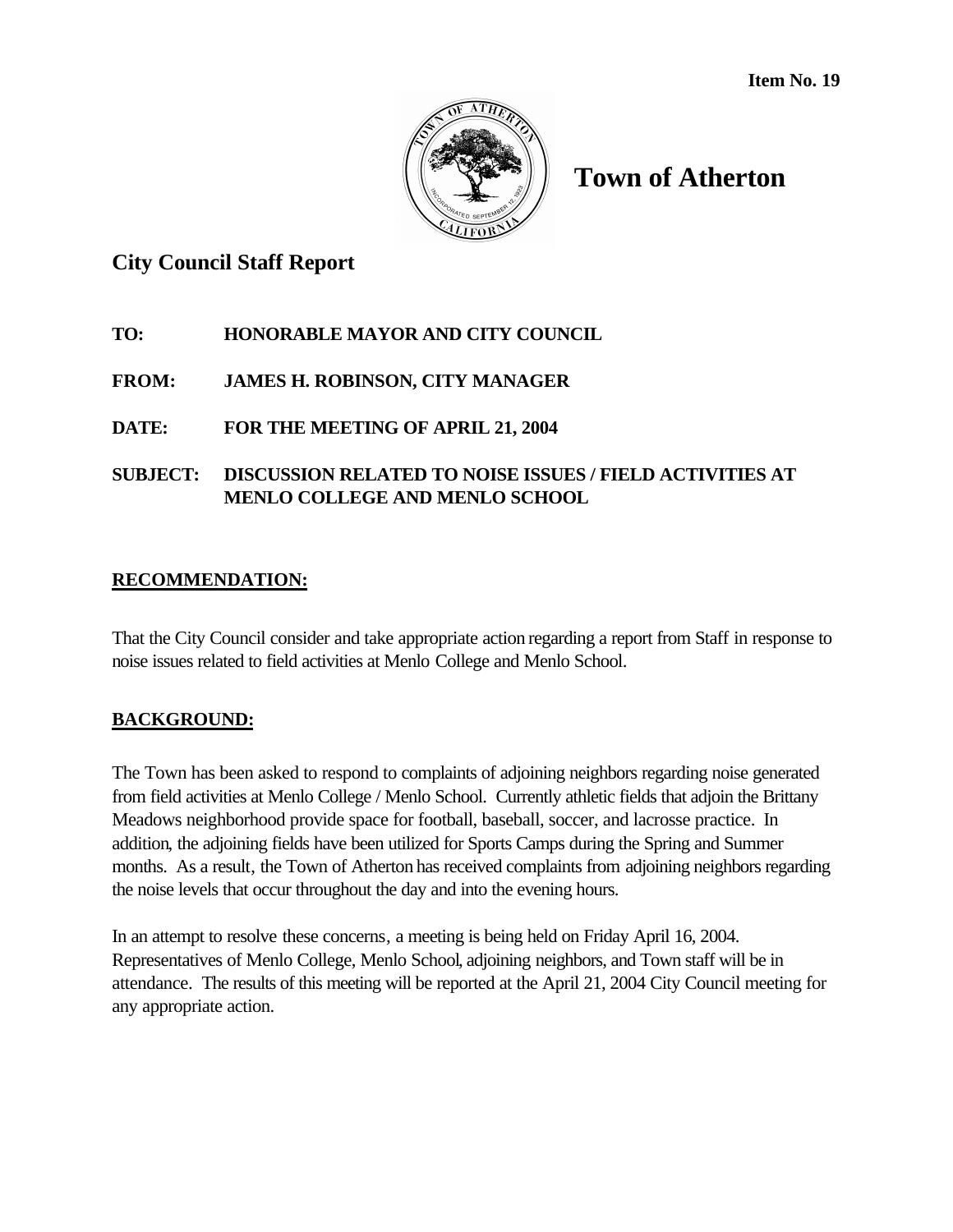

# **Town of Atherton**

# **CITY COUNCIL STAFF REPORT**

# **TO: HONORABLE MAYOR AND CITY COUNCIL**

**FROM: JOHN P. JOHNS, FINANCE DIRECTOR**

**DATE: FOR THE MEETING OF APRIL 21, 2004**

## **SUBJECT: DISPOSITION OF HOLBROOK-PALMER PARK CHILDREN'S PLAYGROUND CAPITAL PROJECT FUNDS**

### **RECOMMENDATION:**

The City Council select among three options regarding the disposition of Children's Playground unspent funds.

### **DISCUSSION**

In May of 2001, Ms. Michelle Dollinger and others initiated a fund raising campaign to build a new children's playground at Hollbrook-Palmer Park. This fund raising campaign and subsequent construction project was substantially complete by the June  $30<sup>th</sup>$ ,  $2003$ . However, funds were held in reserve pending disposition of additional minor modifications to the playground in FY 2003-04.

The following table provides a summary of revenues and expenses for the Children's Playground Fund from FY 2001 through 2004.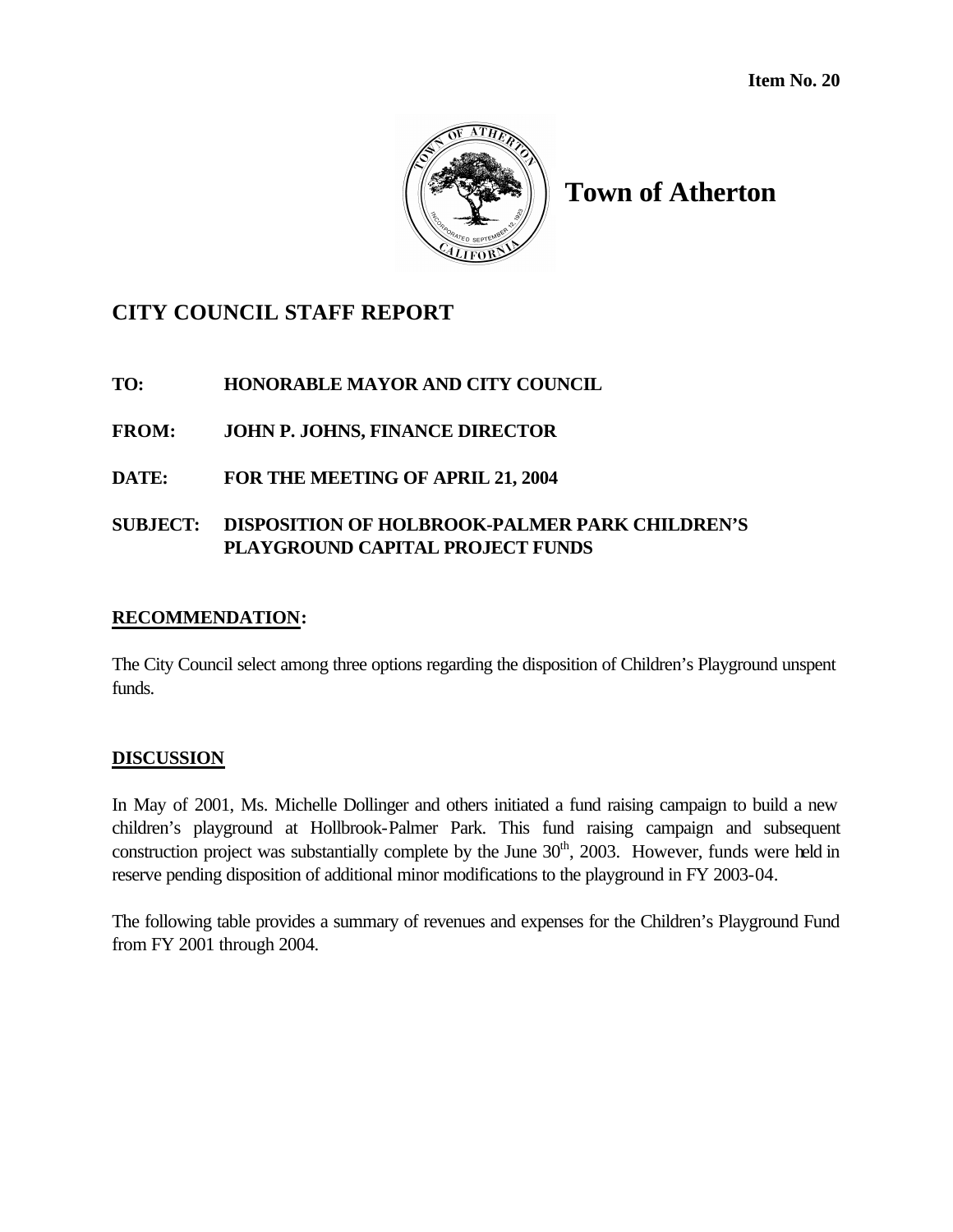#### **Analysis of Hollbrook-Palmer Children's Playground Revenues Expenditures and Changes in Fund Balance Fiscal Years 2001 through 2004**

| <b>Account</b>                | FY 2000-01    | FY 2001-02   | FY 2002-03    | FY 2003-04 |   | Total   |
|-------------------------------|---------------|--------------|---------------|------------|---|---------|
|                               |               |              |               |            |   |         |
| <b>Revenues</b>               |               |              |               |            |   |         |
| Donations/Contributions       | 311,765       | 30.541       |               | 2.850      |   | 345.156 |
| Interest Income               | 4.009         | 9,255        |               |            |   | 13,264  |
| <b>Subtotal Revenues</b>      | 315,774       | 39,796       |               | 2,850      |   | 358,420 |
|                               |               |              |               |            |   |         |
| <b>Expenditures</b>           |               |              |               |            |   |         |
| <b>Materials and Supplies</b> |               | \$<br>31,814 |               | \$<br>637  | S | 32,451  |
| <b>Contract Services</b>      | 10.000        | 254.920      | 31,556        |            |   | 296,476 |
| <b>Subtotal Expenditures</b>  | 10.000        | 286.734      | 31,556        | 637        |   | 328,927 |
|                               |               |              |               |            |   |         |
| Increase (Decrease) in        |               |              |               |            |   |         |
| <b>Fund Balance</b>           | \$<br>305.774 | (246.938)    | S<br>(31.556) | 2.213      |   | 29.493  |

As indicated in the preceding table, a total of \$29,493 revenues were received in excess of project expenses. As a result, the Children's Playground Fund has an unexpended fund balance of an equivalent amount.

To date, three options have been identified by staff to dispose of the \$29,493 in unspent funds. These are as follows:

- Distribute the entire amount to Ms. Michelle Dollinger, the individual who served as a principal fund-raiser for the campaign as well as assisting in the playground construction project management;
- Distribute the funds on a pro-rata basis to each of the 267 individuals and families who contributed to the children's playground; or

\_\_\_\_\_\_\_\_\_\_\_\_\_\_\_\_\_\_\_\_\_\_\_\_ \_\_\_\_\_\_\_\_\_\_\_\_\_\_\_\_\_\_\_\_\_\_\_\_\_

• Retain the funds within the Park playground to help defray future maintenance and repair costs of the playground.

Prepared by: Approved by:

Finance Director City Manager

John P. Johns James H. Robinson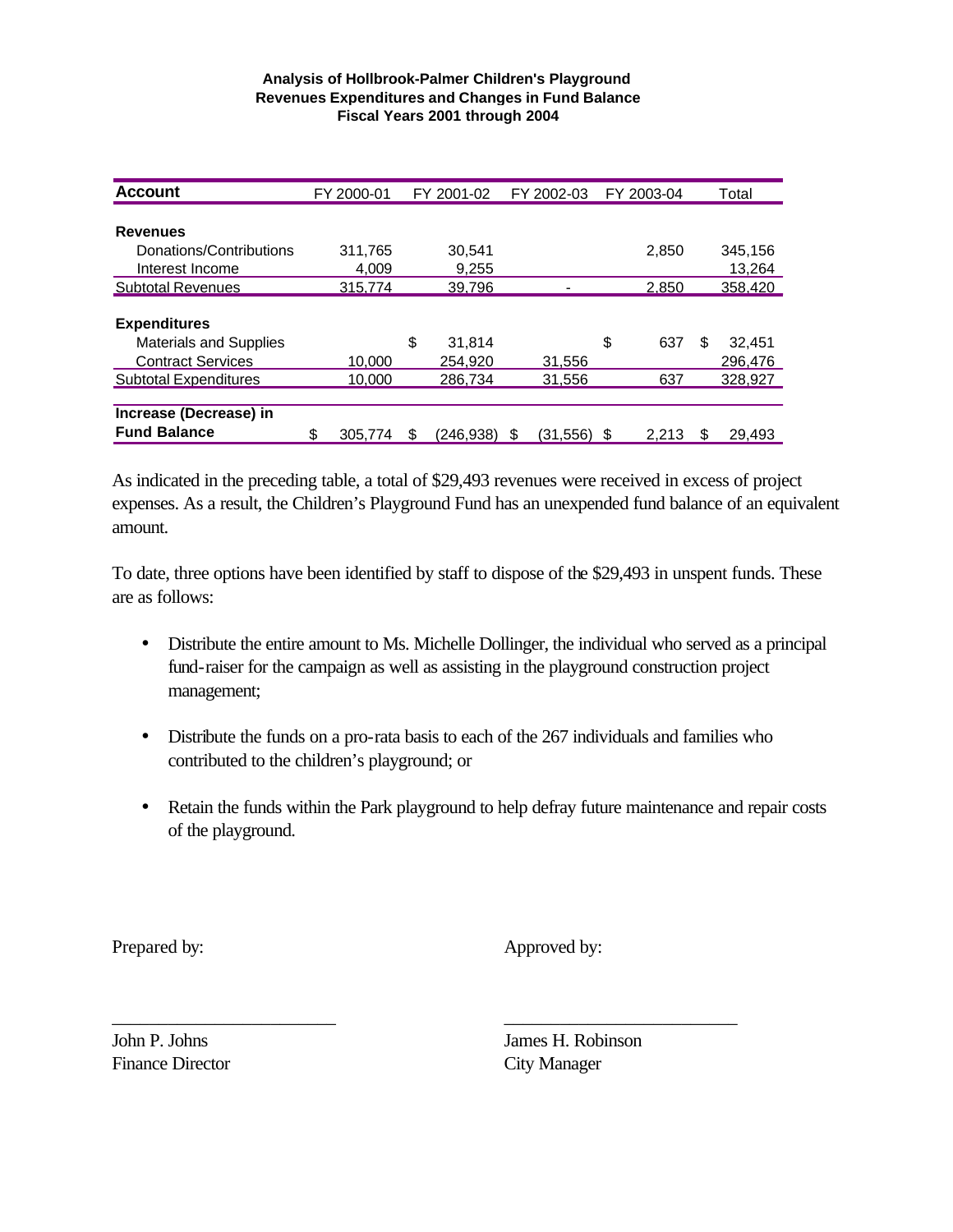

**Town of Atherton**

# **TO: HONORABLE MAYOR AND CITY COUNCIL**

# **FROM: JAMES H. ROBINSON, CITY MANAGER**

# **DATE: FOR THE MEETING OF APRIL 21, 2004**

## **SUBJECT: CONSIDER GRANT REQUEST FROM SUSTAINABLE SAN MATEO COUNTY**

## **RECOMMENDATION**

Consider a grant request from Sustainable San Mateo County in the amount of \$1,500 and provide direction to staff.

### **INTRODUCTION/ANALYSIS:**

Sustainable San Mateo County, a non-profit public benefit public corporation, has written a letter to the Town requesting a grant in the amount \$1,500 (please see attached letter). The group is seeking funding to help support production of the eighth edition of their annual report entitled *Indicators for a Sustainable San Mateo County: 2004 Report Card on Our County's Quality of Life (*see attached cover page of report).

The Town's Fiscal Year 2003/04 Adopted Budget does not contain funds earmarked for the grant request. Last year, the Town was also asked for monies, but declined to participate.

The following San Mateo County cities provided funding for this project in 2003-2004:

| Agency            | <b>Amount</b> | Agency           | Amoun   |  |
|-------------------|---------------|------------------|---------|--|
|                   |               |                  |         |  |
| <b>Belmont</b>    | \$1,500       | Portola Valley   | \$1,500 |  |
| <b>Brisbane</b>   | 1,500         | San Bruno        | 750     |  |
| <b>Burlingame</b> | 1,350         | San Carlos       | 1,500   |  |
| Colma             | 1,500         | San Mateo        | 1,000   |  |
| Half Moon Bay     | 1,500         | San Mateo County | 2,500   |  |
| Pacifica          | 1,500         |                  |         |  |